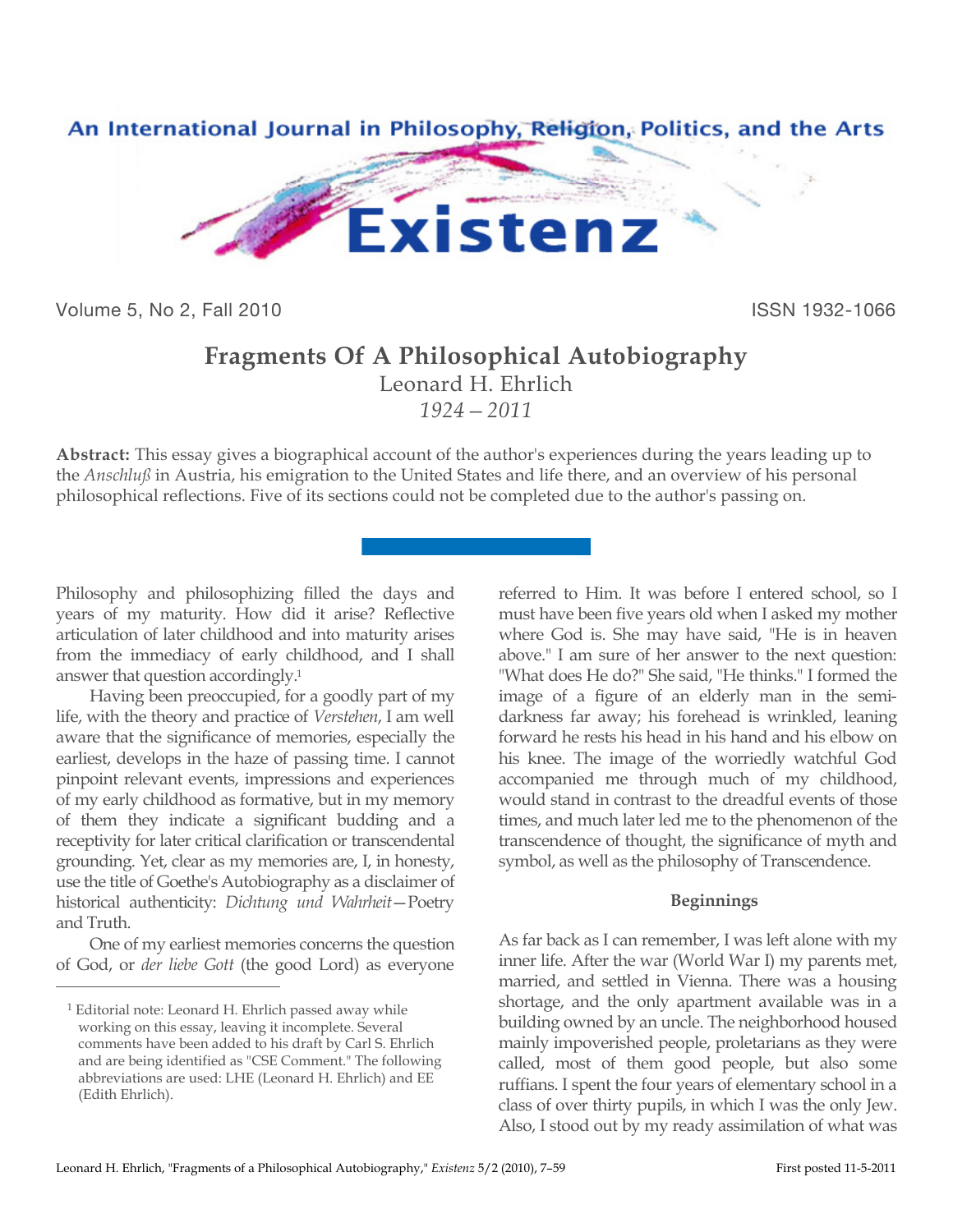taught, and by my performance in class, without much home preparation. One time, when I was the only one to come up with the right answer to a tricky question of German grammar, Herr Popp, our teacher those four years, had me come to him and held me close, and, counteracting the anti-Semitic remarks he had heard among the pupils, which they no doubt heard at home and in Church, gently told them that Jews are smart and to respect them.

In the third or fourth year a boy, who was an orphan and two years older than the rest of us, joined our class, having had to repeat the year twice so far. He lived with his older and newly-wed sister. To his brother-in-law he was an unwelcome burden; he came to school in tatters, sometimes had been beaten, always hungry. To those around him, who were munching their mid-morning snack of the proverbial Viennese bread-and-butter, he would say in Viennese idiom, *håst an Håberer?* (do you have some oats?), referring to the burlap feed sacks fastened over the snout to the harness of draft horses that still shared the streets with cars in those days. Desperately troubled over such abject misery, and choking with tears, I implored my mother to give me an extra bread-and-butter for him. It is my earliest memory of standing up for others. Soon I would do so in a foolish way. But in time it would develop into a circumspect social conscience.

Times were indeed dismal, anything but tranquil times. In crass contrast to the prevailing mood, Popp taught us a German folksong:

*Schön ist die Jugend bei frohen Zeiten, schön ist die Jugendzeit, sie kommt nicht mehr.*

*So hört' ichs öfter von alten Leuten...sie kommt nicht mehr, kehrt niemals wieder.*

Youth is beautiful in tranquil times, fair the time of youth, it won't return.

I often heard that from old folks... it won't come back, never return.

To me this signaled a first consciousness of the passage of time. It was not simply a matter of *carpe diem*; yet, only much later would it impel me consider how seriously a philosopher I studied recognized human temporality as a fundamental condition for man's being and for realizing truth.

There was another small but significant musical phrase I heard. It was in a song my older sister had learned in Gymnasium and sang one time, and it stuck in my mind over the decades: *warte nur, warte nur, balde ruhest du auch*, (wait, wait a while, soon you too will rest). Only in later years did I realize its meaning. Those

are the final words of a short poem by Goethe, set to music by Schubert. Goethe had a little house in the woods near Weimar, to which he wandered, sometimes at night, for respite and rest. He had a craftsman carve the poem on its door. Goethe did not use the place in his later years. Yet, in his mid-seventies he wanted to be taken there once more, and when he read those last words on the door tears welled up: the hike to the little house for the night's rest revealed itself now to be a metaphor for the final passing of time.

The neighborhood where I lived in those early years contributed to my isolation from peers and playmates, an isolation in which an inner life was beginning to grow. I read a lot, trying literature beyond my understanding, perused newspapers. I remember my fascination with a page-long newspaper feature on the centenary of Goethe's death; it taught me an appreciation of the greatness of a mind gifted with a wise and sober sprit.

There were other influences. In those days religious education was mandatory in Austria. For Jewish children this meant a weekly hour of Bible study and a weekly Sabbath synagogue service arranged especially for youngsters. (In addition, my parents sent me to Hebrew school.) The story of Joseph was my favorite and an inspiration, and would remain so throughout my life. Falling because of his brothers' betrayal, humiliated by Potiphars's wife, Joseph endured all and at the right moment prevailed through his wit and wisdom. I soon associated this story with the first of the following phrases from the "Eighteen Benedictions," the main prayer recited by Jews standing up like free men before God:

*somekh nophlim ve-rophe holim u-matir assurim*

Addressing God, it means, "You raise the fallen, and heal the sick, and free those in chains." It seemed odd to me that Joseph's rise from his fallen state should be attributed to God, and I tried to make sense of this. The German proverb *Hilf dir selbst, so hilft dir Gott* (help yourself, thus God helps you) was too subtle. Again, much later I realized the transcending nature of thought and the idea of partaking—in freedom and within the confines of our temporality—of Transcedence. On a less sublime plane, I read my sister's copy of *Robinson Crusoe* and was impressed by Crusoe's enduring being cast onto an island and surviving the long ordeal by improvising a way of life: One has to live beyond the desperate present and toward one's salvation.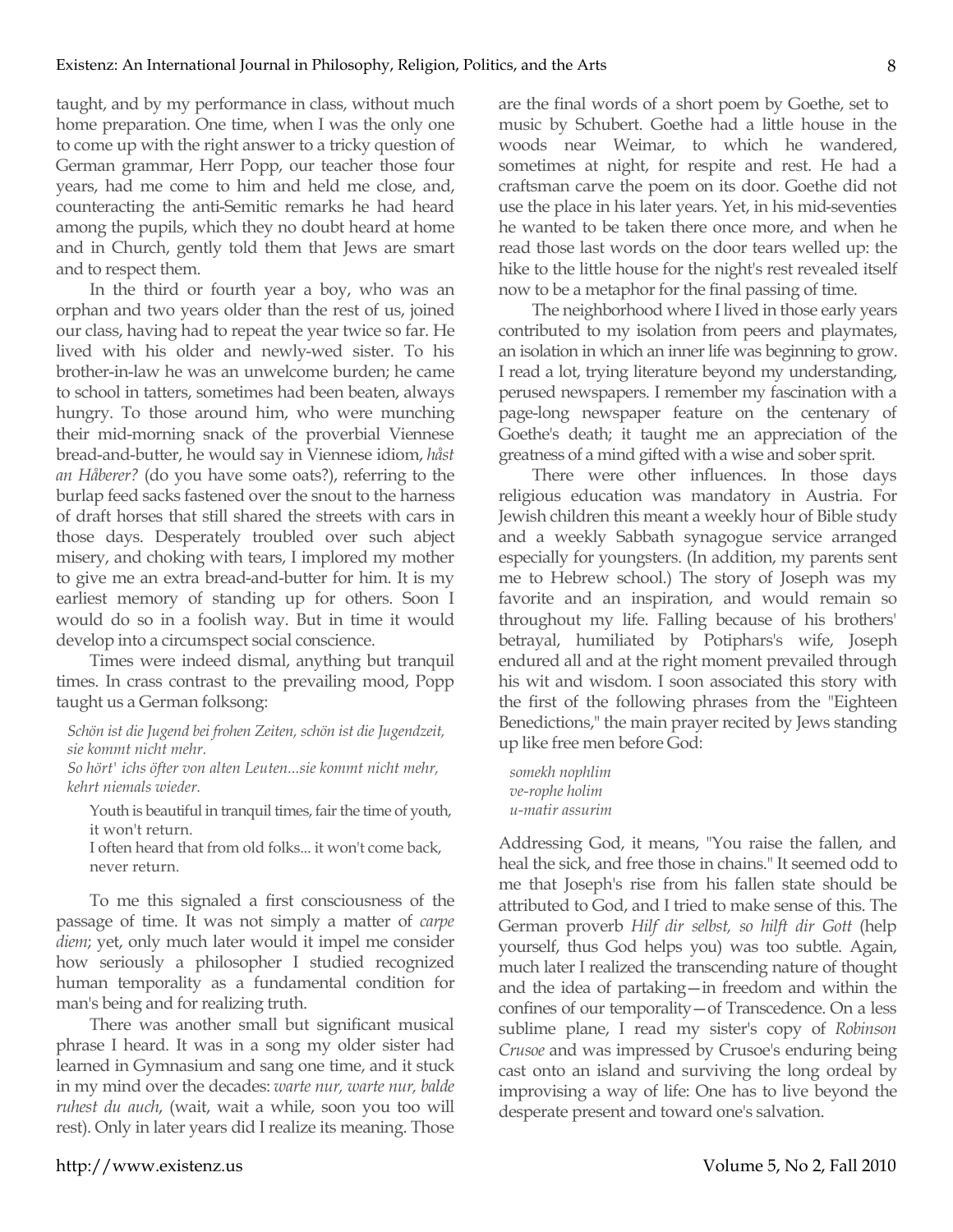I attended the Sabbath youth services at the Community synagogue in our District. Its young Rabbi Benjamin Murmelstein officiated at those services, though the sermons were sometimes given by rabbinical students. While the latter were better orators and held the attention of the unruly crowd of youngsters by amusing them, the Rabbi never talked down to them. He was earnest—to some of the children forbiddingly so—and while I did not always grasp what he presented, I understood that there was something important to understand. I realized I was in the presence of a scholar, and, while I never wished to become a rabbi, he inspired me to a life of learning and scholarship. I certainly could not have imagined how preoccupied I would be for decades of my later life with the philosophical problems arising from Murmelstein's controversial role during the Holocaust, in connection with which I would meet him again some forty years later.2

My father represented his firm in the Austrian provinces. When he was at home, he told me things that made deep impressions on me. First, he told me some of the more awesome stories of the Bible. I was especially taken with the story that it was as if all generations of Jews stood at Mount Sinai to accept God's teaching as written in the Torah.3 It would lead to my interest in the phenomenon of faith.

Second, my father was an opera buff; his favorites were by Wagner—not all, *Parsifal* and *Götterdämmerung* were too ponderous, *Tristan* too boring. He fired my imagination, especially with the *Ring's* stories of the foibles, the joys and sufferings, and the good and foul deeds of man as represented by "gods" and their alltoo-human human offspring. When we got a loudspeaker radio in the mid-1930s, I could not get enough of the opera broadcasts. I gained an appreciation of legends and myths, and of their artistic representation, as well as an early insight into the power—if not as yet the nature—of symbolism and the non-conceptual thought content of ideas.

The year I turned ten, 1934, was a year of personal change, and it was the time when the wider world obtruded with fury on my childish consciousness, which was filled with ideas, as yet without form or discipline. I applied to the Jewish Gymnasium4 in Vienna with the best grade on the entrance exam, and entered in the fall. The irruption of the unfolding social and political actuality into my life at that tender age was most influential.

Earlier, in February, I had been sick at home, and from the window I could see the conservative (Christian-Social) Federal Government troops firing cannons at the row of the housing project for workers in Döbling, about a mile away, to put down the uprising by the Social-Democrats in Vienna, who were trying to install a new regime. A few days later I watched with amazement the passing of open *Überfallswagen* (razzia buses), filled with arrested workers and under guard of police with rifles at the ready. The Christian-Social regime abrogated the republican constitution of 1919 and promulgated a preliminary constitution based on the social program suggested by the Papal encyclical *Quadragesimo anno*. Soon after the brutal quashing of the uprising, the Social-Democratic Principal of the primary school, Herr Goriczal, a sweet and kindly man, was replaced by an unsmiling forbidding-looking man with a red beard. A huge placard depicting Chancellor Dr. Engelbert Dollfuss against the red-white-red flag of the Austrian Republic was affixed to the wall of the stairwell; and before instruction began, the pupils had to pray under the leadership of their teacher. I stood respectfully and silently while the rest of the class said the Lord's Prayer and crossed themselves at the phrase "In the name of the Father, and the Son, and the Holy Spirit, Amen." I stood out like a sore thumb.

The Social-Democrats (the "Reds") were outlawed by the Christian-Social regime (the "Blacks"). In our predominately red neighborhood new greetings made their rounds: "NER" i.e., *nun erst recht*, meaning "now more than ever"; and *Landgsöchts*, meaning "country cured ham," i.e., black on the outside, red on the inside. Ever for the underdog, I designed little triangular red flags out of construction paper, which, folded over, I glued on a pin, to be stuck as an emblem on clothing. They became so popular in my class that boys would come with orders from their parents. The regime

 $\overline{a}$ 

<sup>2</sup> CSE Comment: LHE's magnum opus on the subject, *Choices under the Duress of the Holocaust*, which he coauthored with EE, is currently (September 2011) being reviewed for publication.

<sup>3</sup> CSE Comment: This tradition is found in Rabbinic lore (i.e., in the midrashic literature or oral Torah), which is viewed as part of the biblical tradition in Judaism.

<sup>4</sup> The Zwi Perez Chajes Gymnasium, which was reopened and reconstituted as a comprehensive Jewish day school as of 1980. See http://www.zpc.at/gymnasium/g\_haupt.html.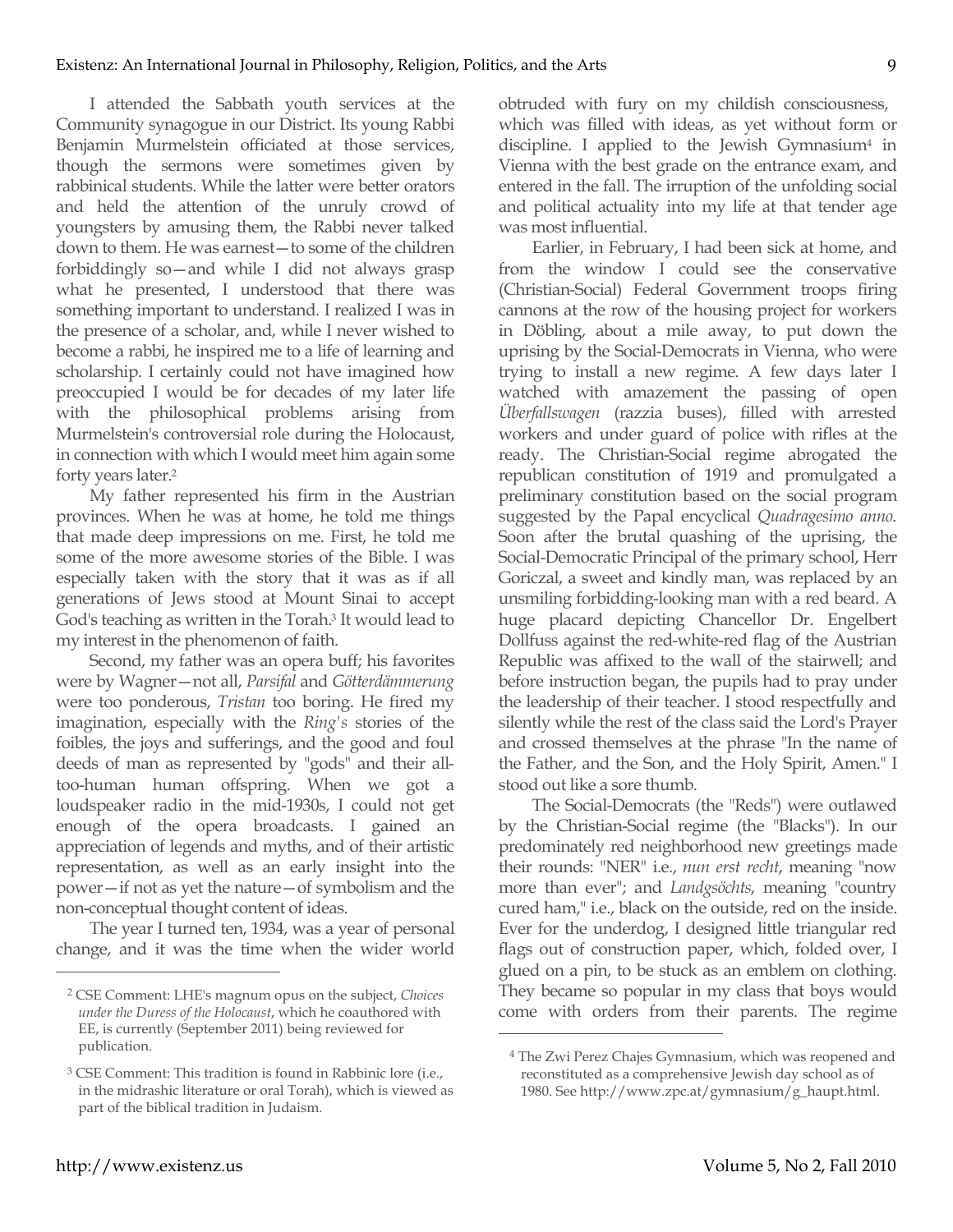initiated ways to gain the approval and loyalty of the youngest generation by associating the new order with patriotism. They portrayed Dollfuss as a hero who saved Austria from turmoil, and staged a pageant depicting the course of Austrian history as rising from a defensive border region of the early Holy Roman Empire and leading to the new (Austro-Fascism, i.e., the semi-Fascist) Christian-Social republic. Though the school year was almost over, they were able to provide the school children with a new, quickly compiled softcover history book, culminating in an explanation of the new constitution, which would insure the peace and well-being of all levels of society organized by estates, rather than as workers/capitalists, etc.

Between the establishment of the Republic of Austria (in 1918) and its demise with the *Anschluss* to Germany (1938), the Jewish Community of Vienna distributed to the Jewish children a book about the history of the Jews in Vienna. The front cover depicted a horrific scene, namely an early 16th century woodcut of Jews being burned in a pit, and non-Jews feeding the fire with bundles of wood. The book itself told both the great and the sad stories of almost 1000 years. The reproduction of the woodcut referred to the event of the *Vienna Gezerah*, i.e., [evil] decree. In 1420-21 the ruling Duke expelled Jews from the places under his rule; some of the remaining Jews of Vienna committed suicide rather than face forced baptism. In the final extinction of the medieval community, the rest lost their lives by being burned alive; students of the recently established University of Vienna were the main instigators. (It was not until a few decades after the Holocaust that an archeological dig laid bare some vestiges of that community, including the foundation of a good-sized synagogue). With horror we Jewish children went to what was and is still called *Judenplatz* (Jews' Square, the square that was leveled over what had been the center of the medieval community), and read the memorial plaque in archaic German that was affixed a few decades after the event and can still be seen over the portal of the medieval building. In effect it gives a pious Christian justification for the cruel and bloody event. It was puzzling to a thoughtful child's mind that such things could actually have happened.

But now it was 500 years later, and, though vaguely aware of what our forebears had to face to uphold their Jewishness, I felt secure in where I was and the times I was in.

One heard stories from across the border, however, where the Nazis had already held sway for over a year. On the one hand, they seemed to have matters more firmly in hand, promoting their economic upswing more vigorously. Some young men in Vienna surreptitiously joined the ranks of the Nazi party, thus reviving the postwar idea of joining what was left of Austria after fall of the Empire with mightier Germany. On the other hand, the Nazi regime gave free reign to anti-Jewish policy, and the rabble acted accordingly. Among the Jews of Vienna these reports were received with great alarm; only in retrospect could those early years of the persecution be seen as mild. Not only Jews were beginning to say, "This cannot happen here," i.e., in Austria. Nonetheless, the subliminal anti-Semitism among the Roman Catholic Viennese was beginning to surface, encouraged by these reports from Germany. I was accosted more than once by small gangs of street urchins with the utterly perplexing news that "You Jews killed our Savior!" and with other obscene mockeries I shall not repeat here. One time I was beaten, and when my father saw the black and blue marks on my face, he knew what it was about. Being a Jew was simply natural to me even at that early age, and I found the strength within me to uphold my dignity of being a Jew. Yet, having mastered what is entailed in being a Jew only to the extent of what was in keeping with my tender age, I was puzzled why being a Jew should be a challenge. I began to be frightened at the sight of a cross, and abhorred the, occasionally hideous, display of a crucifix with Jesus hanging on the cross. Already at that early age, the problematic nature of being a Jew in the world that I lived in gave me what would turn out to be a lifelong preoccupation with a problem that defied penetration by thought, no matter how deep.

Nazi Germany had hinted at its interest in having Austria join it, but it was then still in the process of establishing its regime as a one-party state with exclusive ruling power. Even though Nazism in Austria was still in its infancy, however, with the German Nazi leadership's silent approval, an amateurish band of Nazis attempted a coup. They were able to enter Chancellor Dollfuss' office and shot him before they were overtaken. The Chancellor died and was declared a martyr. My confrontation with the event gave me a sense of paralyzing helplessness. The illusion was shattered that earthshaking events born out of violence were a matter of ancient history (i.e., ten years before I was born), resulting in the outbreak of the (First) World War, which my father recounted to me a number of times. I began to realize that life was not only what one's parents and milieu provided, but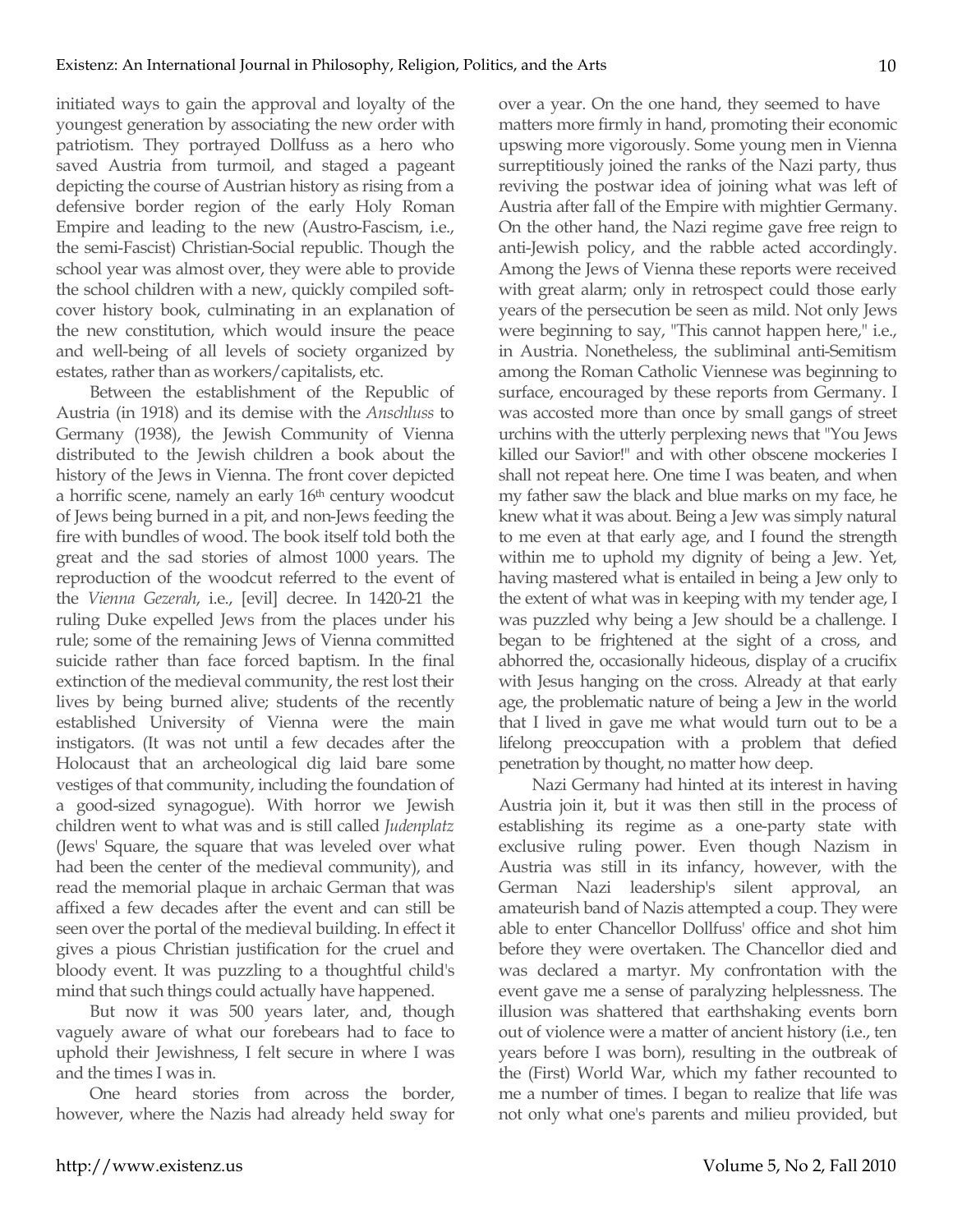what burst unwanted and unexpected into it, beyond one's control, beyond one's will. The attempted coup made a deep impression on me, reinforced by the news, a few weeks later, of the assassination of King Peter I of Yugoslavia on his arrival in Marseilles on a peace mission; the French Foreign Minister Louis Barthou received him and was also killed. The murder by one individual of such high-ranking statesmen appalled me. But beyond that, the inevitable and necessary armed means of exercising political power would in time preoccupy me no less than the question of personal freedom in contraposition to political freedom.

In September 1934 I began what would turn out to be only four years at the Jewish Gymnasium. A short time after the beginning of the school year, the younger classes were convened in an assembly to listen to Professor Rosler give a commemorative speech in honor of the recently murdered Chancellor Dr. Dollfuss. We children were well aware that the assembly was monitored by a delegate of the regime.

I had entered the Jewish Gymnasium with high expectations. And I yearned for friendship and companionship. The expectations were not fulfilled, and the yearnings were frustrated.

I remember the thrill of learning the new fields: Latin, Literature, Arithmetic, Geometry, World Geography, and History; in Hebrew we read texts from the Bible in the original. This being Vienna, singing was an important, though not a major, academic field. My voice was soon recognized as being good enough for me to sing in a small choir of fellow students, which performed in small school gatherings at observances or celebrations. A classmate, the scion of two generations of choirmasters at Vienna's Great Synagogue, was installed as choirmaster, and, before the first school year was over, his father had accepted me in the children's section of that choir. I was pleased by the achievement and recognition. The form, the rhythm, the harmony of the different voices, and the capacity of music to express different moods, including both joy and solemnity, made a deep and lasting impression on me, as did the singing in unison, sometimes as accompaniment to the cantor, as well as the responsibility borne by him. In this connection I remember another formative experience: My sister,<sup>5</sup> four years older than I, was at mid-teen age and had begun to sing the *Schlager* (hits) then current in Vienna and among her friends. My father tolerated this with bemused disdain, and I followed suit. I was offended by the casual nature of the compositions and the trivial lyrics; my distance from what in time would be called "pop music" has lasted a lifetime, though I recognized the occasional beauty of songs and their performance. As an early teenager a yearning for serious music arose in me, but that had to wait until America, since my father was an opera buff only.

These early impressions concerning music made me aware of standards of taste, performance, and accomplishment, and over the years made me receptive to disparate suggestions that would lead to my realization of the metronothetic of thought, i.e., that *metron* (measure) is a fundamental phenomenon of thought. For example, when Plato thinks that realities are not full realizations of but merely participate in ideas; or when Plato quotes Protagoras's dictum that man is the measure of all things; but most decisively Jaspers' phenomenology of the spirit as a distinct dimension of thought, and his occasional use of *niveau* in appraising a person's character, actions, *Bildung*, or thought. I would also be puzzled that, in his *Logic*, Hegel, constrained by the discipline of his dialectic progression, imagined measure merely to arise from the synthesis of quality and quantity; it seemed to me that measure can be fundamental to quality as well as quantity (though in each in a different way), and not simply the dialectical reduction of the former to the latter, as in socio-psychological statistics. Measuring temperature, though useful for how we are dressed for prevailing weather conditions, is not about qualities such as hot or cold, but about modern mathematized physics.

All such reflections, rooted in the early realization of ideal standards, had to wait for a much later time of life. As regards the academic subjects of the Gymnasium, I experienced failure in contrast to my high expectations. High achievement in primary school was based on my easy absorption of what was taught in class. I simply had not learned to study at home, or even to do assigned homework properly. But Gymnasium, an eight-year university preparatory course, was serious business, requiring a disciplined regimen from the beginning. Also, I was not prepared for and did not take to the mode of teaching in the Gymnasium. Aside from the deference to the authority of teachers, especially those with the professorial title (earned by those who held doctorates), we had to stand in front of the class for reciting as well as for individual

<sup>5</sup> CSE Comment: Leonore Ehrlich Freiman (Budzów, Poland 1920—Vancouver, B.C. 2004).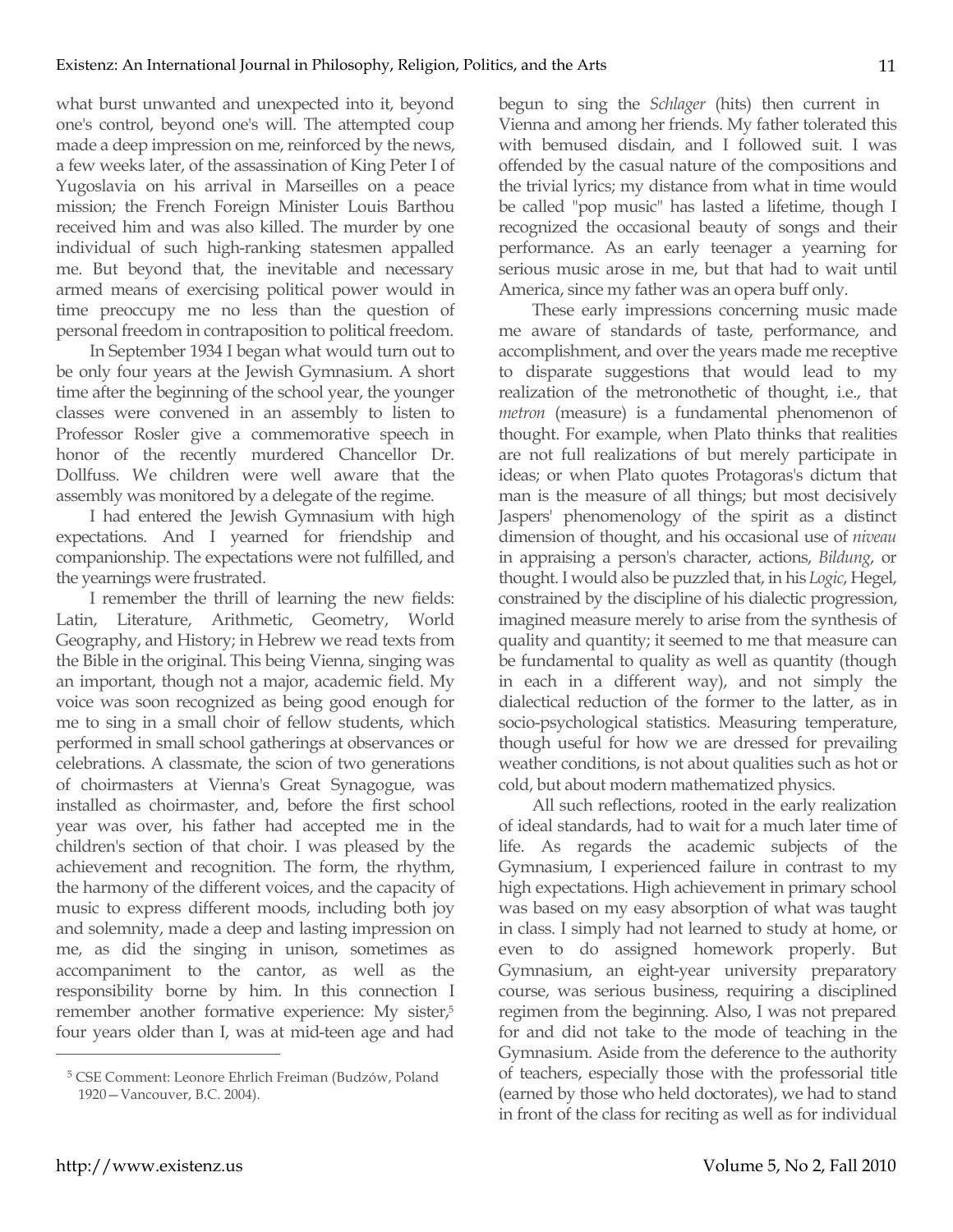oral exams. On those occasions the anxiety of standing on the raised podium, painfully aware of some twenty pairs of eyes and ears poised to see and hear me, cost me a goodly part of displaying what I knew and what I could do. My awkwardness did not endear me to the teachers. It turned out that in this atmosphere it was important for students to meet as friends after school and study together. This was not an option for me, since I neither lived within walking distance of others nor in the sort of neighborhood for Jewish youngsters to walk to with a sense of safety.

Still, what I heard in class and what I absorbed in cursory homework constituted a good amount of what did not reliably show in exams, but which I carried usefully with me in later life. Edith, who would in time be my wife, was the Prima<sup>6</sup> of her class; in later years she would often be amazed by what I remembered of the intricacies of Latin, which she had long forgotten.

As to companions, there were a few. Ours was a large classroom, with space in the back, which we used in the ten-minute pause between classes to let off early teen-age steam. After a sheltered early childhood, I was amazed what games and tricks one could play, in which I joined with gusto. The professors took turns walking the halls during the break, and a boy gave a signal whenever he saw a professor approach. It did not always work, and I was usually one of the cut-ups. My reputation in behavior also went down. Sometimes, when no one got caught, the class was asked that the guilty ones stand up. Usually no one stood up, so I would stand up, even if I had not been one of the participants. I was only vaguely aware that it was wrong, but I thought it honorable to stand up for others, since my reputation was tarnished anyway. It was an utterly foolish thing to do. I still had a lot to learn about right and wrong, about what was sound and what was foolish.

The second year of Gymnasium was known as particularly difficult. My parents seemed to have no idea of what was involved in succeeding there. They had no experience in supervision of my studies and homework. My father had left Gymnasium because the closest university had a *numerus clausus* with respect to Jewish applicants, and in any case he was more interested in preparing for a commercial career. All my mother had to offer was her memory of her brother Max, the first in the family and only one among her many siblings to go to Gymnasium and on to university, having been capable of studying in a roomful of family members, as if no one else were there. In retrospect I can say that it was no surprise that I flunked the second year and had to repeat it.

The last time we met Elisabeth Saner before her untimely death, we talked about my failure. Being a schoolteacher, she asked, "Were you not motivated?" The question surprised me, because my motivation to learn was strong and unabated. My frequent daydreaming in class was not vacuous, because I was preoccupied with my thoughts. And my hurried way of doing homework gave me time to read and study what was of more immediate interest to me. I told Elisabeth that by the time I was 14 or 15, I had read half of Shakespeare's some 30 plays in the Schlegel-Tieck translation. The significance of *King Lear* and *Hamlet* were then still too difficult to grasp, *Julius Caesar* fascinated me because it incarnated history. Somehow *Timon of Athens* made the deepest impression on me. As I understood it at that time, here was a rich man foolishly bestowing largesse on sycophants, who turned away from and against him once the riches were spent. Instead of contempt for their perfidiousness, Timon turns to self-destructive hatred. I naively thought that an alternative was possible, namely to rise from one's fallenness with head held high, come what may; I would find out, vital though it was, that there are times when this is insufficient.

In those years I read many other authors. But, there was always Goethe and his *Faust*. I read the first part several times. The second part was, at that time of life, too diffuse, but I did read the last act patiently, especially the end. *Faust* was my preliminary exposure to philosophy. It was not as yet philosophizing; instead, I took from it passages that impressed me, pearls of wisdom, so to say.

From Faust's initial declamation I sensed his inner anguish over the fact that after studying all that can be studied, including philosophy and theology, he finds that he is no wiser than before. And yet, he is driven to penetrate "what sustains the world at its inmost core." In contrast thereto is Faust's assistant Wagner, who exits after his intrusion with "I know much, but would know everything." In time I would realize that man in time can at best attain a fundamental principle, upheld not as proven conclusion but in the mode of faith. In entering into his wager with the Devil, Faust is contemptuous of the Devil's wiles and steadfastly maintains that if ever he were content enough to rest,

<sup>6</sup> CSE Comment: the best student in the class.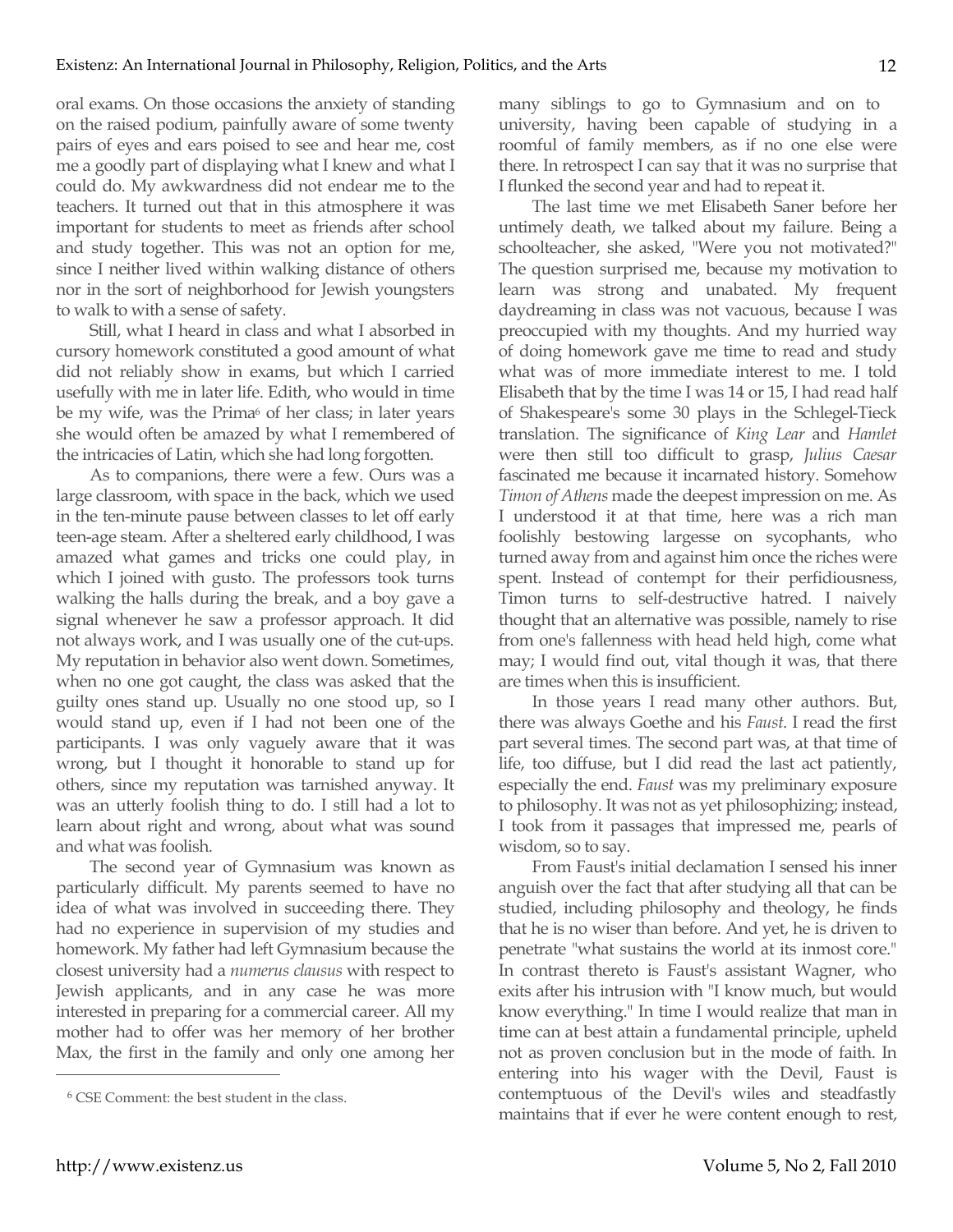or: "if ever I would say to a moment, stay, you are so fair," then the Devil would have won the bet.

The term of the wager ties in with *Faust*'s last scene. Blinded by the burden of cares (Heidegger cites this episode in presenting his idea of care: *Sorge*), Faust is either not aware of his blindness or perceives it as a symbol: "Night descends more deeply, but within me shines bright light." In this light, Faust oscillates between final visions of wisdom and illusions of his accomplishments. As to the latter, he imagines an army of laborers to be building the wall he had designed to hold back the sea, thus providing new land for multitudes. He believes that with this achievement "the trace of [his] earthly existence will not perish for eons." On the other hand, in an ironical twist—which did not escape my childish mind—through his causing an old couple's house to be burned down (and, hence, their deaths) because it stood in the way of the project, Faust realizes "wisdom's ultimate conclusion: to stand in freedom with people that are free." Murder and forced labor here, a free man among free men there. The blind Faust is so taken with his vision that in anticipation of his illusory accomplishment he utters the fateful words: "stay, you are so fair," and dies. The Devil thinks he has won the wager, and to claim Faust's soul he stands before God, Who tells him:

*Wer immer strebend sich bemüht, den können wir erlösen.* We can redeem him, who ceaselessly strives and labors.

God says "can redeem," not "do redeem." Thus the promise of salvation is not a matter of fulfillment in life eternal, but how we labor toward it in our temporal lives.

Did I understand all this in my early teens? I doubt it. But I perceived these thoughts to be pregnant with meaning and powerfully expressed in simplicity as only Goethe could. I carried them with me as I grew up, and, in so many ways, I recognized their meaning in later life. Just one example: Jaspers concludes his radio lectures of 1950 (*Way to Wisdom*) with these words:

We have but one actuality: here and now. What we miss by evasion will never return.... Each day is precious: a moment can be everything. We are remiss in our task if we lose ourselves in past or future.... [O]nly by taking hold of time do we get to where all time is extinguished.

In those early years of my education and selfeducation, I encountered many other thoughts and insights which impressed me and made me receptive for their philosophical elaboration in later life. Here only three examples: Bias was one of the seven wise men of Ancient Greece. One time his hometown of Priene (in Asia Minor) was about to be sacked, and the inhabitants began to flee, carrying whatever of their possession they could, all but Bias. The others asked him why he was not carrying his belongings, to which Bias responded (presumably in Greek) *omnem meum mecum porto*, "all that is mine I carry with me." This story alerted me to the primacy of man's thoughtful inner life. The other two examples taught me again that man is confined to time, that he must die, that what he is and does in temporal life counts, and that the material aspects of life, though indispensable, are not of primary importance.

The second story deals with Croesus, the legendarily rich King of Lydia. When Solon visited Lydia, Croesus pointed to his riches and wanted Solon to admit that he was the happiest man on earth, to which Solon responded, "I do not as yet know how you will die." Sometime later Croesus foolishly made war against and was defeated by the Persian King Cyrus, who then him placed on a pyre. Croesus's last words were, "Solon, Solon, Solon…"

Finally, I refer to a short story with the title "How much Land does a Man Need?" by Tolstoy. It is the story of a man greedy for land, who upon death only owned a plot six feet by three.

Having flunked sixth grade and faced with having to repeat the year, my father wanted to take me out of the Gymnasium and have me prepare for a commercial career, perhaps also to save me from embarrassment. I implored him to let me stay, and he relented. In September, mindful of my failure but with head held high, I entered the class of students one year younger than I. To my astonishment they applauded; evidently I had quite a reputation. I was thinking of *somekh nophlim*, of a chance to rise again after falling through failure.

My first year in the new class (1936/1937) was academically better, mainly because I remembered so much from the previous year. I still had no friend with whom I could study. As to companionship, there was a very bright boy, Theo F., who was a cutup and went so far as to annoy the teachers, a thing I would never do.

My interests and capacities expanded. I became keenly interested in biology, a school subject. The teacher, Professor Kann, had us draw familiar biological objects to enhance a sense of observation; I thrived on Miss Kann's special approbation of my performance. I bought myself small booklets on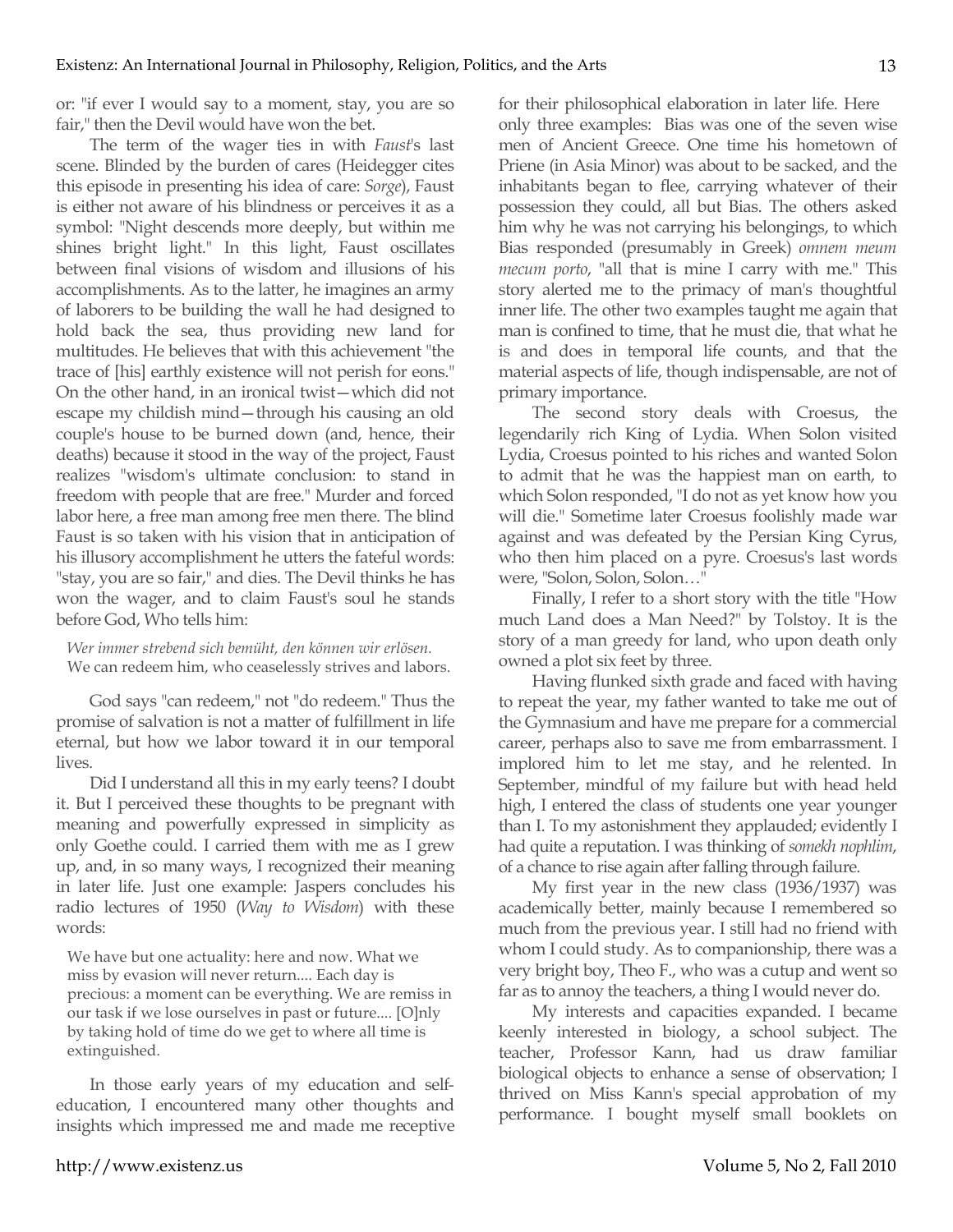astronomy, learned about amazing things that happen in the farthest reaches of the cosmos, and began to take notes on observing the daily change of sundown. Perhaps most telling is a drawing from art class. Professor Löwenfeld assigned us to draw with imagination, and then color subjects with which we were familiar, often biblical themes. I took three of my drawings with me when I emigrated. As I look at them, I realize my sense of observation and my early talent for drawing. The drawing from that year was the expulsion of Adam and Eve from paradise. Paradise is to the right; the scene is lush with plants, a pond, and filled with animals—I loved animals, in their diversity, beauty and variety of shapes since very early childhood, when I decided that I would become a veterinarian. To the left is the fallow earth to which Adam has already stepped, while Eve picks up a frond as a souvenir. The two hold each other tenderly by the arm, signaling a loving bond the meaning of which I could not have fathomed at that age.

In the spring of 1937 I became *bar-mitzvah* with Rabbi Murmelstein, and soon after had my first brush with death. I was one of the first in the school to come down with diphtheria. When a few more cases occurred, the school was closed for a while. Even though I was very sick, I remember our physician and two professors of the medical faculty consulting about my case at my bedside. At that time antibiotics had not as yet been developed, and the only thing to do was to hospitalize me. That evening I was picked up by an ambulance, and a huge man carried me down the steps. Like a limp sack I was slung over his shoulder and could see the neighbors watching, their faces betraying extreme concern. I vaguely wondered whether I would ever be back. The first few days at the hospital I was hardly awake, but I do remember interns taking turns examining me. When the crisis passed, they began feeding me. One of the nurses, the blond one, brought me the heel of a loaf of bread covered with a thick layer of butter and a slice of ham. I looked at it and saw that not only was meat and dairy combined, but the meat was pork, as non-kosher as food can be. I told her, I could not eat this. "Why not?" she asked. "For ritual reasons," I replied. She understood and explained that God would want me to get well, and eating this would help. I do not know from where I had strength to fight the disease; *rophe holim* (You heal the sick) came to mind.

After three weeks I was well enough to be dismissed. In preparation, I was to be bathed from head to foot. The blond nurse and another one undressed me. When the latter nurse saw that I was Jewish, she proceeded to vituperate against the Jews; the blond one put a stop to it by saying, *Juden sind auch Menschen* (Jews are also human beings). Though I was astonished at that attack on me by an adult, especially in my helpless and embarrassing state, I was sufficiently inured against the prevailing anti-Semitism not to let it get me down. I did not even tell my parents about it. But, I never forgot it. It was another puzzle to think about.

Within a year that nurse would not have to work with Jewish staff or care for Jewish patients; the former would be dismissed, the latter no longer admitted.

The school year 1937/38 would be the last one for most of the students at the Jewish Gymnasium. We were delighted with a new subject, namely English. After the intricate grammars of German, Latin, and Hebrew, English was easy, well worth the price of learning the unusual way of using the alphabet. To those of us who would be fortunate enough to escape what was about to descend on us, that one year of English would prove to be a godsend.

In February 1938 Chancellor Kurt von Schuschnigg was summoned to meet secretly with Adolf Hitler. The latter pressured Schuschnigg to restore the legitimacy of the Nazi Party in Austria. In the following weeks the pressure of the German Nazi regime on the Schuschnigg government mounted. Finally, on March 9, 1938 Schuschnigg announced a plebiscite, in effect asking the Austrian voters whether they preferred an independent Austria to one that would be part of Germany under the Nazi regime. The plebiscite was to take place in four days, on March 13. Schuschnigg was celebrated as heroically standing up to Hitler, and it was evident that the plebiscite would deliver a resounding victory to him and a rejection of Hitler. To meet the challenge, Hitler sent an ultimatum two days later, on Friday, March 11, that the plebiscite be postponed, that Schuschnigg resign, and that a Nazi be installed as Chancellor. The alternative was that the readily poised German army units would enter Austria and, if they met resistance, they would shoot their way in.

On Fridays, between 7:00 and 8:00 pm, to herald the coming weekend, Austrian radio would bring a program of light music. Shortly after 7:00, as my family and many other Jewish households were finishing setting the table for the Sabbath meal, an announcer interrupted the broadcast for a special announcement. To the astonishment of the listeners they recognized the voice of Chancellor Schuschnigg, who told them that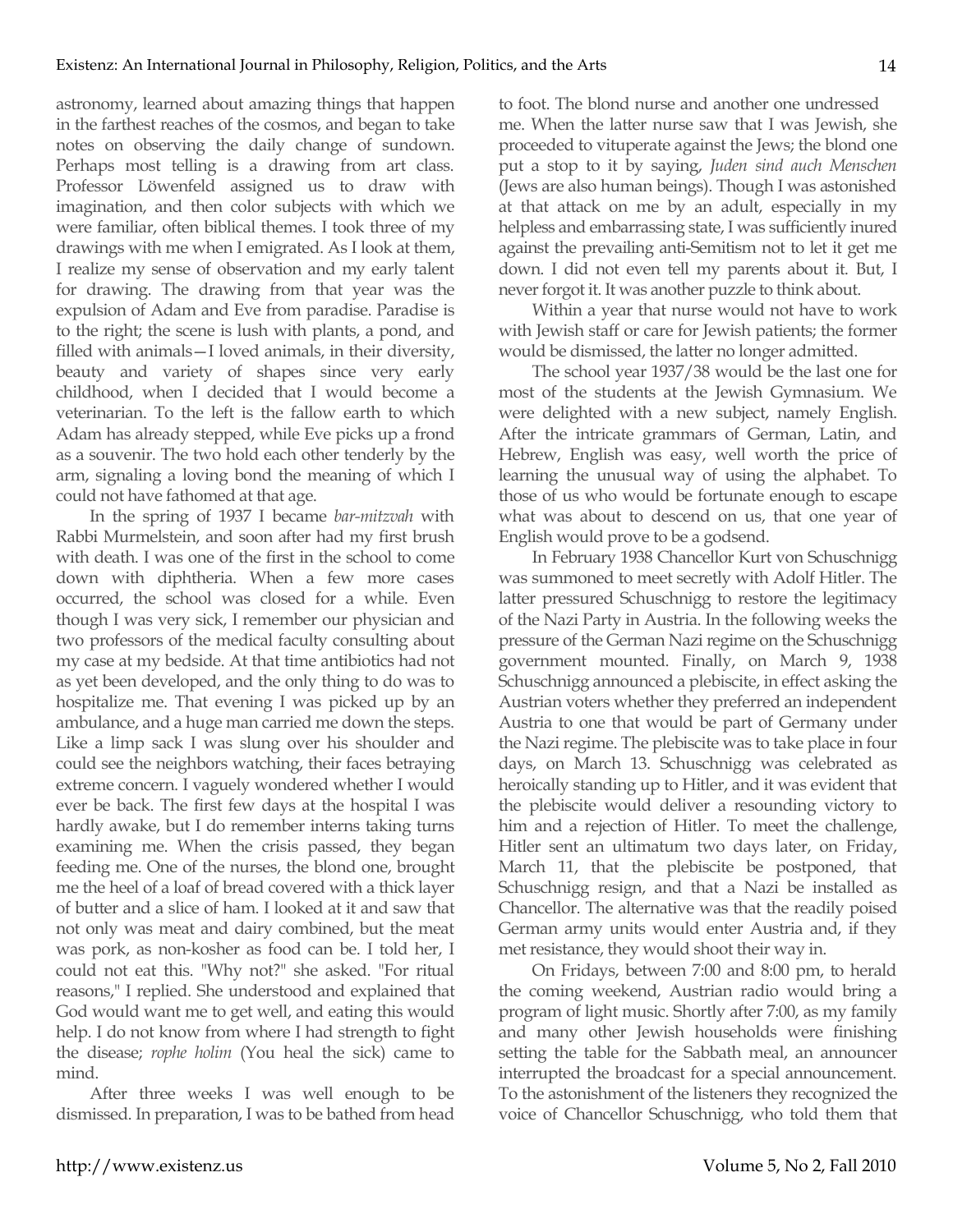his government was resigning under threat of a German invasion, that they were yielding to force, and that he did not wish "to spill German blood," i.e., that the Austrian army had been ordered not to resist the German forces. Thus Schuschnigg, in effect, abandoned the Jews to the fate that awaited them under Nazi Germany's racial policy, after having successfully solicited the support of the Jewish community. Referring to the allegations broadcast by Germany that Austria was in turmoil, Schuschnigg emphatically called them lies "from A to Z." Thus he took leave of his brief place in history.

We were shocked. What would happen now? We began to find out soon enough.

To escape the Russian Revolution, Frau Bomse, our poor neighbor, had carried her little deaf-and-mute son on her back and had gone on foot until she reached the Austrian lands. That Saturday morning, March 12, she ventured out on the street and saw that around the corner the rabble had plundered Herr Weinberg's fabric store and beaten him bloody, while the friendly neighborhood policeman stood by without lifting a finger. Frau Bomse was not surprised; she remembered similar behavior by the Russian police during the pogroms.

Hitler was expected to enter Austria and proceed to the city of Linz. The old buildings on the central square were decorated with Nazi flags and matching festoon. All but one. The square was filled with people, who were being regaled by a retired Captain Ziebland. The people were taught to shout in unison: *Ein Volk, ein Reich!* (one people, one country), and soon an enhanced version: *Ein Volk, ein Reich, ein Führer*. Fearfully we wondered: How did easygoing Austrians, who traditionally looked with disdain on the ways of "the Prussians," turn overnight into a regimented mass hailing Hitler?

But, Hitler took his time. As dusk fell, the windows of the houses facing the square were lit up, all but one. It was the property of a Jew and showed neither flag nor festoon. And here it came: Ziebland said, "We know who our friends are." The howl of the crowd was frightening. Finally, the house displayed flag and festoon, and the lights were turned on. Now the crowd sounded menacing. Shaken, we turned off the broadcast. The question remained: Now what? Selfassured and with inner strength, head held high come what may? Not in this situation, the realities of which would now unfold.

On Monday, March 14, 1938 Hitler entered Vienna and proclaimed the *Anschluss* of Austria to Germany. On Wednesday schools reopened, except the Jewish Gymnasium. A few days later spokesmen of the Jewish Community (the leaders were arrested) managed to gain permission for our school to remain open until the end of the school year. We had new students in our class, who transferred from other schools from which they had been expelled because they were Jews. One boy told us what happened the morning when schools were reopened. One of his fellow students stood up and told the teacher he refused to sit in a class together with a Jew. There were other preliminary persecutions. Jewish men and women were picked up at random to scrub from the pavement slogans in favor of Schuschnigg's plebiscite. My father was one of them. At Hochstädtplatz he acted as if it was the most natural thing to do, even calling to an acquaintance watching from a window, "Nice evening, eh?" However, for most of those who had to scrub, surrounded by a mob of hostile watchers, it was a harrowing and utterly humiliating experience.

The postponed plebiscite, now scheduled for April 10, asked the united German people whether they approved of the *Anschluss*. There ensued a hurry of activity to make sure the former Austrians would unanimously vote in favor. The Jews were removed from the voter lists. One after another of the Nazi big shots came to Vienna to give their rousing speeches. Hitler was scheduled for the day before the plebiscite. In preparation the streets he would travel were lined with huge pylons displaying the Nazi flag and crowned with the swastika symbol.

The days of the *Anschluss* coincided with the Jewish festival of Purim. Its highpoint is the reading of the Scroll of Esther, recounting the saving of the Jews of Susa, the capital of the ancient Persian Empire, from the slaughter planned by King Xerxes's (Heb: *Ahashverosh*) Prime Minister Haman. Only thanks to the heroic effort of the Jewish Queen Esther and her uncle Mordecai was the danger averted. For children and youngsters a lot of merriment is connected with the festival. For example, at the synagogue reading of the Scroll, the children turn noisy graggers<sup>7</sup> at the mention of Haman. All that was cancelled because of the *Anschluss*.

Soon after our school reopened, Professor Löwenfeld gave us an assignment in his art class to

<sup>7</sup> CSE Comment: a type of ratchet.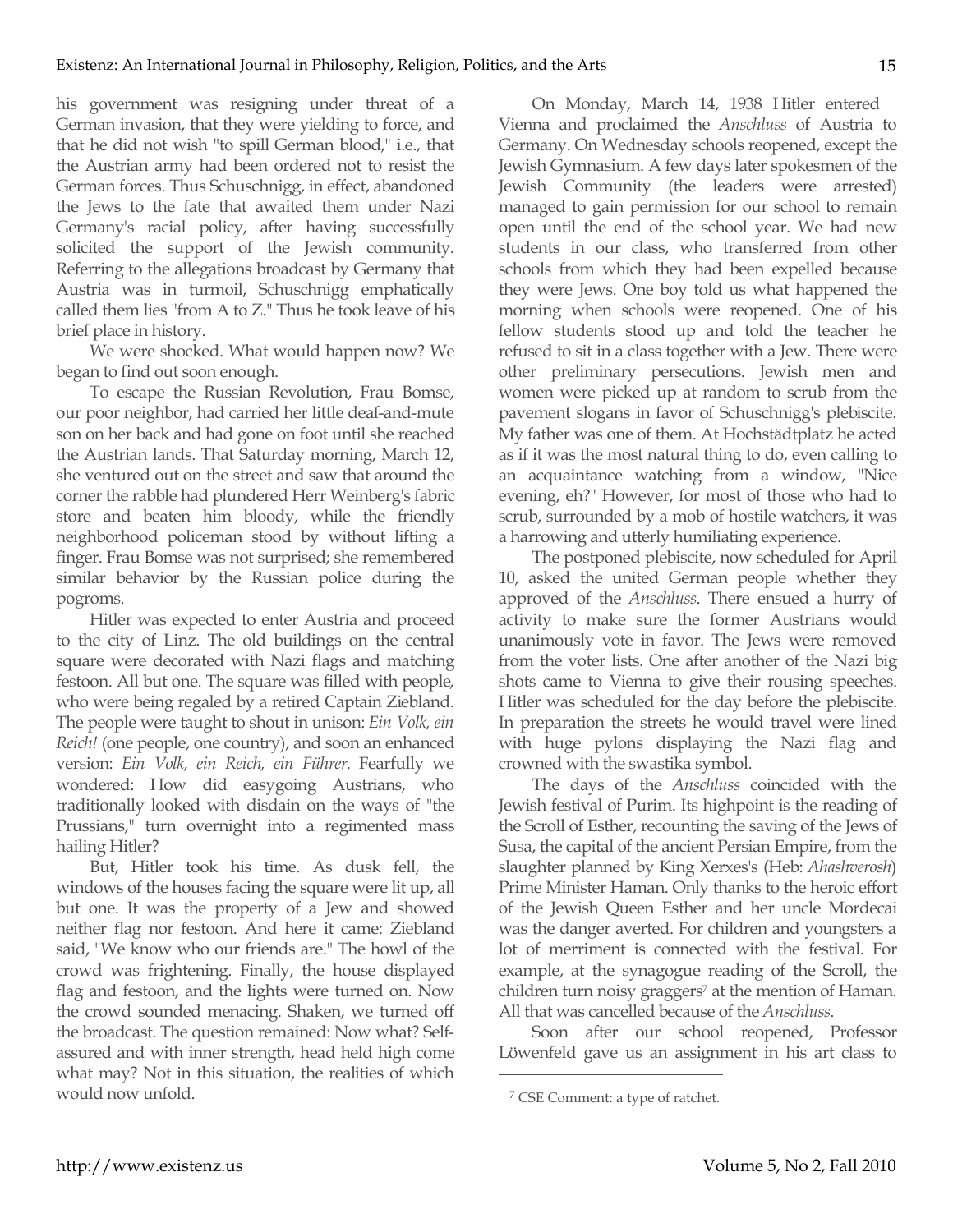make up for our missing the Purim festivities. It was the scene where the humiliated evil Haman was forced by the King to conduct the horse with the honored Mordecai through the crowd (Esther 6). With what seemed like an unspoken though unmistakable allusion to the pylons being erected, Löwenfeld had us imagine the setting of Mordecai's triumph. In my case, I drew rows of columns, adorned with Jewish symbols and colors, lining the two sides of the avenue. As usual, Löwenfeld walked the aisles to see the progress of our work. When he saw mine, he noticed the Hitler moustache and cowlick over Haman's forehead and silently took my brush to change the style of the moustache, telling me to have Haman sport a beard.

Later generations of writers on the Holocaust would regard childish gestures such as mine as a first trace of resistance, a concept whose polar opposite would be posited as characterizing the Jewish victims of the Holocaust going to their death like sheep to slaughter. The terms of the polarity are tenuous, and as such do not account for the different stages of our fear induced by terror—of imposed spiritual as well as bodily impotence. Above all, one had to think of the possible consequences of any show of resistance, for oneself as well as the others. In retrospect I learned to appreciate the wisdom of Löwenfeld's monitoring our efforts, not only artistically but with a view to our new situation, and at the beginning of the persecution that would soon get much worse. If nothing else, Löwenfeld tried to confirm and uphold our self-esteem for us as Jews in the coming times that would test our mettle, young as we were.

#### **Experiences**

The teenage years are when we become adults, begin to think about what to do with our lives, and, above all, enjoy the delights of being young. Under normal circumstances, we gradually slide into this period of life. But, the new situation consequent on the *Anschluss* thrust me prematurely into that stage as I turned fourteen. Those three features were not absent, but during the phases of the ensuing years they stayed at the periphery of my concerns. In the phase that ended with the school year—and for almost all of us with the end of the school—we became more and more aware of the pall that had descended on us. Though I could hardly imagine it, the realization became inescapable that the members of our class would be distributed all over the world, to places that hitherto were merely names to us. Up to now, the near or the far future, whatever it might turn out to be, would be enacted in the ambience of my age-companions, my family, and the society at large, as well as in the venue of my native country and the city with its culture, its challenges, and the opportunities it offered. But now all that was gone; in a real sense my world had vanished. Would there be a somewhere in the world out there, that could become my world?

Once I met Herr Popp on my way home. It was the first time we had met since I left primary school, and the last time ever. He had been a teacher since before World War I, and I was to be the first of his pupils whom he expected to study at the university. He was visibly disappointed, though not surprised, when I responded to his question as to what would happen to me and my family, "We have to emigrate." During our brief encounter he frequently looked around, and I felt he wanted to see whether he was being observed speaking in a friendly way to a Jewish youngster. In later years I recognized the incident as an early sign of the atmosphere of terror with which the regime held its citizens in thrall, while the visible persecution of the Jews served to display how the regime dealt with what it deemed to be its enemies. And, when in later studies I found Heidegger disclosing the phenomenon of anxiety (beyond fear "of something") as the fundamental mood of man's existing in time, I thought that his dwelling in abstractions kept him from recognizing induced or reinforced anxiety as a political tool of control, i.e., beyond specific fears of reprisal, etc. For fundamental anxiety is not subliminal, but takes shape in the various modes of our thinking being, in our apprehension and apperception, thus it may feed fear "of something" and feed on fear.

It did not take long for the mood of terror to capture the general population. A few days after the *Anschluss*, when the anti-Semitic policy of the Nazi regime became clear, Frau Kieweg, our neighbor who lived in a little apartment next to ours with her husband, a long retired police officer, reassured my parents, *Für Sie geh' ich durchs Feuer* (for you I would go through fire). It did not take long for her to respond only furtively to my greeting when we met in the hall and for her to avoid my parents completely.

"We have to emigrate," I told Herr Popp. But how, and whereto? Jews who met in the street shared with each other vague bits of leads, ways to get started, requirements, and procedures. My father had the foresight to go to the United States Consulate and register his family on the waiting list under the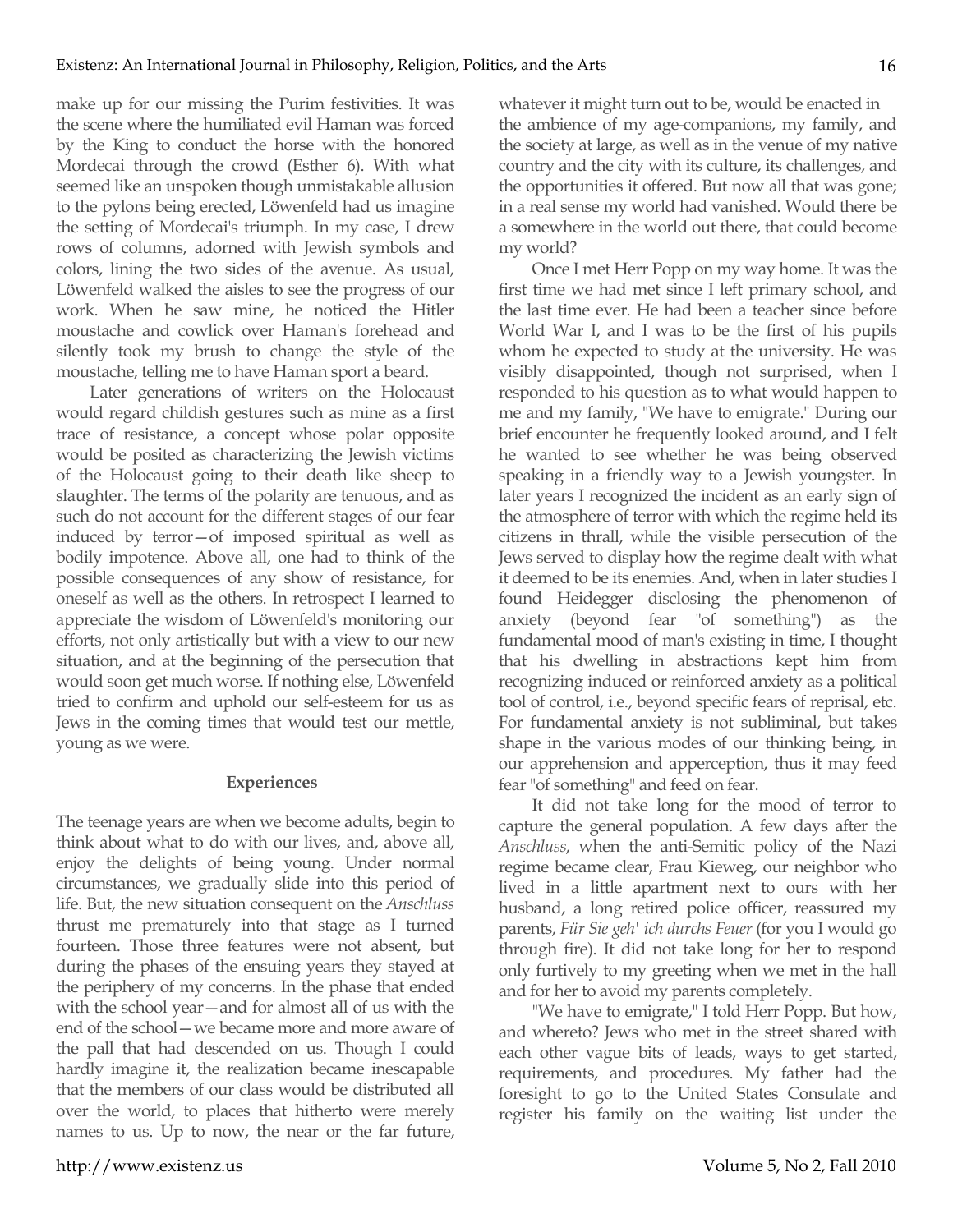appropriate quota. It seemed like a futile gesture, especially since we did not know anyone in America, much less a relative who might send us an affidavit of support so that we would not to be a burden on the State. Finally, my mother thought of a family from a village even smaller than the one she had come from in Poland. They had not been able to make a go of it there, and, shortly before World War I, father, mother, and their seven children went to seek their fortunes in America. My mother made inquiries of their whereabouts, wrote to them, and to our great surprise received a positive response. In time they sent us an affidavit; since the offspring were more or less at the beginning of their careers, none had enough assets for a viable affidavit. Several of them took their savings, or some of them, and deposited them in the account of the second youngest, a high school gym teacher in her early thirties. The affidavit was deemed sufficient, and now it was a matter of waiting until it was our turn on the list, and waiting, and waiting.

The students at my Gymnasium had quickly learned to be unobtrusive on the street, and to take the safest way to school and home. In the weeks until the end of our last school year, the time in class was the only place they could feel a bit freer from the pall that had settled on the Jews. The teachers, nervous themselves, relaxed the discipline somewhat, and staunchly proceeded with the curriculum to the end. We knew we would never be together again and tried to find a way of saying good-buy. Like some of the others, I went to the store across the street and for 30 pennies bought a pocket notebook, which I passed around for my classmates to sign. Some wrote embarrassing banalities like "Life is a struggle. Win!" Most of the others simply said, "Don't forget your classmate." Our world had vanished, and now the people who filled it would fade away. The class welcomed the news that our popular German teacher, Professor Ornstein, who was married to Mathematics Professor Rabinovics, gave birth to a baby; it was their first child. The class collected some money for a baby gift; even the poorest contributed a few pennies. Professor Ornstein wrote the class a friendly thank-you note, which confirmed that we had done a grown-up deed. The news a few weeks later that the child had died was not only terribly saddening, but was somehow symbolic of the realities of our situation.

There was neither celebration nor solemnity for the last graduating class of a dozen eighteen-year-olds; only the Director of the school, Dr. Kellner, spoke briefly to them after he handed them the diploma that would confirm their eligibility to enter the university that was now closed to them. Looking at the red flags with the Nazi swastikas at their centers hanging down the houses across the street, he told the graduates, "I do not know what the future will hold for any of us; but one thing I do know: *Shema Yisrael8* will be said much longer than *Heil Hitler*."

A tightening bond could be discerned among the students as the time of parting drew closer. In my case Theo F. became a real pal, and in the summer ahead we met often; when he could no longer be contacted in September, I knew that he and his family were fortunate enough to emigrate. However, there was another classmate with whom I formed a real friendship. Edith Schwarz was the Prima, the academically best in the class. Unlike the other girls in our class, she did not assume the airs by means of which girls that age begin to make themselves noticeable to boys. Earnest but cheerful, she was the ideal friend, by which I meant at that time the one person with whom one could talk about anything. I do not think that the thought entered the mind of either one of us that throughout the vicissitudes of the ensuing times we would stay in touch and that our friendship would grow into a life-long love. At that time Edith was the friend I always yearned for, and to her I was the older brother she never had.

As the last school-day ended, I soon found myself at loose ends. It was not a structured vacation time until September, when the next school year would begin. Instead, I was faced with an indeterminate future without structured content. Utterly alone, I fell back on my inner life and my thoughts. I increased my reading. I read three books that I had received for my bar mitzvah several times: two world histories, one by H. G. Wells, the other written for youths by the young art historian Ernst Gombrich<sup>9</sup> (here at last were two scholars who were appreciative of the seminal contribution of Judaism to civilization); the third was Dmitry Sergeyevich Merezhkovsky's novelistic account of the life and times of Leonardo da Vinci. This book

<sup>8</sup> The *Shema* (Deuteronomy 6:4) is the basic confession of the Jewish faith. It is recited twice daily and is one of the last things one should recite before dying.

<sup>9</sup> CSE Comment: In 1936 Gombrich, a Viennese Jew, emigrated to England, where he taught art history at the University of London and achieved renown as Sir Ernst H. Gombrich. LHE's childhood copy of this book is still in the family's possession.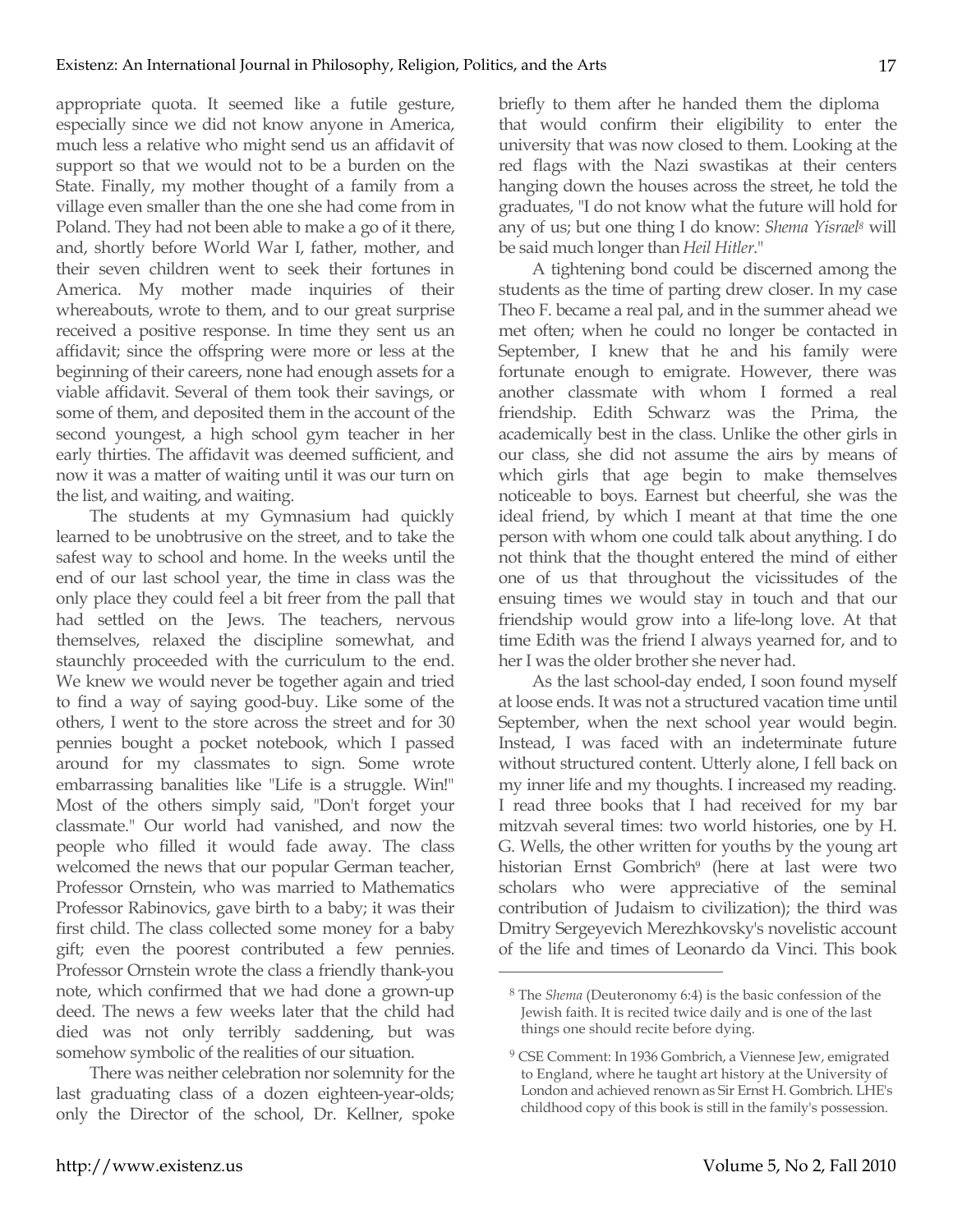had a lasting influence on me. The "Renaissance" had been a vaunted term for me until then. The book opened up the realities of that turbulent era, rife with age-old superstitions, politically mean and brutal, spiritually and intellectually in ferment, mechanical inventiveness competing with alchemy, and—never having been to an art museum—it introduced me to a time of sublime artistic creation, at its center the strange yet compelling figure of Leonardo. I learned about the rivalry of Michelangelo against Leonardo, and of the deference paid to him by Raphael. And I was astonished at the power and means of the patrons, whether Pope or Prince. Long before I would indulge in my life-long passion for visits to places exhibiting art, whether painting, sculpture or architecture, the book taught me to see, and to envisage standards even as earlier I learned about music. My admiration of Leonardo would in time be matched only by my admiration of Rembrandt.

I did not miss a point seemingly made by the concluding chapter of the book. One member of the staff of the mission from Muscovy to the court of King Francis is uncomprehending of though fascinated by Leonardo's half-naked, beardless, and somewhat effeminate depiction of John the Baptist, while another one condemns the painting and all the machines designed by Leonardo as the work of the devil and in contrast to the simple innocence of the Christian faith of the Russian Church. This divergence in judgment gave me pause. Only much later would I recognize it as an early impetus to clarify the nature of *Verstehen*, where there can be differences in understanding the same thing according to the differing backgrounds and sets of presuppositions determining our reception and interpretation. Secondly, it would in time lead me to think about the problematic encounter of differing religious faiths.

In the meantime my readings served as the basis for further reading. A few months later I bought myself a newly republished one-volume copy of Ludwig Huna's *Borgia Trilogy*, which I read from beginning to end with great fascination. I also read biographies: Merezhkovsky on Napoleon and Guy de Pourtalès on Wagner.

At that time, gripped by the idea of philosophy as gaining wisdom by penetrating thinking to the most fundamental truth (see my encounter with Goethe's *Faust*), I became acquainted with the names of some important philosophers. However, why they were deemed significant remained a matter of labels and "isms."

The Central Jewish Community, which now functioned as the regime's means of getting rid of the Jews of Vienna, not only facilitated the difficult emigration effort, but, to help would-be emigrants to be gainfully employable at the hoped-for destination, offered programs or "retraining" in various trades and crafts. Toward the end of summer I joined such a program, namely sheet metal work. At first we had lectures on the making of sheet metal, then began the practicum. I learned to make tins for preserves. I don't remember why I stayed no longer than three weeks. After that it was decided that I would follow my favorite cousin's footsteps and become a weaver and designer of cloths. I attended this course for several weeks and learned the different kinds of fabric, and how to program the threading. This is very tricky and it would be one of the last practical steps in learning the trade. In the meantime I learned how to operate the hand-loom, the sequence of opening the weft by means of stepping on the right pedal, and at the proper moment to move the shuttle. I was making good progress. On November 10, less than an hour after the session began, the Christian concierge, who was well disposed toward us, stuck his head into the workshop and said, "Something is going on, go home one by one." The shop was on the other side of the city center, and my way home took about an hour on foot. I walked through the inner city, past the little street where the Central Community was located, and saw some SS men there, and two young men with bloody heads. Walking across the canal and the Second District<sup>10</sup> into the Twentieth,<sup>11</sup> I passed the street with the synagogue that my family attended; the street was full of people and—judging from some young men throwing debris out the windows—they were demolishing the synagogue. In that hour I had witnessed some of the pogrom that transpired all over Nazi Germany on the day the Germans sarcastically called *Kristallnacht*. When I finally reached home, my parents were elated that I made it home unscathed. They were just as lucky. When brown shirts (SA) came to the apartment building in which we lived, they asked the concierge where the Jews lived. She said numbers 12, 22, 24. When they heard "12," the troopers rushed upstairs, and did not hear "22, 24"; ours was no. 22. The family in

<sup>10</sup> CSE Comment: The center of Jewish life in pre-war Vienna. EE grew up there.

<sup>11</sup> CSE Comment: The district in which LHE lived.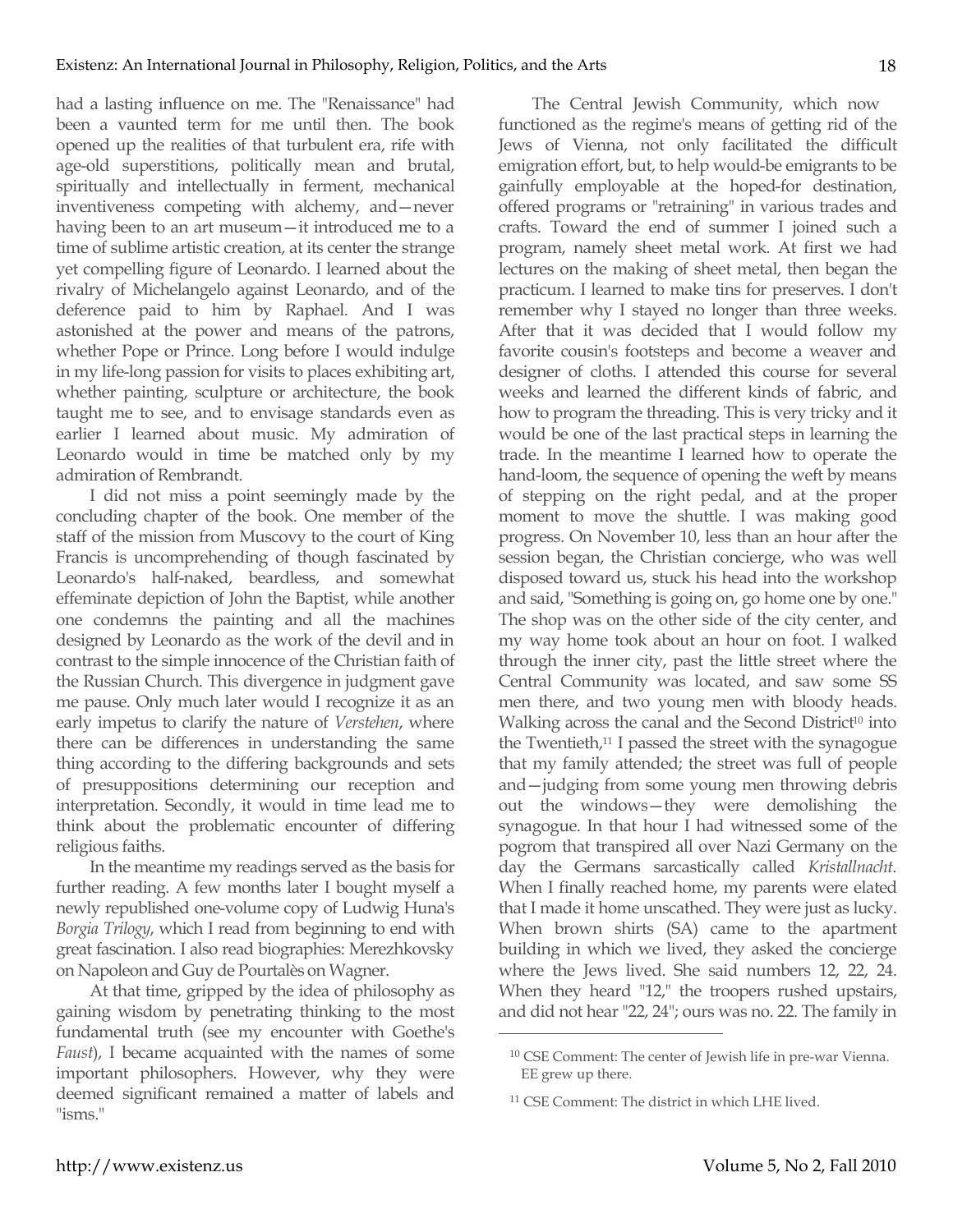no. 12 was not so lucky. Two weeks later we were thrown out of our apartment (in the house belonging to my uncle!); in that short time we had to sell much of our furniture and moved to a two-room apartment.

The weaving shop did not reopen, and again I was at loose ends. I had established contact with Edith, and for the next seven months we would be fast friends. I visited her often. Her parents liked me and trusted me, and permitted us to walk the streets of Vienna, enjoying the urban vistas and magnificent buildings that made the city, which was not ours any more, so admirable. And we talked and talked. More importantly, the necessity to emigrate grew even more pressing. I rejoined the Zionist youth group to which I belonged before the *Anschluss*. In preparation of being pioneers in building up the Jewish homeland, they had set up a school, which aside from courses in Jewish history, the Zionist movement, and Hebrew, offered informal instruction in some school subjects, now that we were forbidden to attend regular schools. Edith and I attended the school.

After *Kristallnacht* British aid organizations, with permission or cooperation by the government, offered several rescue programs. One provided for men aged up to 45 to come to Britain pending the maturation of their emigration plans to other countries. (Many of the participants would later serve in the British wartime army). Another program was what would be known as *Kindertransporte*, i.e., the placement of children up to age 17 in private homes or in schools until such time when they could rejoin their parents. (Only about half would see their parents again.) The third program provided for women between the ages of 18 and 52 to be placed in homes as domestic servants.

It was my father's desire to keep the family together. But our leaving for the United States continued to be problematic, and reluctantly he let my sister go, and encouraged me to participate in preparing to be a Zionist pioneer. About four months after her eighteenth birthday my sister joined the domestic program, traveling to England as one of the chaperones for young girls on a *Kindertransport*.

Soon after I turned 15, the Zionist group to which I belonged sent us for a month to a formerly Jewish farm, where, under the supervision of a black-uniformed SS man, we labored from early morning to suppertime wherever we were assigned, which was mostly in the fields. While I was there, my parents informed me that Edith would soon be leaving on a *Kindertransport*. On a

ruse I managed to get a few days' furlough so that we could say good-bye.

I was now as alone as I had ever been. Without the structure that normally provided content to the passing of time, I, out of my own inner resources, discovered that time cannot simply be a matter of passively and patiently waiting for the future, no matter how it turned out to be (Kierkegaard, I found, speaks of loitering through time); rather to be alive meant that one had to fill life with some substance. I read, I polished my English, and read. Also I became close to two people: I became friends with Kurt, a former classmate. And I spent a lot of time with my uncle Leon, my father's brother, to whom I felt closer than to my father. In time I was sent to another Zionist preparatory program. It was again a farm, this time farther east, and again supervised by an SS man. The work was even harder than at the previous program. We were woken up at 4 am, and were in the field by 6. I worked as if my life depended on it, which it did. At morning reveille about August 20, our leader told me to step forward. My parents and I had received the long awaited appointment at the US Consulate for an examination prior to receiving the immigrant's visa and the "Green Card." When I arrived home, I heard that the Soviet Union and Nazi Germany had signed a nonaggression pact (secretly dividing Poland between them). A week later the Second World War started with the invasion of Poland. We were not only afraid for our relatives in Poland, but that wartime conditions bode ill for the realization of our emigration. A week after the war started my father was arrested by the Gestapo, but, after they examined my sister's letters from England, they released him after a few hours. In mid-September we passed the examination at the US Consulate and were issued the visa that was valid for a limited time.

On the very day when Britain and France, allied with Poland, declared war on Germany, a German Uboat sank a passenger ship. Wartime thus forced the retirement of German, French, and British passenger lines for the duration. The only line where we could book passage was the Holland-America Line, and so we quickly reserved a third-class cabin for mid-November. But now we encountered another seemingly insurmountable obstacle. The line would no longer accept German currency, only US dollars, which we did not have and which were unattainable. What to do? In desperation we wired the good people who sent us the affidavit that the passage had to be paid in dollars. And they advanced us the money.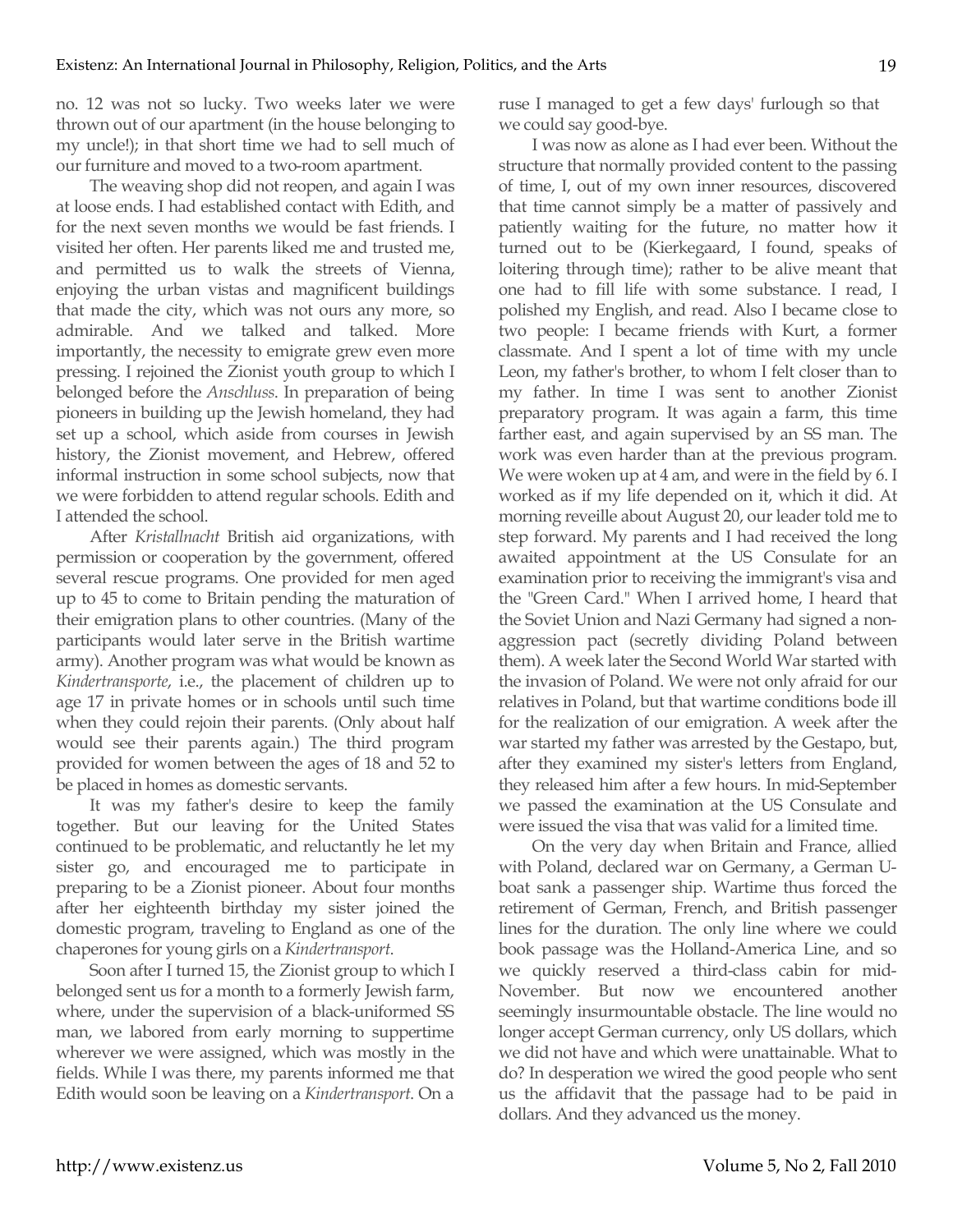In the last two months in Vienna I spent much time with my uncle. He had spirited his young child to his well-to-do mother-in-law in Warsaw. When war broke out, she took him to the Soviet Union and Siberia, where they survived the war. (My uncle and aunt did not.) Uncle Leon missed his boy and was happy to teach me as he would his own son, who was now beyond reach. Though a medical doctor, Uncle Leon was educated in the humanities and literature. He had me peruse his library, and finally exposed me for the first time to philosophy. It may not have been the traditional way of being introduced to philosophy, but my reading and his talking about Nietzsche's *Zarathustra* irreversibly kindled my interest. It was not yet philosophy, but it was powerful and provocative. The evening before our departure he gave me the threevolume Nietzsche biography written by his sister, and I have treasured the books all these decades, even after I learned to be highly dubious of Elisabeth Förster-Nietzsche's representation of her brother.

The journey to the Dutch border took about 24 hours. The Jewish emigrants sat in a segregated carriage. At Emmerich we had to get off and were placed on a train consisting of two small ancient wagons from which the seats had been removed. While we stood silently next to our luggage, the train slowly creaked across the border. In time we saw Dutch soldiers guarding the track, and we knew we had made it. Spontaneously we broke into uncontrolled laughter. One young man shouted, "Make *sad* faces so that people will believe what we went through!" We were free! But were we free like the children of Israel, after they crossed the Reed Sea? No. The ancient Egyptians wanted to retain the Israelites as slaves; the Nazi Germans did not even want us as slaves. The Israelites wandered through the desert freely to accept the words of God for all the generations to come. We were free to devote ourselves to the mundane task of starting a new life and making a living, and, if possible, to help rescue some of those we left behind.

In Nijmegen we changed to a regular train. As we crossed the bridge over the Rhine, the Dutchman sitting next to us explained that if the Germans ever tried to invade, they would not get farther than the *waterlijn*, since even this bridge was provided with explosives. My parents and I blanched. The man assured us that it would not be going up right now. Half a year later the Chicago newspapers published the picture of the blown-up Nijmegen Bridge. But the *waterlijn* did not hold after all.

After a few happy days in Rotterdam, we embarked on the old SS Statendam, which took us across the Atlantic in ten days. We arrived in New York harbor on the morning of Saturday, December 2, 1939. As we slowly sailed past the Statue of Liberty, a few of us assembled for a brief Shabbat service. A young man spoke a few words. He did not address our apprehension over starting anew in a strange land but those we left behind. *Verlorenes Volk!* (a people lost) he cried prophetically. Yes, he cried.

*America*. America was not the Promised Land, but it was the land of promise. For someone my age I brought a considerable burden of experiences and memories with me, which would continue to preoccupy me. I had no idea of how the war and the time immediately following it would incrementally add to the burden, and that most of my relatives would survive only in my memory.

On the bus to Chicago I got a glimpse of how vast this land of only 130 million inhabitants was. The people who brought us over told me that every successful man started out selling newspapers. And so, my first job was at a newsstand at rush hour. A young businessman came to buy some of the papers. I asked him, "Vat do you vant?" He seemed offended, and upon my inquiry told me to say, "May I help you?" Clearly, polishing my English had only just begun. The owner gave me a tip of 10 cents, and that was it. Soon I was told to try my luck selling the *Sunday Tribune*. I reported to the local distribution station, and was given ten copies to sell (at 10 cents each, from which I earned 2 cents) along the alley of some street blocks indicated by the boss. I was advised that the boys walked the alleys yelling, "Sunday paper!!" A well-brought up youngster from Vienna does not do such a thing. So I went up the rear staircases of every 3-story house, knocked at the delivery doors, and wherever someone answered, I would say "Excuse me, but would you like to buy a Sunday paper?" After almost two hours I had sold all ten papers, and reported at the station for another load. I was told that all the other boys had been there several times for a load, and the station was sold out. In any case, I had earned my first 20 cents in America. One other thing I remember from that early winter morning. It was bitter cold; the Windy City earned its sobriquet. I was outgrowing my clothing, and we did not know when our two trunks would arrive. When they finally arrived 8 months after they were dispatched, it was spring, and my clothing they contained no longer fit me.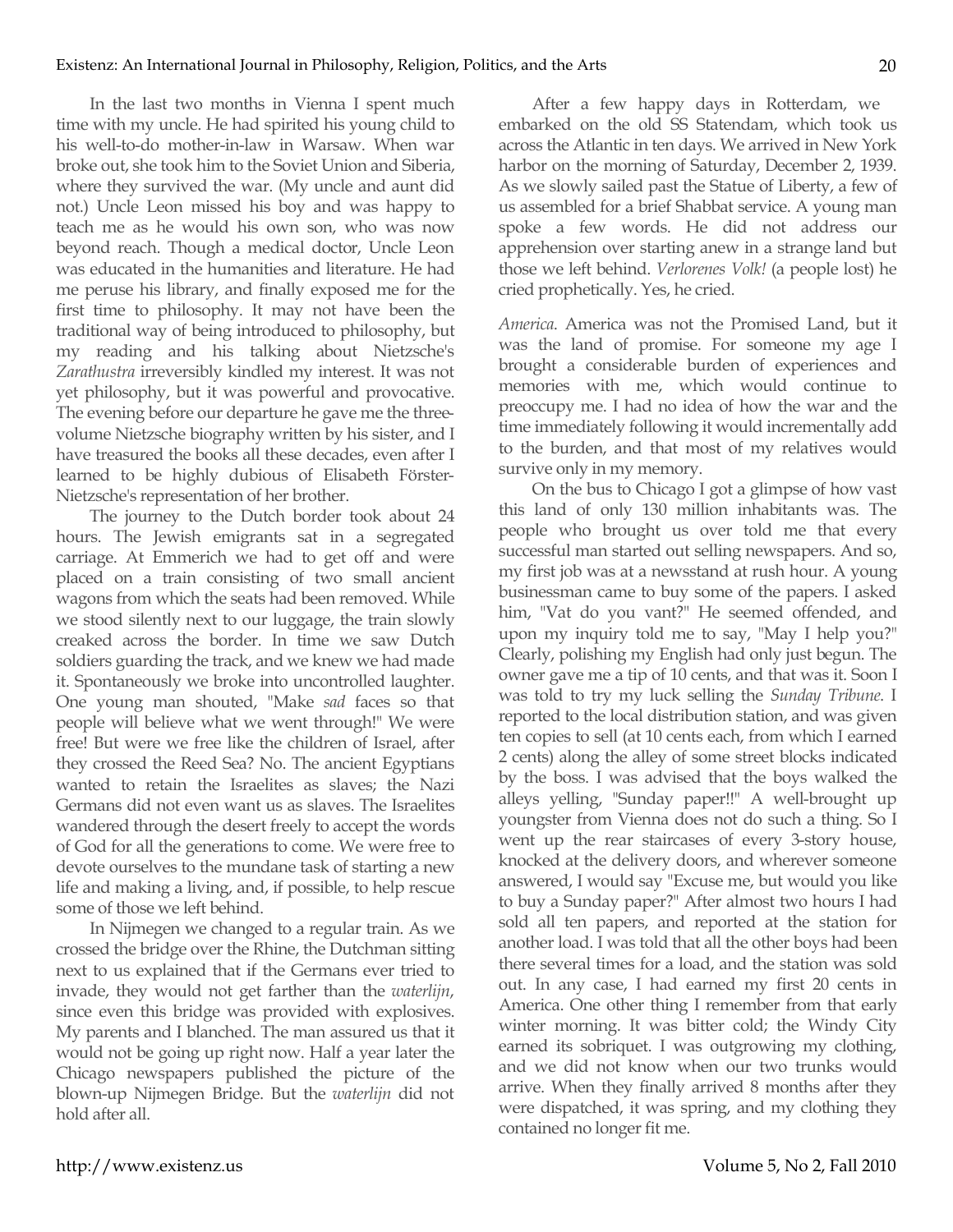At the end of January 1940 I was enrolled in the local high school and was assigned to Miss Benjamin's homeroom. As it happened, two other refugees were also starting school. We stuck together and resolved in broken English not to let on that we were new in the country. How stupid could intelligent youngsters be? In my need and desire to blend in, I missed the simple step of transcending to a level of viewing that desire within the background of relevant contexts. The factual context was palpable. Not only was my speech halting and accented, but my clothing differed sharply from that of the others. For example, I wore the only trousers that still fit me, namely the sporty knickerbockers that were so fashionable in Vienna, especially among youngsters. And the eagerness "to stand free with people that are free" was not a matter of moving from Nazi Germany to America, the land of freedom, but an ideal whose realization is a task involving positive and negative choices. Two incidents in my first semester will demonstrate how difficult that task was.

I had never imagined that a school could be like Senn High. It was huge, with several stairways, a cafeteria, and a sizable auditorium. Not long after school began, the homeroom teachers took their charges to the auditorium. Principal Davison held a speech extolling the importance of education. As the tall Principal slowly walked out in the center aisle, a hush descended on the 2000 pupils. Then a loudspeaker broadcast a record of popular music, and to a man the students began to clap happily to the rhythm and stomp their feet. I turned pale, and so did the other two refugees. All I could think of was the broadcasts of the *Anschluss*, with the Austrians in unison shouting "Heil Hitler! heil Hitler! heil Hitler!...." Miss Benjamin, who was sitting sideways and, looking back, saw what was happening and told her class, "Don't!"

In the spring I heard that at a barbershop in a German neighborhood one could get haircuts for 15 cents instead of the usual 25 cents. I walked 40 minutes to get there. While waiting, a boy of about 17 or 18 sat next to me, and we exchanged a few words; his German was not native, but good. A month later I walked there again. The wait was longer, and the same fellow approached me again. Before long he told me that he had been over there to see what it was like. He was thrilled by what he saw, joined the movement, and invited me to join as well. I was thunderstruck. I knew that to a casual observer I did not look like a stereotypical Jew (whatever that means), what with my blond hair and blue-gray eyes, which for the most part had kept me safe, and for Edith's parents to permit us to walk the streets of Vienna. An atavistic fury arose in me and I told the fellow that I am not to be had for this and do not wish for him to speak to me again. The barbershop turned out to be a recruiting office for the American Nazi Party!

The most lasting experience of my semester at Senn High was my free access to the school library. The librarian—I wish I could remember her name—was happy to feed my interests. From some books I finally learned the intricacies of music making, of composing, of the accepted forms, the instrumentation, the orchestra, and the performance. On top of it, she gave me tickets for the remaining season of the Chicago Symphony concerts for the young. The first one I attended was conducted by the chief conductor, Frederick Stock. Though this friend of Richard Strauss had by then conducted the orchestra for over 40 years, he still had to translate his introductions to the pieces from the German as he spoke; one time he said *zwischen* instead of "between." The first piece, Beethoven's "Overture to Fidelio," was unforgettable. I don't remember what the other pieces were, then and at the subsequent concerts. But at last I was confronted with serious music. In the summer the orchestra played at the band shell in Grant Park. I was in my element. Over the next two years I often attended the popular Saturday evening performances, which were conducted by Stock. The last one I attended, in the spring of 1942, ended with an orchestral transcription of Bach's C-minor Passacaglia and Fugue. My friends and I had never heard this piece before. They were overwhelmed by it no less than I. It was Frederick Stock's last concert; he died that summer.

When I mentioned my interest in philosophy, the librarian gave me a book by John Dewey. I do not remember which book, possibly it was the Dewey-Tufts *Ethics*. I was delighted to find that America had a philosopher. As I read the book, I soon felt that there was something missing, though I did not know enough to articulate what it was.

In the spring of 1940 we were expecting my sister to join us after more than one year as a domestic in England. In anticipation we moved from our one-room apartment with kitchenette to a regular apartment, which we furnished with donated items. That summer I worked as a uniformed Good Humor salesman. There were four levels of sales venues: trucks and tricycles, both of which rode through the neighborhoods, many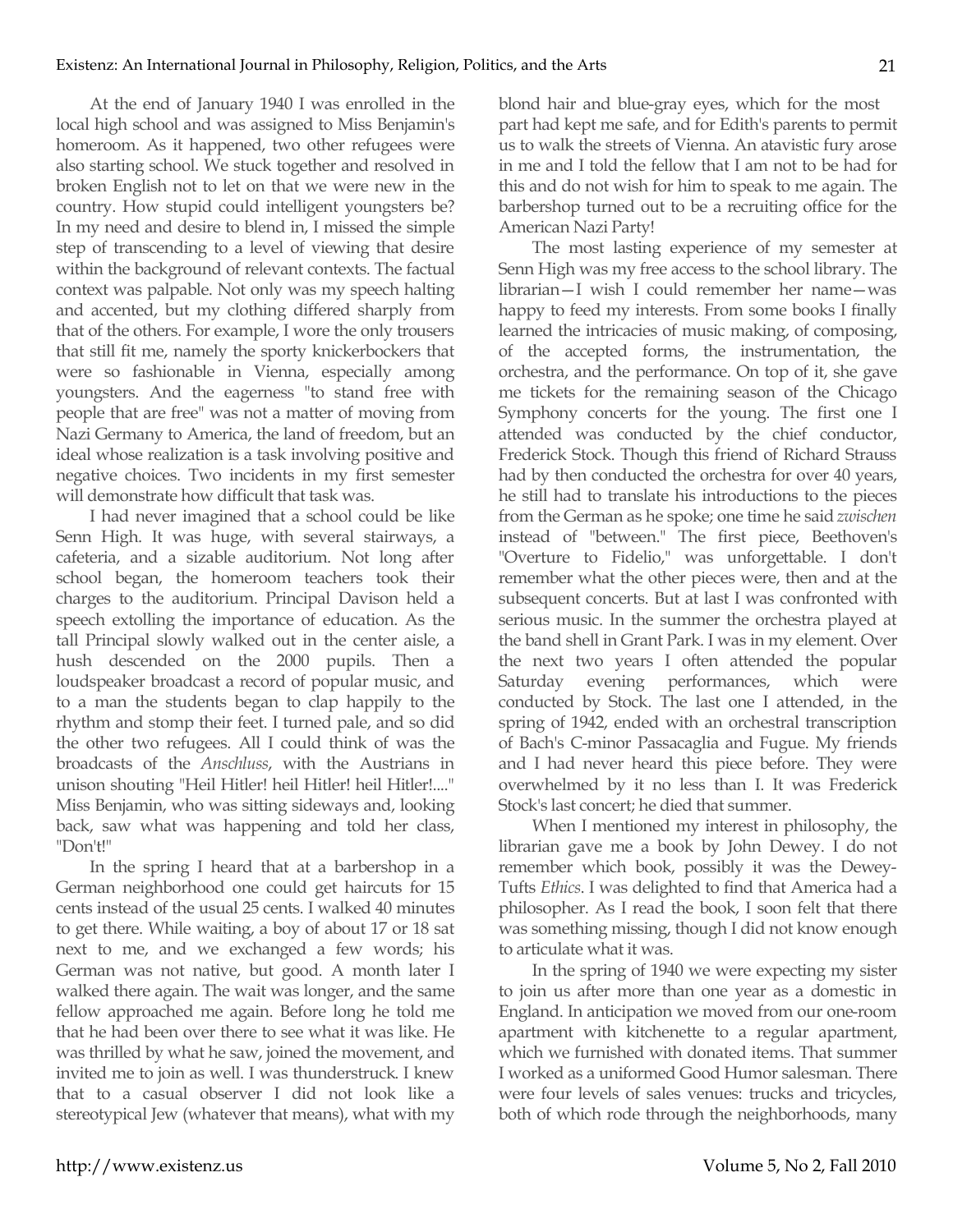manned by teachers in need of making some extra bucks; then, large four-wheeled pushcarts, and finally small two-wheeled pushcarts. I manned one of the latter at the corner of a small park, frequented mainly by young mothers with pre-school children. It was an eleven-hour day, seven days a week. I got paid by the number of ice-cream bars I sold. My pay averaged about \$3.85 a week. A friendly gas station diagonally across from the corner let me come in to sit and eat my sandwich. One evening I would hear there a small portion of a memorable radio broadcast. It was the national convention that nominated Roosevelt for a third term, an eye-opener to politics in my new country. I usually came home at 11 pm for a late supper.

I had two more years to go to high school; being in a new neighborhood, I transferred to von Steuben High. I was readily accepted there, enjoyed many friendships. Especially Sam Kweskin would be a friend for life. Sam was largely self-educated, like me. He was an aspiring artist, and his sketches of me, which I treasure to this day, show our love of music and our expectation of military wartime service. We could talk about anything, sometimes for hours on end, standing under the streetlight at the corner. At least one time we stood there until 2 am.

Some teachers were excellent, some less so. In the two years of Latin I learned no more than what I had brought with me from Gymnasium. I was taken aback by what was taught in art and in music, and how it was taught. I probably did not succeed in hiding my appraisal well enough not to arouse the respective teachers' resentment. One course that I greatly enjoyed was the "Civics" course; it kindled my interest in constitutional history and in the transcendental foundation of constitutions.

During those two years I held various jobs. My father, who in Vienna had been a highly successful businessman who was about to become a partner in his firm and retire to his own home with a garden, bought himself a corner newsstand with money borrowed from one of the Jewish aid societies. In Chicago's sweltering summer heat (with the perfumes of the stockyards permeating much of the city) and the bonechilling winter cold, he stood at the stand several hours a day. The drugstore at the corner let him come in to cool off or warm up. To get to that corner on the West Side, one had to travel for an hour by streetcars. There was a two-wheeled secondary stand, which I took to the corner of the local church on Sundays from 7 to 11

am, to sell Sunday papers as the people came from attending mass.

My father arranged with the owners of the corner drug store to give me a job. I held the job for over a year. It was as chief bottle washer and sometime soda jerk. The hours were from 8 pm to 1 am on weekdays. My schedule was as follows:

8 am to 1 pm: at school; after lunch,

2 pm to 6 pm: sleep; after supper and one hour streetcar ride: 8 pm to 1 am: at work; after one-hour streetcar ride:

2:30 am to 6:30 am: sleep; after breakfast at school.

My wages were 25 cents an hour. In addition, the boss treated me to the streetcar fare, and a midnight snack of one of the ice cream concoctions then in vogue.

I used the time on the streetcar to read, and to observe the interesting fellow late-night riders. The job at the drug store and the association with the students at the high school contributed much to my Americanization. The last year in high school I worked part-time at a laundry. In those days very few people had access to washing machines; most people had all their laundry picked up and delivered by the laundry. A small fleet of trucks, each with its route, was part of the business. Some customers had all their laundry dried, ironed, and packaged; some had only their white things washed and had their "wet wash" delivered home, where it was hung up to dry, usually on ropes crisscrossing the alley. At first I worked as a "sorter," separating the laundry in the incoming bundles according to white/color, hot/warm, etc., netting and tagging each set. It was the most unpleasant job I ever held. In time I was assigned to the wet-wash table in partnership with another von Steuben student. This job was the most backbreaking. The wet sheets had to be packed into a sack that was washed with the laundry and tied. This could be done only by lifting the sacks a number of times and dropping them. Many of the machine operators were African-Americans who lived on the South Side, in what the sociologist St. Clair Drake called the Black Metropolis. They endured a streetcar ride of over an hour, because it was a steady job that paid well. I was on friendly terms with a few of them, especially two brothers, at a time when this was still frowned upon. I must interject that the business belonged to two Jewish brothers who inherited it when their father, who had established it, was murdered at the shop during a robbery. One time, Randall, one of the African-American brothers with whom I was friendly, made a disparaging remark about the Jewish bosses. I told him that I am Jewish. He responded, "I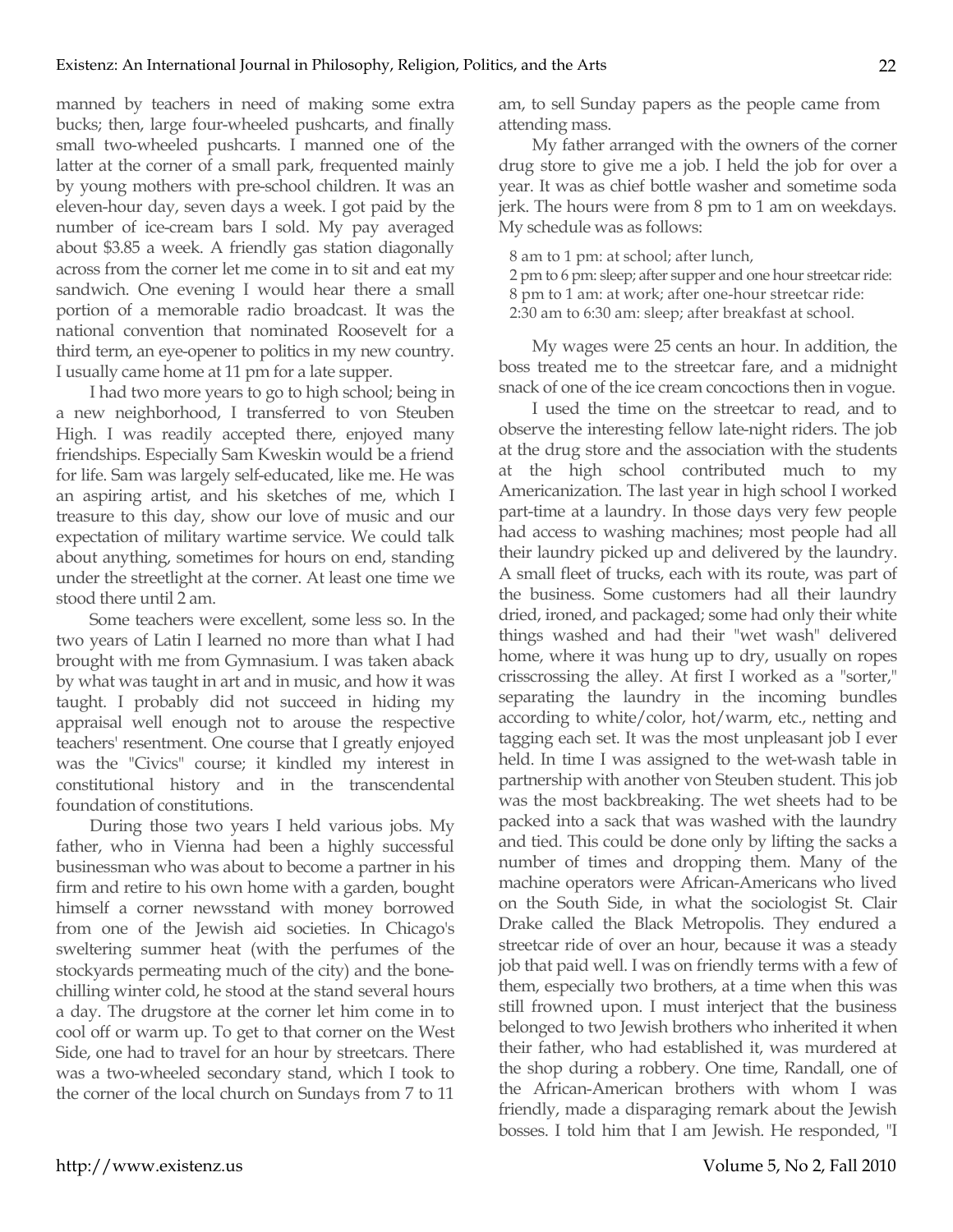thought you are German." His casual and careless expression of disdain toward his employer because he was a Jew bothered me, though I did not know why. Also, it was the first time that I encountered the fact that America is not a melting pot, but a conglomerate of different peoples. There would be more proof of that in the years that followed.

I continued at the job fulltime for most of the summer after high school graduation, in a shop that did not have air conditioning as yet. When I had saved \$120, I took a bus to New York. I stayed in a rented room around the corner from where Edith and her family lived; and Edith and I spent twelve unforgettable days together. We had not seen each other for three and a half years; we were grown up now, and in love. What did we talk about? I don't remember, only that one time I told about what my Uncle Leon had taught me about Nietzsche. But we talked and talked. I was reminded of talking openly with Edith and with Sam when years later I heard Jaspers speak of his idea of communication as the way to truth for man in time.

Midway in my first year in college President Roosevelt addressed the mothers of America in one of his fireside chats, and told them that he would have to draft the eighteen-year olds into the armed forces. It was around the time when the first reports about the killing of Jews appeared in the West, which my parents read about in the German-language weekly *Aufbau*, but they decided not to share this grim news with me for the time being.

Before the first month of my second college semester was over, I was drafted into the army. Teenage was over. My interest in philosophy had to be put to rest for the duration. I would emerge from the service with more shattering experiences to think about.

The army took me to all sorts of places, Kansas, Missouri, Utah, New Jersey, Arkansas, the Texas-Louisiana maneuver area, and I met fellow soldiers from just about every region of the country. Some of them engaged in the curious practice, peculiar to the American vernacular, of lacing their sentences with inappropriate and highly indelicate expressions. Altogether, the thirty-two months in the military constituted the post-graduate phase of the Americanization of this perennial greenhorn.

For basic training the army sent me to a camp in Utah, south of Salt Lake City. A few times I was able to spend a few hours in the city. I did not learn much about the Mormons; but I did perceive that they were a staid and ordered society with a superb educational system. On one of my trips to Salt Lake City I appeared in Federal Court to receive my citizenship, which, because of my army service, was granted to me after only three and a half years in the country, instead of the normal five years. The platoon in which I received basic training was headed by two NCO's from the Deep South, Sgt. Moody and Cpl. "Tex." Both of them had never seen a Jew before, much less one with the outlandish name of Ehrlich. Sgt. Moody enriched me by keeping me on his roster as "Enrich" and insisted that I answer to that name. I had no liking for the regimented life in the army—left right, left right, and yes sir, no sir. But knowing how important the service was and having expected to serve since the time I arrived in America as a teenager, I was a good soldier throughout, doing my duty without fail, wherever I was sent to serve.

After basic training, and after a training course as a military medical technician, the army sent some qualified among the newest recruits to a "specialized" program of college courses until the time the divisions had to be filled up before being sent to the fronts. The choice was languages or engineering. I chose languages; they sent me to engineering. In January 1944 I had a few days' furlough, and my parents sent for Edith to join us. At that time we became engaged.

Soon after the specialized program was disbanded, and I found myself assigned to the medical battalion of an infantry division that was at the Texas-Louisiana maneuver area being readied for combat. While there, my sister got married. I had asked my Captain for a few days' furlough so that I could attend; without really looking at me he only said, "Don't you know there is a war on?" My mother never forgave me for not attending.

Some of the fellow soldiers at the specialized training program were now in the same unit as I, including a highly gifted twenty-year old from Oswego, New York, Joseph Frani. We were friends, though we were from very different backgrounds. After maneuvers the division moved to a camp in Kansas for final training before being sent to combat. The staff of my company represented a mix of ethnicities. It was part of an old New York City reserve regiment. The sergeants were the elite. They had joined the reserves during the Depression, because it was their chance to earn a bit more money. Just when the economy seemed to improve, and they could look forward to decent jobs and to quitting the reserves, the regiment was activated. We younger newcomers found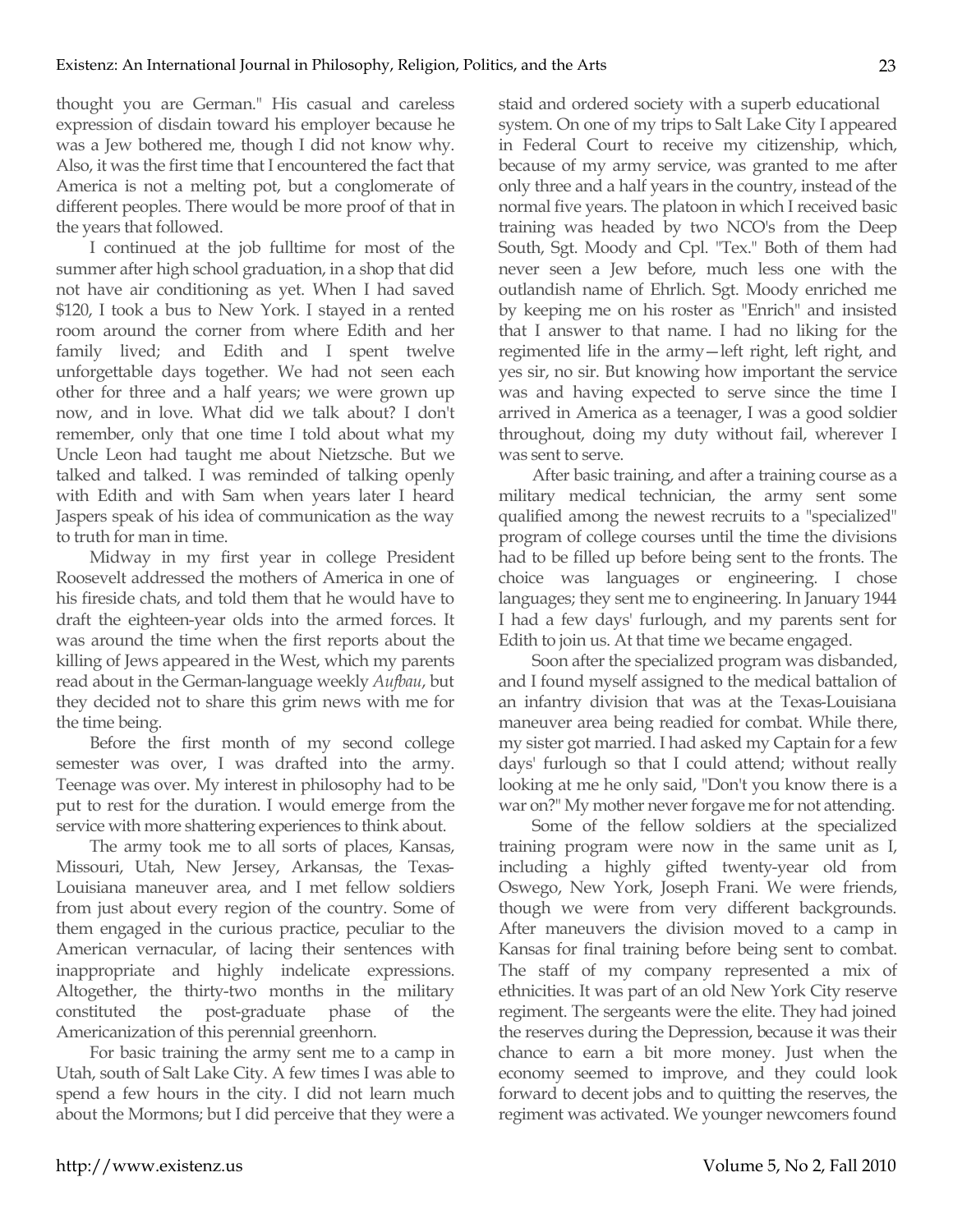ourselves in a problematic position. First, some of the sergeants were disdainful of us and would not hesitate to treat us unfairly. But, the main problem was that the sergeants were of different ethnic backgrounds that populated Manhattan, and they were at loggerheads with each other, the Italians vs. the Jews vs. the Poles. Not one was as mean and prejudicial as the youngest among the sergeants, Monteverdi, who was First Sergeant, and as such the highest non-commissioned authority.

In May Edith took her suitcase to the last final exam of her college freshman year and immediately after left for a 67-hour bus-ride to Kansas. We were married 60 miles away at Ft. Reilly, an old cavalry camp, where there was the only Jewish Chaplain far and wide.

I was granted a leave of a few hours to get married. As a special favor Monteverdi gave me an extra hour to get ready and take an earlier bus to Salina, where Edith was waiting. As I was leaving, Monteverdi informed me that I was scheduled for KP the next day, which meant I had to take the 4 am bus from Salina and report in the kitchen at 6 am for a 13-hour day of onerous work. One evening, sometime later, it was my turn. I was visiting the first barrack, where the sergeants lived, and they were at each other. Monteverdi made hardly veiled anti-Semitic remarks. I had the gumption to speak up and reminded the sergeant that his name meant "Greenberg," which counted as a typically Jewish last name. There was mirth in the galleries; the suddenly silent Greenberg, oops: Monteverdi, simply swallowed it.

*At War*. With this aura of good comradely feeling the medical battalion, together with the rest of the Division was shipped out one day. Edith and I had been married less than three months and we did not have a chance to say good-buy. I found a way to let her know that we were shipped to Boston rather than to San Francisco (and the Far East), and were on the way to Europe, where the invasion was then in its third month.

Our Division was on the front about seven months as part of the US Seventh Army. At first we took part in the battle for the Vosges Mountains. We joined the other Allied forces in halting for the winter at the border of Germany proper. Our Division halted where Alsace and Lorraine meet, facing the Saar region of Germany. To drive back the German incursion in the Battle of the Bulge, some troops were withdrawn from the 7th Army, and our Division was strung out facing three German divisions. Fortunately, the Germans did not have the wherewithal to take advantage of this fact,

with the exception of the 17<sup>th</sup> Waffen-SS Panzergrenadier Division, an elite infantry division with tank support. They also had some of the fearsome 88mm anti-aircraft cannon. The regiment to which I was assigned faced that division. After the Battle of the Bulge, as the winter turned quite miserable, the SS division, refitted, engaged us in battle, inflicting some losses, but was unable to make headway. To test the capacity of the division and prepare for the final breakthrough, our frontline troops were sent to "straighten out the line." It was February 15, and the company to which I was assigned was sent a few hundred yards to occupy the hill opposite where we were entrenched before. The resistance of the German unit was minimal, and they let us have the hillside as long as they kept control of the crest. We started to dig foxholes all over the hill. The one my partner and I were digging was unfortunately on stony ground, consisting of fairly small stones tightly embedded in earth. After well over an hour of exhausting labor we had only dug enough for one person to crouch in an embryonic position. He suggested I take this foxhole, while he would join another one that had been dug in softer earth. And I stayed in there for many nights, glad that I wore seven layers of clothing.

Another regiment of our division straightened the line near some farmhouses. Late in the evening before the action my friend, Joseph Frani, and another soldier were chatting while looking out through the hole in the roof of a farmhouse. Seeing the starry winter sky, Joe said, "I feel so close to infinity." The next day, one of the Germans was able to take a position as a sniper and wounded one of our soldiers. Joe, who was the medic there, well marked with red crosses, went to give the infantry man first aid. In spite of the marking, the sniper fired at Joe, and hit him in the upper thigh. He fell and was fast loosing blood. Another soldier shouted to him to come into the house. Joe responded, "I can't make it." They were his last words.

The SS division was equipped with a few leftover heavy tanks. In the first night on the hill we heard a German tank roll up to the crest, and before it could do any damage, one of our soldiers near the top of the hill was able to chase the tank back by firing a bazooka shell at it. We do not know what damage the tank sustained, but we never heard it again. For the next few nights the Germans fired 88mm shells at us. Their 88 cannons were designed as anti-aircraft weapons. They traveled at high speed, much faster than sound. Their traveling emitted a characteristic high-pitched sound,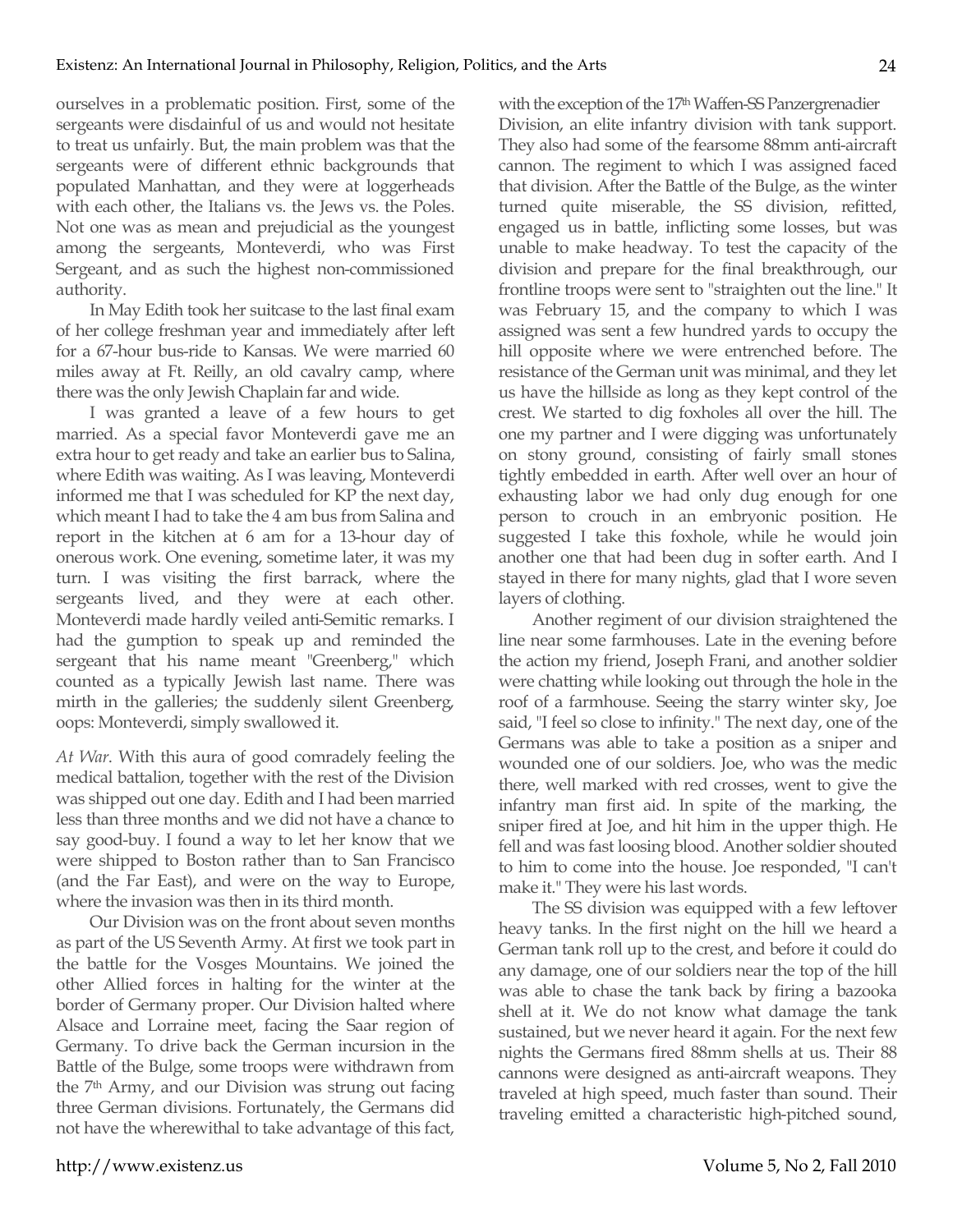like a whistle, and they impacted with a distinctive metallic sound. If the impact is heard in continuation of the whistle, one had nothing to fear. If the whistle stops before the impact, it is too late to be afraid: chances are good that you are a goner. Being on the front line, one is as such brushed by death. But when an 88 shell lands near you, it is direct. When the shell impacted with a terrible noise less than 15 feet from my hole, it caused a shower of stones and earth to rain all around, including on me. A tiny deviation on the aiming setting saved my life. When things settled down, one of the soldiers in the next foxhole called: "Doc, you OK?" I was a bit stunned, and it took me a while to answer: "I'm OK."

After things quieted down, in still nights, crouching in the foxhole, I would look at the starry winter sky, and I was haunted by the end of *Abschied* (farewell) of Mahler's *Das Lied von der Erde*. After the line *still ist mein Herz und harret seiner Stunde* (my heart is still and awaits its hour), there is a musical phrase led by the violins, beginning softly at low register but in a gradual crescendo heads to high pitch, a phrase I would, much later when I became acquainted with Stroud's book on Jacob Böhme, liken to his expression "sunrise to eternity." The contralto then sings the final words, written by Mahler himself:

*Die liebe Erde allüberall blüht auf im Lenz und grünt auf's neu. Allüberall und ewig blauen licht die Fernen—ewig, ewig...* The dear earth everywhere blooms forth in spring, gets green again.

Everywhere, eternally far spaces shine blue—forever, ever...

Over and over, and night after night I, would hear it in my mind. Somehow, strange to say, it comforted me and reconciled me to my fate, whatever it would turn out to be.

On March 18, we broke through the line on a broad front. We were on a plain beyond the hill. Less than a mile away our artillery was raining down its shells, groups of infantry were advancing. It was an exhilarating beginning of the long-yearned-for end. When some soldiers conducted a group of bedraggled German POWs, I could not keep from singing to them the Horst-Wessel song, the anthem of the Nazi Storm Troopers (SA). It was practically the end of the 17th SS Division, although remnants of it were redeployed for another few days.

Once the German front was breached, some crack divisions advanced through the lines to spearhead the final assault. Suddenly, we were in the rear. We were able to shed our winter clothes, took our first shower in about six weeks, and were outfitted with fresh clothes.

During a few days of rest in an Alsacian village, a USO troop set up a stage to present an entertainment for the regiment. The only artist featured was Marlene Dietrich, who sang her songs ("See what the boys in the backroom...," "Lily Marlene," etc.) and was the butt of the MC's vulgar jokes. At the end our Colonel presented her with a certificate declaring her Daughter of the Regiment. After she changed from her tightfitting gold colored gown to a GI uniform, she went to the jeep that was at her disposal and mingled with the crowd. Some of my buddies wanted to have their picture taken with Marlene, but were too overawed by her celebrity. I said, "I can do it." And I did; the picture has been a sensation in my family all these decades.12

During the next month we advanced in southwestern Germany. A few vignettes of the many sights I witnessed: One morning a few of us were waiting for orders. It was cold, and to warm up we burned the tires of a blown up car. With blackened faces we rejoined our company and proceeded to the next town, where we liberated a military hospital. Some Russian POWs were employed there. One of them, tall and in an impeccable Soviet uniform, requested that I go with him. With blackened face and bedraggled clothes, though with red crosses showing, I presented a contrast to his dignified appearance, as I accompanied him on a ward-by-ward, bed-by-bed inspection tour, signalizing that he was in charge now.

In another town we saw the first liberated inmates, in prison uniforms, from a concentration camp. And then came two GIs in their bedraggled combat uniforms. Between them, towering above them by two heads, their prisoner: An SS-man in black full-dress uniform with a black helmet to match. It was comical. Another town, with a large military hospital, was under Red Cross protection. No combat was permitted within its limits. The town was a spa, with many fine private one-family homes. Where the buildings ended, there was a grove of fairly young trees. It was also the official town limit, though unmarked as such. When our column reached this limit, we received fire from German soldiers hidden among the trees, killing one of our lieutenants. We were ordered to move into the woods with marching fire. When I got to the woods to follow the troop, a young lieutenant who had led the

<sup>12</sup> Editorial note: This picture can be seen in Helmut Wautischer, Alan M. Olson, Gregory L. Walters, *Philosophical Faith and the Future of Humanity*, New York: Springer Verlag 2012.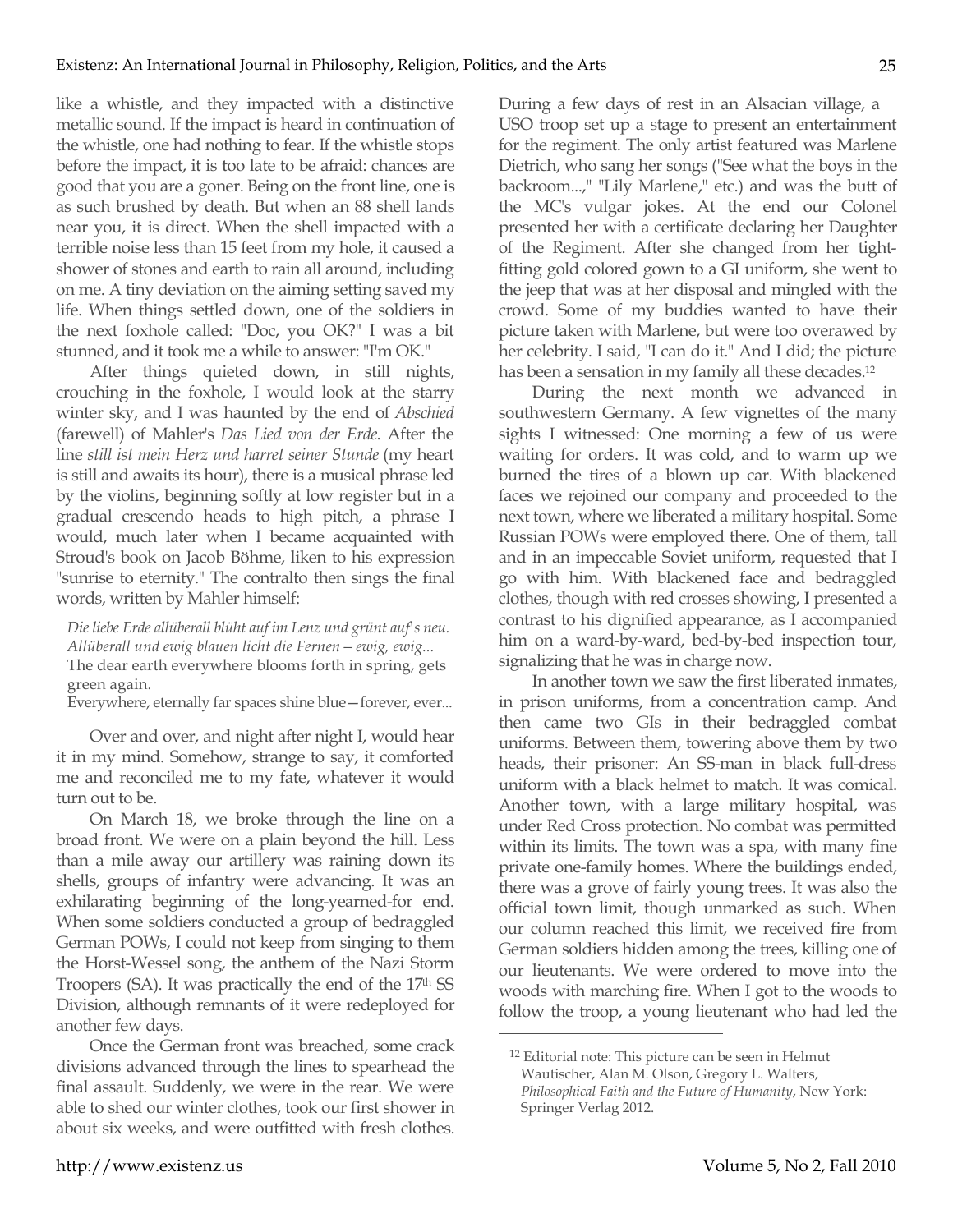first foray against the Germans among the trees, took hold of me to pass on what he discerned as to the size of the enemy troop and other such information. I, on the other hand, tried to help him, as he was seriously, perhaps mortally wounded; a bullet had entered his left eye, and then and there one could not know how deeply it had penetrated. In the din of the marching fire, the man was hysterically trying, before passing out, to do his duty of imparting the intelligence of which he was privy. Our company was furious about the insidiousness of the enemy and about the loss we sustained. A few hundred feet back into town, a German officer tried formally to surrender to our Lieutenant Wilde. Wilde was angry enough to sidestep time-honored military etiquette and took the German's cap off and threw it on the street. The officer was a Major General. In his house I met his twelve year-old son, who right away tried his English on me. In the General's study was a photo of his receiving some decoration from Hitler. In the kitchen were his shaken wife and his mother, who moaned about her son insisting on a military career against her pleading. In the foyer hung another tunic of the General's uniform, with its tasseled gold oak leaf against the crimson background. Though too small for my stature, I tried it on. Looking in the mirror, I said to myself, "That's all it takes?" And I laughed and laughed.

At the side of a main road leading to the center of a town, I saw a vehicle that might have been a military personnel carrier. A terrible explosion must have blown the top off. The only person in it was sitting in the driver's seat. There was no head. The torso was exposed, the clothing having been blown off together with his skin; one could see the yellow layer of fat on his front. The explosion must have occurred recently, because there was no sign of decay. Next to the vehicle lay a crumpled letter from a German mother, imploring the recipient to be especially careful, now that the war was winding down. I put it back where I had found it.

On April 26, the company to which I was assigned was the first American troop to enter Austria. Next morning, after an artillery barrage, we marched into the valley between two low foothills of the Alps. The assigned job to disable this approach to the *Alpenfestung* (the Alpine Fortress) was easy. There was nothing aside from one dugout tank trap. Our two columns continued on the north edge of the valley. As we approached a projection of the hill into the valley, we were stopped by the burst of a sub-machine gun from among the trees above. The strung out company

hugged the ground behind hillocks and shrubs. As usual I had marched with the headquarters group in the rear. I was called to a nearby soldier. He had been drafted out of high school, and, after six weeks of basic training had recently been sent to Europe as a replacement. He said he could not take this combat. Lying next to him I told him, the war will soon be over, and he would do well to marshal his courage to see it through for a short while longer, as the rest of us were doing. Just then came another call for the medic from up front; our lead scout had been wounded by that submachine gun burst. Evidently, I was given the opportunity to be an example to that scared recruit.

I rose with my harnessed bags of aid equipment and ran the 200 yards zigzag past the company of infantry. The wounded scout was lying at the foot of the projection just out of range of the shooter. When I got there, I flung myself down next to him. Just then the shooter burst a series of shots in my direction. At the periphery of my vision I saw the bullets kick up dirt where my body had been literally a split second before. Another brush with death, which I escaped by luck.13 In my fury I yelled a string of indelicate words I did not know I had in me. By means of that burst the shooter had revealed his location. Nothing infuriates the infantry as much as having the non-combatant medic shot at. One of the men did not need my curses to know what to do. He shot his entire fresh clip of eight rounds. I was told the shooter was found in the fork of a tree with seven hits.

The siege was over. Some of us went around the bend of the projection, where we found some frightened fifteen-year-old Hitler youths from Munich, who had been ordered for frontline duty the day before. The company rejoined the rest of the troop on the main road supported by two Sherman tanks. There were more child soldiers. In seven months at the front I had seen some horrible sights, but none would haunt me over the decades as the dead boy soldier with incredibly sad eyes, whose legs had been caught by the treads of the tank. In place of his legs there were two trails of blood. Some of our men were interrogating some German POWs. One of them, after inspecting the contents of a wallet, was going to throw it away. Instantly I recognized it for what it was and said, "Give me that!" It was stitched together from a parchment

<sup>13</sup> CSE Comment: LHE was awarded the Silver Star for bravery on this account.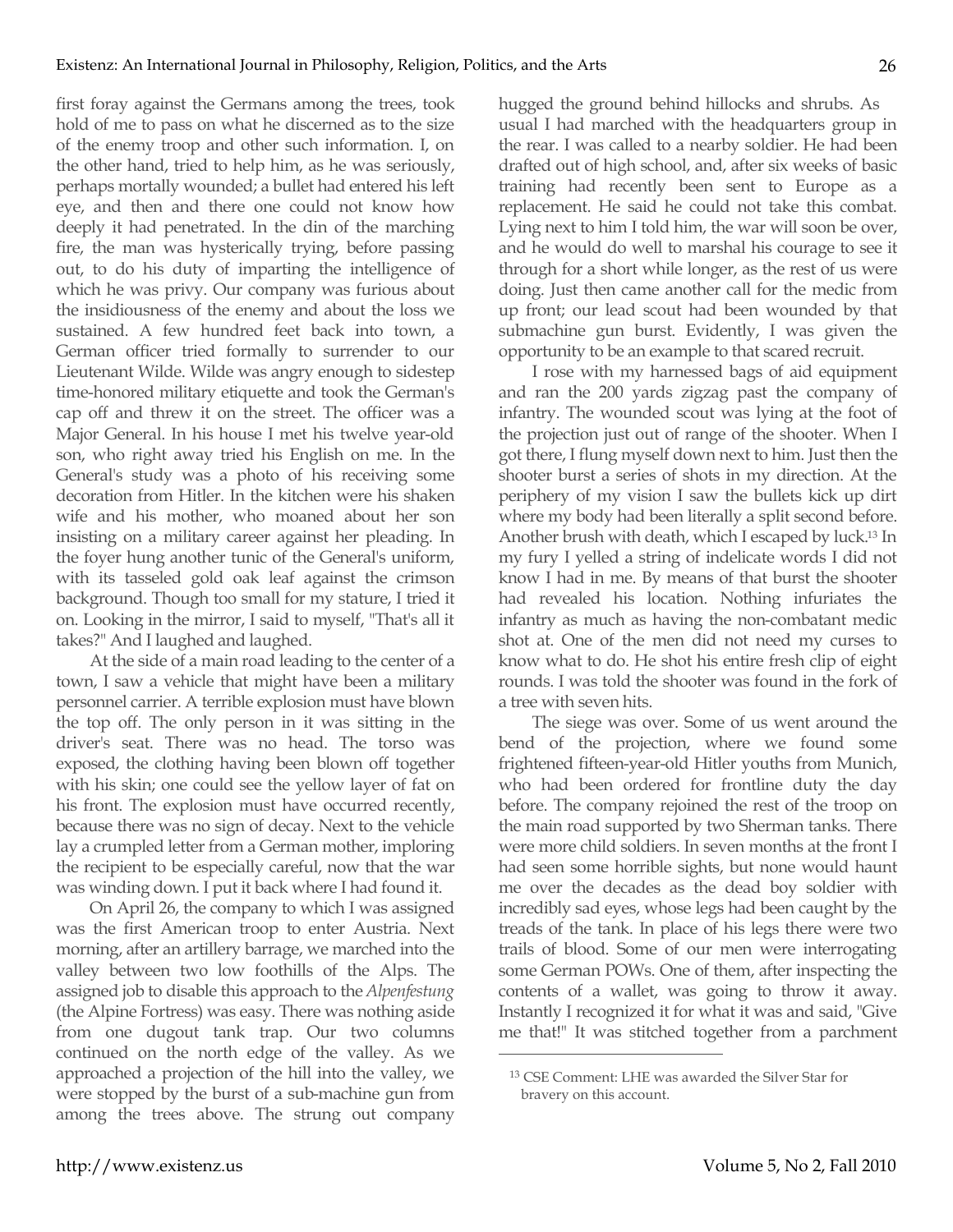strip of a Torah scroll. The contents showed that the POW had most likely witnessed or even participated in the slaughter of a Jewish community in Poland or the Ukraine, and the wallet was a trophy. It would be 26 years before I removed the threads. I saw that the strip was from Ex. 34. I vividly remember tears welling up when I read the verse, "Do not seethe the kid in the milk of its mother," an ancient metaphor for elemental human compassion, of which Jews remind themselves symbolically in their everyday lives by keeping meat from dairy. In later years I wondered whether that German soldier would be haunted by the little corpses of Jewish children lying in the extermination pits with incredibly sad eyes, as did I with respect to the German boy soldier, and whether he would tell his children and grandchildren never to forget what his fellow Germans did to the Jews, as I did mine.

The main road would lead us over the Fern Pass to the Inn River Valley. It took several days for us to reach the pass. For the Germans the area was part of the Italian theater of operations. A ceasefire had been negotiated as of midnight April 30/May 1. The German force guarding the pass evidently had not been informed. They blasted two craters in the road close to the pass; no vehicles or tanks, only foot soldiers could reach the pass. We arrived there around midnight; but we were not dressed for the cold at this altitude. At the pass the headquarters group entered a small hotel. German soldiers beyond the hotel started to throw antitank shells at it, the only munitions they had. I was near the large window of the foyer, when the first shell fell outside the window, shattering it. Instinctively I crouched and opened my mouth, as I had been taught. Instantly a second shell exploded outside the window. A hot fragment hit the back of my palate, knocking out one front tooth and a good part of a second one. The wound earned me the sobriquet "combat smile Ehrlich."14 The headquarters group went to the cellar, joining the owners, a Ukrainian woman assigned at the hotel as a slave laborer, and a local injured civilian whom I patched up. The shelling went on, without causing damage to our company. At about 2 am we all had to evacuate because the building was burning down above us. We fled to a huge barn near the hotel. In between there was a German munitions deposit, which soon caught fire; for hours the rounds exploded one by one. Our troops and some German POWs were glad to stand against the very thick stonewall, until the munitions spent themselves as dawn was breaking. At 6 am the German prisoners were lined up to be taken down the mountain. Just then the Germans on the high ground beyond the burned out hotel started throwing their shells at the group. By the time they were neutralized by our men, they had injured about fifty soldiers, mainly German, who were in consternation about being fired on by their own comrades. The next six hours I was busy dressing the wounds. By 12 noon engineers had filled the craters enough for a team of medics to take over. I had not slept, or rested, or eaten for thirty hours, and I was freezing.

By the time we reached the Inn valley the war in Europe was over, and we found out that Hitler was finally dead. Very much later I learned that very few of my Jewish family had survived the slaughter. On V-E Day we heard the speeches and celebrations over the radio. Some of us looked forward to demobilization and the resumption of a normal life.

For me it was a day of overwhelming stillness in which a life-long reflection began with the primordial question "why?" The pursuit of this question was soon driven by a desperate anger that arose in me from the ground of my being.

## **Interlude: Persistent Problems**

The division in which I served was one of eight that were withdrawn from Europe early. After a month's furlough we were to be newly outfitted to serve as a "floating reserve" for the invasion of Japan, a fight that was predicted to be bitter, and to cost staggering losses of life on both sides. While Edith and I spent one week at a vacation cabin in the North Woods, the owner knocked at our door one morning, and called "The war is over!" And it was. An atomic bomb had been dropped on Hiroshima and after a few days a second one on Nagasaki. President Truman was in the unenviable position of weighing the cost in lives of using the new weapon against the expected cost to both sides of an invasion, the latter determined by the recent horrendous experience on Okinawa. An ex post facto corroboration of the soundness of ending the war by means of the Bomb came to light when official information about the readiness on the part of Emperor Hirohito and of the Japanese Cabinet, as well as the military, for the major and costly battle when the Allies would try to invade the home islands, beginning with Kyushu.

<sup>14</sup> CSE Comment: And resulted in LHE's being awarded a Purple Heart.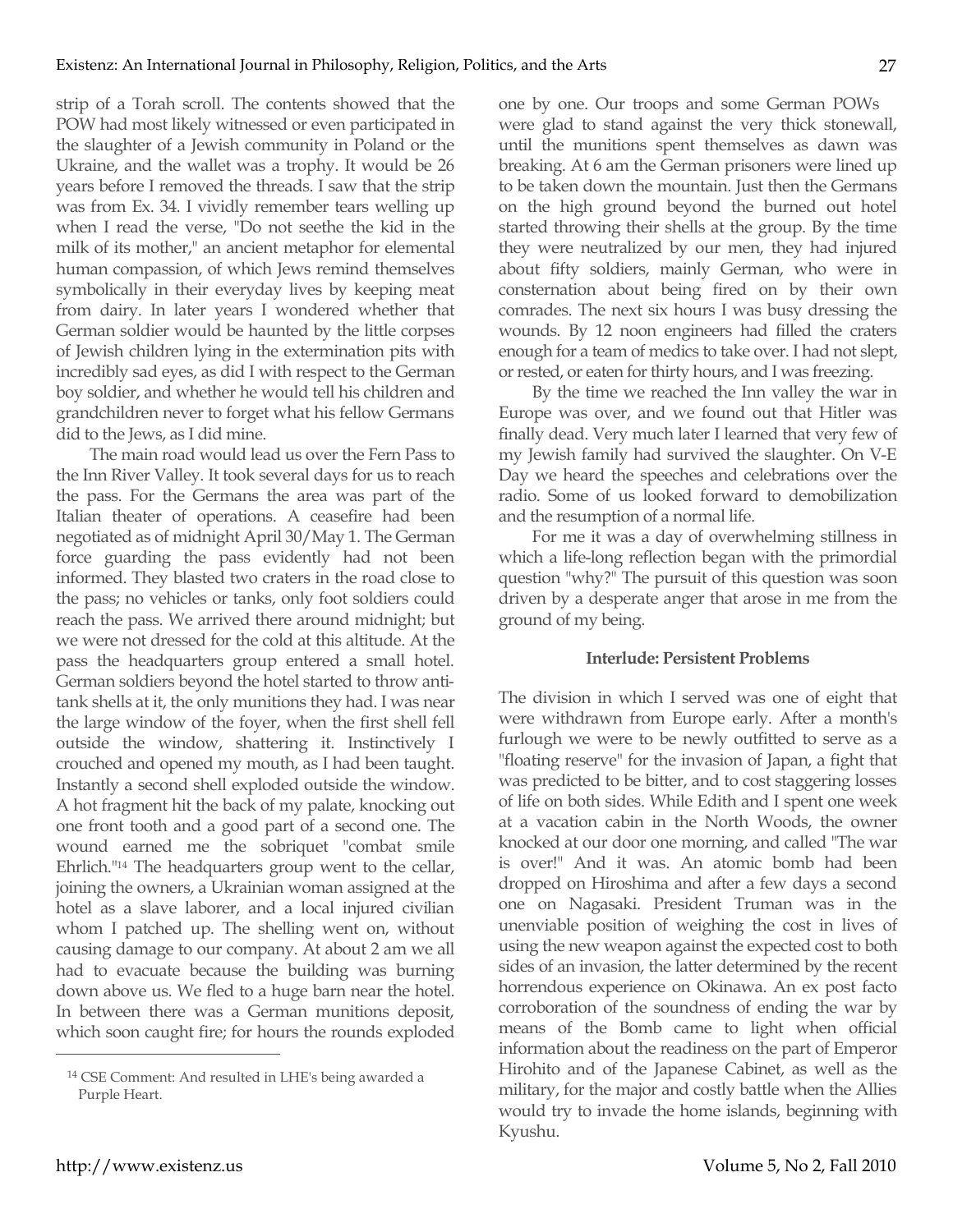Both, on the one hand the Bomb that brought the war with Japan to a close; on the other the post-war relations between Americans and Germans, and foremost the post-Holocaust relations between Jews and Germans, became for me persistent problems, which I had to meet both in writing and standing on my feet. Because they accompanied me over the decades, I review them before I turn to my apprenticeship and maturity in philosophy.

*The Bomb*. When I taught ethics in later years, I was often confronted by students with the question of the ethical justification of our dropping the Bomb. I told them that I may not be the best person to ask, since I had reason to believe that my standing there teaching was assured by the Bomb. More importantly, I tried to explain that wars take place, and the rules by which they are carried out, as well as the extent to which the enemy can be trusted to abide by them, are severely limited. Beyond those limits, there is an ethical vacuum, in which human-all-too-human beings act and react on the spur of the moment, without having the luxury of reflecting on how it might be appraised in retrospect.

Churchill observed that the American Civil War of Secession between the South and the North was the last war fought between gentlemen. As if to underline what is involved, one of my philosophy professors in college told us that when two lined-up armies faced each other during the Seven Years' War, a mounted herald on one side was sent forward to announce, "The gentlemen from Prussia may have the first shot." Yet, so much for the rule of gentlemanliness; after the first shot it was the usual, age-old brutal slaughter. The combatants were fellow human beings, who knew what was ethically proper and morally right. In war ethics and morality are not abolished, but they are suspended. Is this too subtle a distinction? Perhaps, but this was the best I could come up with when I faced a class of happily innocent undergraduates.

In a later, major historical-philosophical project on what choices Jewish leaders had and what actions they could undertake under the extreme duress of captivity under the Nazi regime, I came to realize that theirs was a situation in which ethical and moral norms were not merely suspended, but altogether abolished.15

It was different from the college classroom when I faced colleagues from Japan. For them the topic of the war was largely anathema. When it did come up, it was unmistakable that Japanese interlocutors felt that the firebomb air raids and the use of the Bomb constituted a victimization of Japan. Should one rehearse the treachery that led the West into war with Japan? Or how Japanese troops acted in China, or in the Philippines? Yet, that attitude was understandable. For while the regime exercised totalitarian control over what the population was to know and even what to think, those infractions against human decency and niceties of diplomatic relations occurred far from the home grounds. Under the constitutional and political reforms engendered by Japan's postwar alignment with the United States, the truths would in time spread among the people, though it would take decades.

*Jews and Germans*. With respect to Germany and Germans the problematic situation was, for many decades, distinct for a number of reasons, and different from that of Japan. I not only stood on the front lines against Germany but, as a Jew, had experienced some of the persecution and shared some of the post-Holocaust reservations against Germany and Germans with Jews world-wide. I had much to reflect critically about what I could not forget, and to live with what I would not forget.

In Germany, unlike Japan, much of the brutal aspects of the Nazi regime took place in city neighborhoods or at least in camps near many a town. While the regime imposed a strict but never entirely successful censorship, especially in wartime, some of the visible persecutions served to settle on the population an atmosphere of terror, engendering a practice of self-censorship among the people, thus, in turn, facilitating the regime's control over them. At the same time employment reached high numbers, fueled by the increasing need for war industries, the people were well fed, and a sense of belonging and of national mission were programmatically fostered. Within these preconditions the regime could embark on its conquests of the nations of Europe, and the military successes were duly celebrated. Most of the killing of the Jews took place outside of the German heartland, some as far away as the conquered area of White Russia (Belarus); but some reports trickled in by furloughed soldiers. The longer the war lasted, the worse it got; through its control the regime insured that the population and the fighting forces endured it all, and through its propaganda machine enforced the view

<sup>15</sup> CSE Comment: The reference is to *Choices under the Duress of the Holocaust*, LHE's posthumous 2-volume work that he coauthored with EE.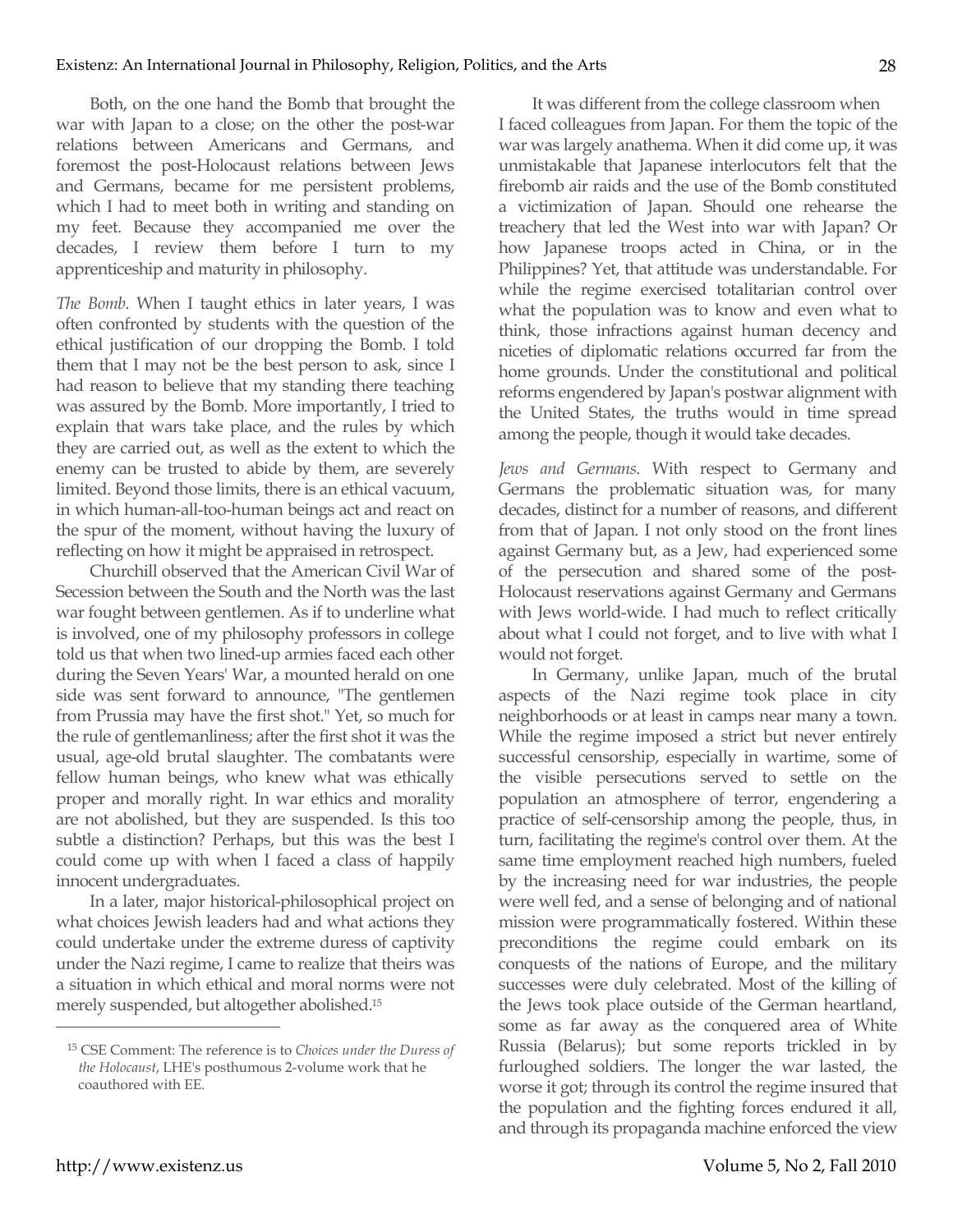that the war was foisted on Germany by its enemies and was being carried on for Germany's survival. The only way all this could be brought to an end was by means of relentless warfare on the part of the Allies. On the way thereto industrial sites were bombed and fronts were "softened up", with a lot of collateral destruction and deaths. The indiscriminate bombing that the Nazi regime visited on Great Britain in 1940 was, to some extent, in turn applied to the German heartland. When the regime's military finally unconditionally surrendered, much of the German cityscape was a pile of rubble. Looking around, much of the population, their early enthusiasm long forgotten and now relieved over being rid of the oppressive and hated regime, saw what the liberating powers had wrought. And, together with gratitude for a new chance of establishing a nation respected among nations, a subliminal conviction settled in the minds of many of having been victimized, not only by the defunct regime but also by the Allies, a conviction that would resurface over the decades. The defunct regime was gone, but everywhere there were unofficial representatives of the Allies who could be confronted with that conviction.

Over the decades I was not only the target but also a witness of such confrontations. I start with a trivial example: One very respected citizen of his German city remembered how, as a little boy, he felt humiliated by the fuss made by GIs when they handed out Cadbury chocolates and chewing gum. I did not respond, thinking of how Jewish children were treated by uniformed Germans.

The mother of the German wife of a colleague of mine came for her first visit to America. The party in her honor was her opportunity to complain bitterly about the brutal and terrible way the Americans waged their war against Germany, beyond justification and her comprehension. The guests were silent with shock. Finally one of them said, "Remember what Germans did to the Jews." For a moment the lady turned pale and made slight facial gestures that to me signaled that she had to digest that reminder so as determine how it could possibly be pertinent to her righteous complaint.

Having indicated some experiences of my early life, it may be understandable that they would become an inexhaustible source of philosophical exemplifications in almost any substantive topic under consideration. So it was in 1985, when I was one of the resource faculty members at an international graduate colloquium in Dubrovnik. In connection with the posed topic (Responsibility) I contributed a paper, in particular on the distinction between the individual as essential carrier of responsibility and the individual as the essential object of responsibility.16 A few of the points I clarified by referring to the controversial matter of the desultory prosecution of perpetrators in Germany. To repeat: In my presentation references to the Holocaust were rare, connected with specific points, and in no way central to my paper. During the coffee break a colleague from Berlin confronted me, furiously telling me, with reference to the prosecution of perpetuators, "Vengeance is Mine!" (Deuteronomy 32:25). I responded that this is a word of God, which neither he nor any other human being can claim for himself; however, of us humans God expects responsibility toward our fellow man. He continued, "How dare you take up matters that are ancient history!" I countered, "How dare you, a German, say to me, a Jew, that the genocide against my people can ever be ancient history?" This was not the end of it.

In time I received a long letter from my correspondent, to which I drafted a response that was not mailed to him. Instead, both letters were published in one of my books.17 I summarize two of the many points of his attack and my respective comments. He mentioned that lots of people had to suffer under the Nazi regime, Germans and he himself included, and, "for example, the Jews." But what's past is past and cannot be changed, so why are Jews the only ones claiming entitlement to "revenge?" With regard to the first point, I observed that it is evident that the nihilistic destructiveness of the Nazi regime was also directed at their own people, perhaps no less than at others. Yet, one has to distinguish between letting the furor of the regime prevail over oneself and those we hold dear, and being pounced upon, as in the case of Poland and the Soviet Union. Neither case pertains to the fate of the Jews, with respect to whom the regime, in the name of the German people, set about totally to exterminate them, and the only reason they did not totally succeed (and the German people were relieved of the oppressive regime, as well as the brutalized conquered

<sup>16</sup> Leonard H. Ehrlich, "El individuo como portador de la responsibilidad y objeto de la condición de responsible," *Folia Humanisitca*, Vol XXIV, Barcelona 1986, pp. 121-140.

<sup>17</sup> Leonard H Ehrlich, *Fraglichkeit der jüdischen Existenz. Philosophische Untersuchungen zum modernen Schicksal der Juden*, Freiburg, Munich: Verlag Karl Alber 1993, pp. 299- 314. [Henceforth cited as *FJE*]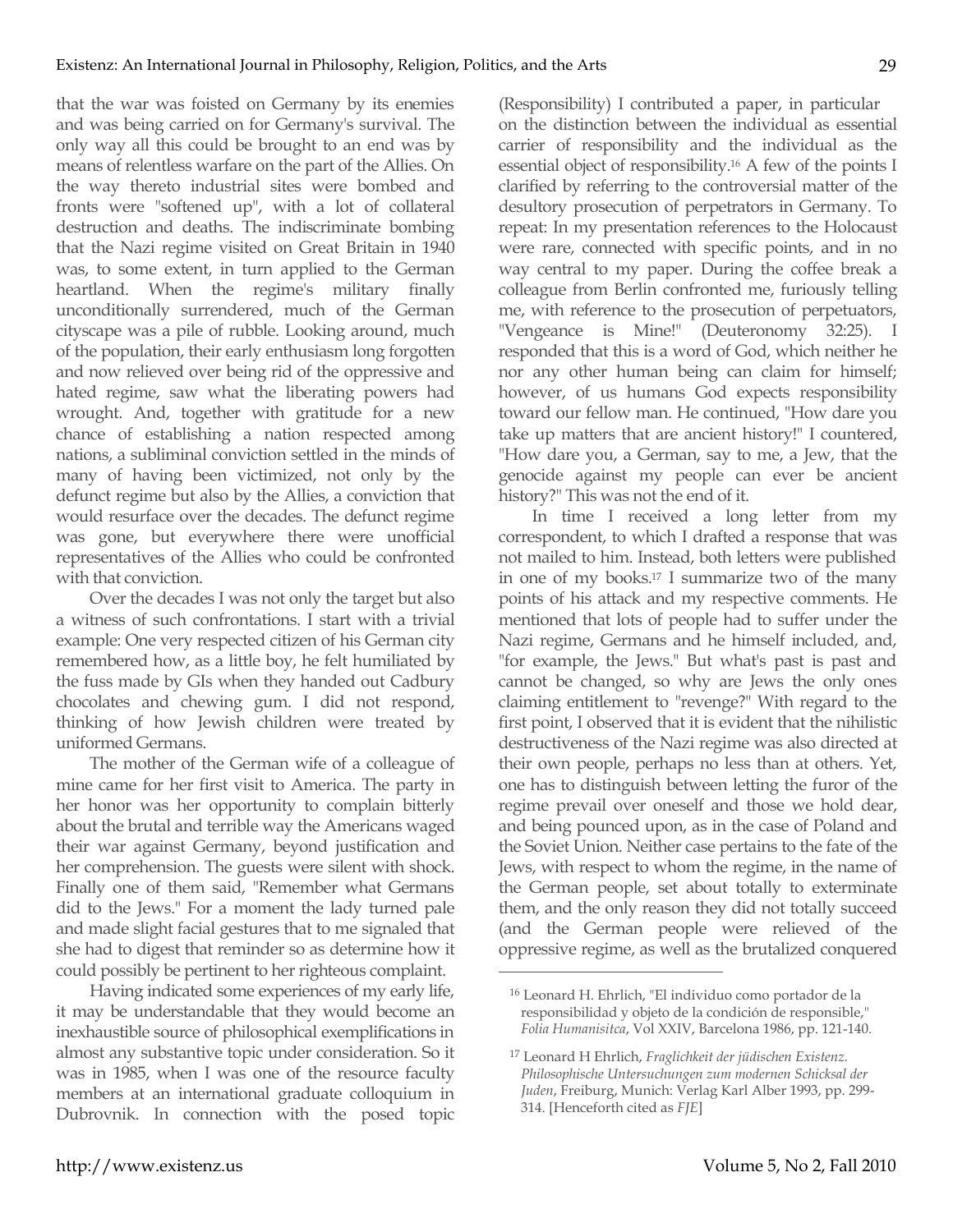peoples liberated) was the relentless and costly war against Germany. We are not minimizing the suffering of Germans and of conquered peoples by maintaining that the fate of the Jews was incomparable to and not merely an "example" of the suffering inflicted by the Nazi regime on fellow Germans, on my correspondent himself, and on others.

To my correspondent "revenge" was tied to my mentioning the German judicial pursuit of Nazi perpetrators. I was astonished and responded as follows:

You accuse the Jews of being vengeful. Revenge? You studied Hegel's *Philosophy of Right* and don't even know the difference between revenge and right? .... Yet something like revenge will no doubt come, because I believe in the nobility of the human being, such as the German. In this way the revenge of the Jews will arise in the form of future generations of Germans who will ask how Germans could have burdened German history and German conscience with the fact of the genocide of the Jews. [*FJE* 313f.]

The correspondent asked, "What does anyone gain from the prosecution of the last guilty grandpa?" My response:

Who is "anyone'? A Jew, like me? For me there would be no gain in it; but this is in any case not essential. What is essential is what you as a German after Auschwitz would gain. What you would gain is to be weighed against what you would gain if the last children-fathergrandpa-murderer-grandpa would not be brought to court.... I would think that a German in our time would be concerned to prove his worth, vis-à-vis his fellow men (including Jews), among other ways, by his commitment to an unconditional rule of law. [*FJE* 308f.]

One other related (and hair-raising) point made by my correspondent is worth mentioning: "The prosecution of only German war crimes and crimes against humanity is incompatible with equality before the law." My response:

You are conceding the validity of the rule of law, though not as unconditionally binding but under the proviso of a quid pro quo, which would be the death of the rule of law. But: How can one trust such a man, especially a German after Auschwitz?

It was not clear whose war crimes and crimes against humanity he had in mind. Are the Jews meant? If so, I said,

The Nazis tried to label their proceeding against the Jews as a war. But far from having been a "war," it was anything but, because warring means taking each

other's measure in a chivalrous way, weapon against weapon. However, the Germans proceeded against the Jews in a criminally illegal and treacherous manner.

As regards crimes against humanity, I said:

What crimes? Do really believe in the ritual murder accusations, or in the alleged Jewish international communist and financial world conspiracy, or even the murder of the Christian Savior? [What you seem to suggest is not senseless.] The sense is transparent: The German grandpa has to be protected by any means, but the Jew has no right to right. [And if a Jew] raises the question of justice with respect to a German, the Jew is to be branded as vengeful. [*FJE* 310]

Supposing not the Jews were meant but the prosecution of war crimes and crimes against humanity on the part of the Allies, in their war against Nazi Germany. To this I said:

This would be even worse, for it means that the crimes against the Jews do not deserve to be unconditionally prosecuted in accordance with the commitment to the rule of law, but may be misused by being held hostage. [*FJE* 311]

From the few excerpts it should be clear that my correspondent not only considered himself, as a German, victimized by what he called the *Siegermächte* (victorious powers), but by a Jew digging up what to him was "ancient history," interfering with "more important concerns."

I mention one other example from an even later time, namely the year after the fall of the communist regimes. A friend of friends of ours in Munich heard I was an American and wanted to speak with me. He was born before the war and raised in Saxony, but his family was able to escape the East German communist regime. During the conversation he soon arrived at what he was aiming at. East Germany, having recently shaken off the communist regime, joined West Germany in a combined nation and was at the beginning stages of building up the neglected cities. The man said, "In that region (Saxony) the Americans have taken out a big mortgage," implying that it was time to pay off. I asked, "Do you mean the bombing of Dresden in January 1945," which he affirmed. I responded, "It is a curious thing. Gorbachev is a decent, intelligent, and courageous man. Nonetheless, when he was invited to speak in East Berlin at the 45th anniversary observance of the bombing of Dresden, he had nothing better to do than to blame the Americans. As a high Kremlin official he surely knew that the Red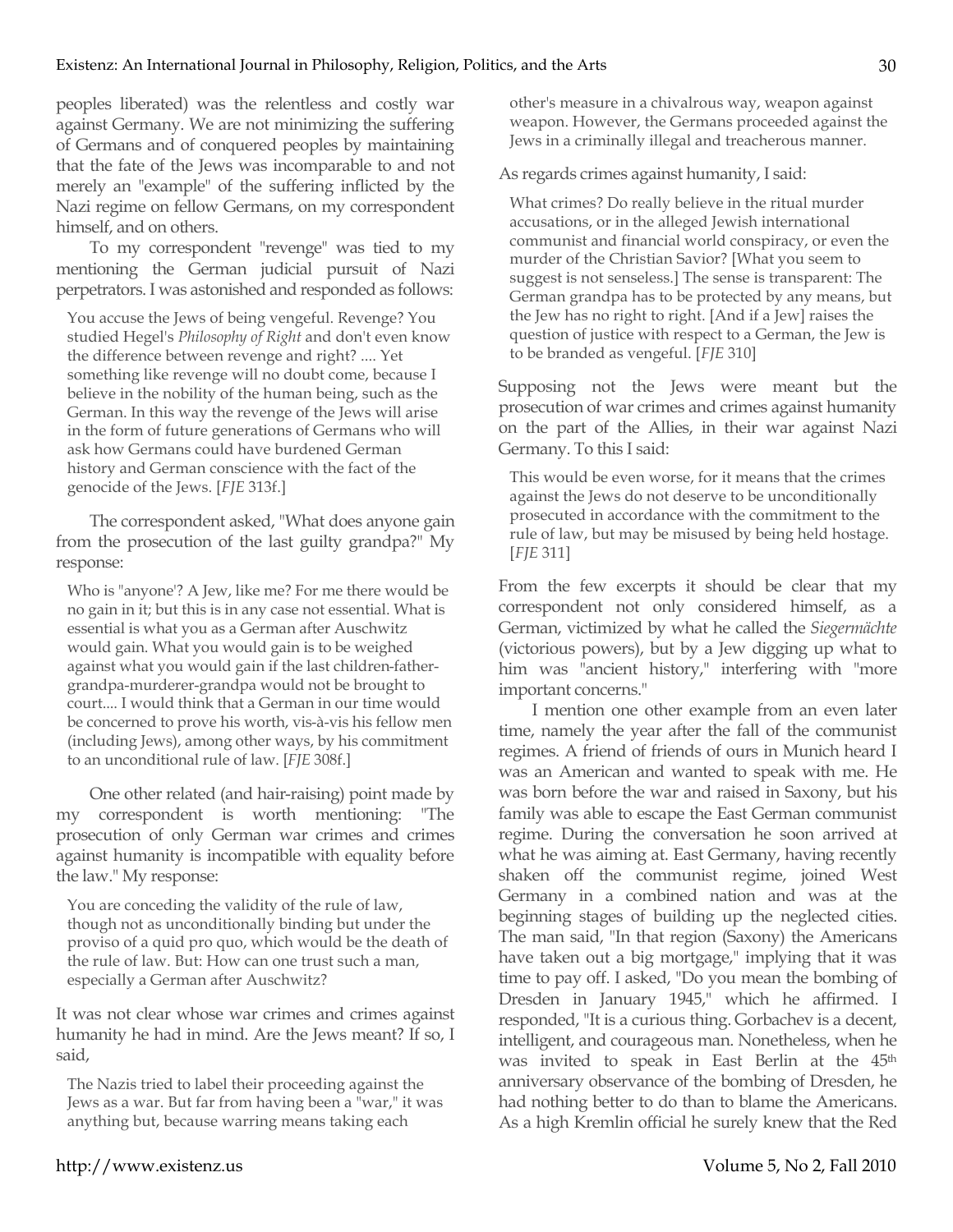Army had halted east of Dresden, and before proceeding to take the city, they requested, as in other instances, that the Western Allies soften up the expected German resistance by means of a heavy bombardment." The conversation was over; evidently his (and our) friend had inadvertently tricked him into a trap. But I got the message that the Germans were the victims. Our friend must have told him later that I was Jewish. A year later that man took the opportunity to tell me that, like the Jews, he was a victim of the Nazis. In his childhood there was something wrong with his legs, and he was for years under treatment by a devoted physician. He now claimed that if it were not for that physician, the Nazis would have killed him for being "a life not worthy of life." The man made this claim for my benefit. I kept quiet, knowing that that designation did not pertain to him, being intelligent, not moronic or worse, not an unviable cripple, nor psychotic.

It did not take much time for me to come to a critical modus operandi with Germans and Germany. To be sure, the thought that occurred to me when I met with Germans my age or older would always be, "What did you do during the Nazi times?" Yet, I decidedly rejected the idea that Germans as such are implicated, and hence to be shunned. The idea of collective German guilt made as little sense to me as the basic assumption of the Nazi extermination policy, namely that the Jew is as such guilty of being a Jew. My critical attitude enabled me to find decent German men and women with whom one could live without doubts or reservations.

One whom I need to single out is my friend and colleague, Richard Wisser. Of course, he had two weighty complaints about the Americans. He had been recruited at age sixteen to a flack battery in his hometown of Worms, which exposed him to American carpet-bombing. At the end of hostilities he became a POW, and the Americans, against rules of war, handed him over to the French, who employed him in clearing minefields. His family was Catholic and staunchly anti-Nazi; in the Nazi times their task was to survive them. An uncle, Dr. Friedrich Maria Illert, was the municipal commissioner of the many historic sites of this ancient city of Worms and the city archivist. When the SS wanted to level the famous old Jewish cemetery for use of a sports area, Illert telephoned Himmler himself, explaining how historically important and unique that landmark was. When the Nazis planned the destruction of the twelfth century Rashi synagogue, Illert showed them how to do it, namely placing the explosive in such a way that each of the walls would fall almost intact inward, with the result that after the war this venerable little building would fairly simply be re-erected. He also rescued the old hand-written *Mahzor Worms* (a high holyday prayer book), which is now deposited in Israel.18

I had invited Wisser to be my German partner in organizing the first international Jaspers conference, convened on the occasion of Jaspers' 100th birthday in 1983. In turn he invited me to participate as resource faculty in the annual international graduate colloquium in Dubrovnik, which he co-directed with Professor Bosniak of Zagreb. Wisser soon perceived how I was smarting under the lasting memory of the Holocaust and my reservations toward Germans. For my sixtieth birthday he brought a poem he composed in my honor, which he read at the farewell dinner of students and faculty at the Mimosa Restaurant. The poem consisted of eight brief eight-liners and ended with a four-liner. Its main theme is that all that stands in the way of peace can be resolved by "God's nearness," the words at the beginning of the poem. Among the many obstacles apostrophized in the poem, I believe one apparently concerned me: *der Starrsinn Tiefverletzter*, i.e., the obstinacy of those who were profoundly hurt. The poem ends with

| Nicht ein Gott, der | Not God who    |
|---------------------|----------------|
| Abgeschieden,       | Is hidden.     |
| Gottes Nähe         | God's nearness |
| Ist der Frieden.    | Is peace.      |

Wisser's sentiment was diametrically counter to that of the other German, represented by my anonymous correspondent. After the section dealing with the latter, I quoted Wisser's poem and added a reply. Upon enumerating the obstacles that would have to be overcome for arriving at the peace of God's nearness, I agree with his sentiment that "Truth is, that God's nearness is the beginning of the cycle of all things and of temporality, a cycle that finds its way back to God's nearness, as is the case with your poem." But:

Impatiently you hasten from God's nearness to God's nearness. A Jew knows this impatience: How long, how often, from how many people will You hide Your countenance, a Jew wrangles in this manner with God. How do you treat this Jewish impatience as a Christian and a German? .... God's nearness cannot be conjured.... He directed us from His nearness—not in order to

<sup>18</sup> CSE Comment: see http://www.jnul.huji.ac.il/dl/mss/worms.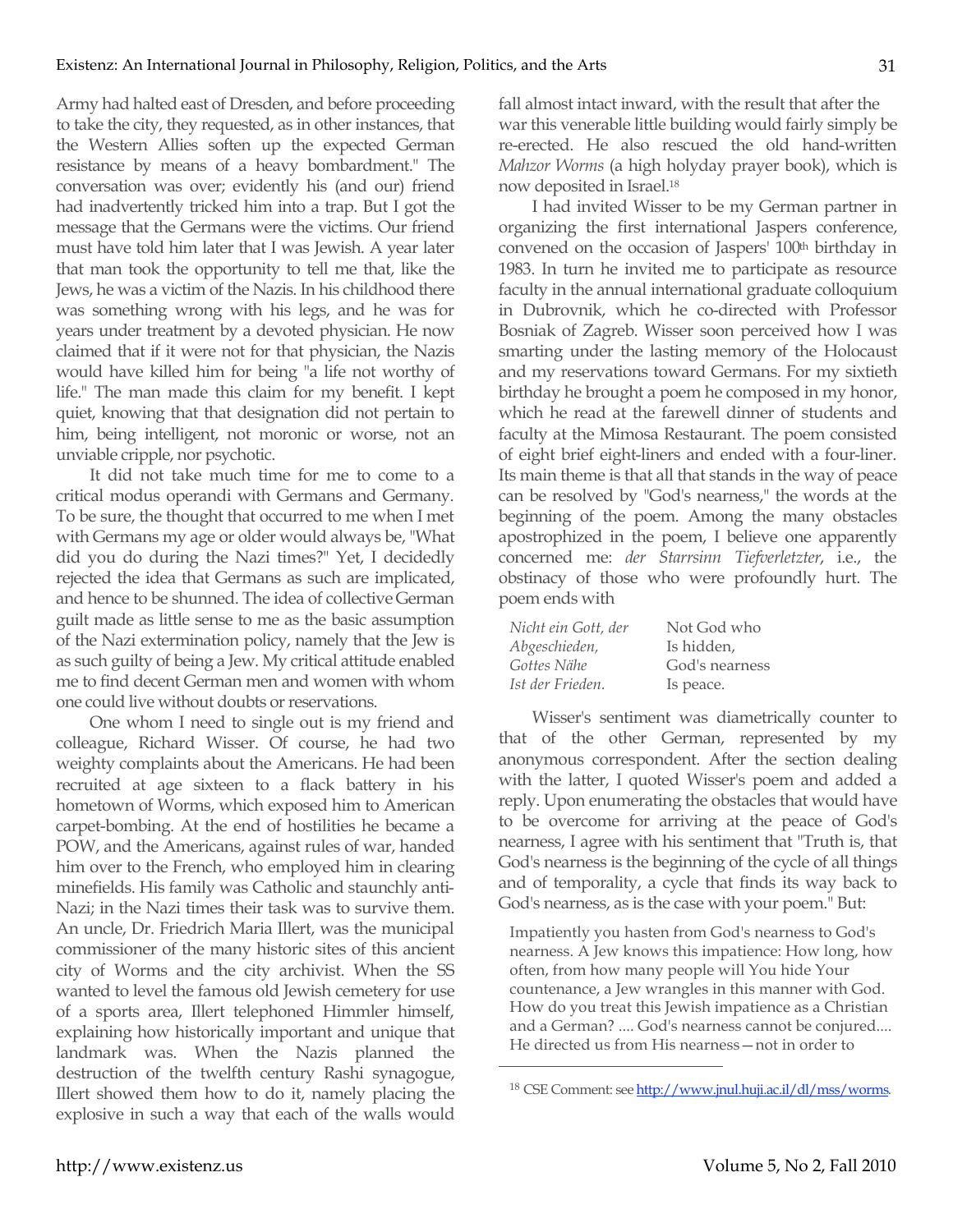banish us into farness, not to find His nearness in His farness, not in farness impetuously to take His nearness by storm or impatiently to imagine it—but in farness to bring His nearness forth by our effort and labor by means of capacities that we create when we let the resonance of God's nearness sound within us.... God's farness, in which there is whatever and whoever is near to us, is the alphabet entrusted to us with the task of molding it into the speech of God's nearness. What in the farness is next to us, though easily missed and lost, is our only place of creatively offering our temporality so as to attain God's nearness. Our most puny actions are as indispensable as the farness is unavoidable.... What you say is true: "Harmony and discord change constantly" and for God in His nearness they do not count. However, we lose our portion of God's nearness if we do not accept whatever harmony or discord we find ourselves in, as that with respect to which we have to prove ourselves, and precisely in this way let God's nearness descend on us. [*FJE* 316f.]

Through my association with Wisser I met other noteworthy colleagues and friends of our and the next generation, such as Prof. Wolfdietrich Schmied-Kowarzik and Prof. Ioanna Kuçuradi. From my association with him I also learned much about the meaning and significance of Heidegger, whom Wisser favored.

The reservations on the part of Germans against Americans and against Jews, who as such reawaken the disturbing memory of what Germans perpetrated against Jews, had its Jewish counterpart. The reservations of Jews toward Germany, Germans, and anything German, were fully understandable. Yet, such blanket condemnation and ostracism of a whole nation went against my grain. I could not forget that German was my native language, nor the great enlightened humanist philosophers like Kant, nor Lessing, Goethe, and Schiller, whose works on tolerance, human hubris and fallibility, and freedom were first spread in Eastern Europe by Jews. But Jews were persecuted by Christians for 1500 years, sometimes in a horribly brutal manner. Or else they were expelled, exploited, at times forcibly converted. And yet, Jews survived; adjusted to the perennial condition under Christianity, sometimes they provided useful services to local princes, who protected them, and at times they produced lasting contributions to their heritage and to the culture of the nations in which they settled. But a comparison with the situation after the Holocaust fails. The Christians did not want the people who supposedly killed their Savior to continue living without repentance and

conversion to the true faith. The Nazis wanted Jews to disappear from human society; and the only way thereto was by guile and extermination. And yet, Jews after the Holocaust have to face the fact that there are Germany, Germans, things German. I cannot tell how often I've been asked by family, friends, and others, how can I, as a Jew, go to Germany or associate with Germans? It has been difficult to respond to this without seeming to belittle the understandable pain of the interlocutor. Saying, "I first came to Germany as a soldier of a conquering army, so why not now?" or saying "*the* Germans" reminds me too painfully of Nazi Germans saying "*the* Jews." While this worked, it seemed lame to me.

"How do you feel as a Jew to come to Germany?" I was amused to hear this question from a German, who was interviewing me for the regional newspaper when I arrived in Kassel as the first appointee to the Franz Rosenzweig Guest Professorship.

## **Apprenticeship**

*Chicago*. The war was over. Thanks to the battle stars I had earned and the combat medals I was awarded, I was discharged relatively early, in November 1945. With 180 dollars of discharge money I left for home, which was a small apartment that Edith had rented and furnished when she moved to Chicago earlier that year. I did not have a chance to notify her when I would arrive. When I walked on 52nd Street after I left the train, I caught up with Edith who was walking home after work. We greeted each other right there, and nearby people gasped at the sight of a soldier coming home from the war.

For the first time in my life I was my own person. And the question in my mind was, now what?

Joe Frani as well as I had been shot at by German snipers while giving first aid, in violation of the Geneva Convention governing warfare. Joe paid with his life, I survived. I was convinced that I had survived for a purpose, that my survival placed me under an obligation. This motivation was intensified when, in the year following the end of the war, I found out, bit by bit, that aunts, uncles, cousins, and friends had been killed in what in time would be called the Holocaust. I was now in great hurry to make up for lost time. With the assurance of a few years of study by means of a fellowship (the GI Bill) granted to veterans, I applied to the University of Chicago, which scheduled exceptional mid-year admissions for returning veterans. I had heard about the serious humanistic undergraduate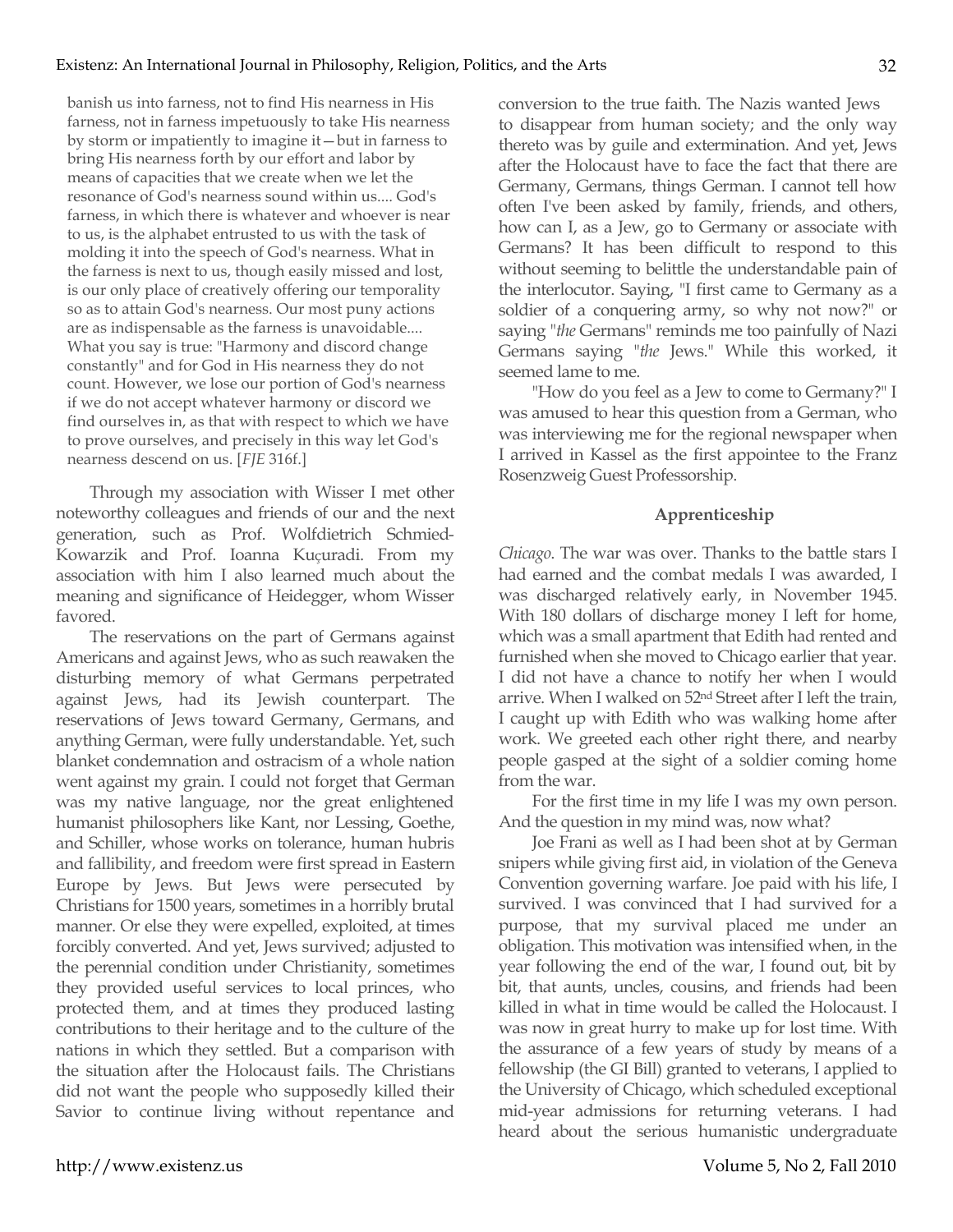curriculum instituted by President Hutchins, and I looked forward to studying there. I took the entrance exam, qualified, but was told I would not be admitted until the fall. If I wished to do some studying in the meantime, the admissions officer recommended that I apply to a newly founded downtown college. The college, founded at the time President Roosevelt died, was named after him. It was established when the President and the Faculty resigned from YMCA College, in protest against the practice of a racially selective admission policy.

The preponderance of students at Roosevelt College consisted of returning veterans, like me. The reason for establishing the college, namely the cause of egalitarianism and social action, affected the student body. While preparing for careers in various fields, an atmosphere prevailed of the need "to make this a better world," a world of peace and social justice, with respect to which each of us would do his part. Other students were younger, having recently graduated from high school. These were largely from ethnic neighborhoods. Most of them were receptive to having that atmosphere suffuse their ambitions. It was an exciting ambience that impacted on the classrooms, provoked discussions, involved some professors, created factions and frictions, and shaped the agenda of student organizations.

In my anger over the world I was in and over what I had experienced, I was swept up in those activities. I was elected to the student council and would remain a member throughout my stay at Roosevelt. I was also a leading programming officer and sometime contributor to the Eleanor Roosevelt Forum, a faculty sponsored discussion group. Since the student council functioned without a basic document, I initiated the formation of a group of students, who with the advice and encouragement of some faculty members met for months to write a constitution. It was a heady time, and, instead of entering the University of Chicago in fall 1946, I spent the rest of my undergraduate study at Roosevelt College, and so did Edith.

When I entered Roosevelt, with a view toward doing my part of making this a better world, I majored in Chemistry. Two minors were required, for which I chose mathematics and psychology. I became so interested in the latter that at the end of my junior year I decided that a major in psychology would be more conducive to understanding this world and making it better.

Most of our professors were excellent. Their enthusiastic sense of pioneering a new idea of a college matched the students' commitment to making a difference in the world. They were accessible. Never before or after did Edith and I have such friendly personal relation with some of the faculty as at Roosevelt. Three names stand out, namely Estelle DeLacy, who taught philosophy, Helmut Hirsch (European History), and Otto Wirth (German Literature). There were a significant number of refugees among the faculty, such as Hirsch and Wirth.

At Roosevelt I took my first courses in philosophy. DeLacy taught an introductory course with a concentration on ethics. It did not make an impact on me. The only thing I remember was the following problem posed for discussion: If Bertie McCormick fell into the Chicago River, is it morally incumbent on us to rescue him? McCormick was the owner and Editor of the archconservative Chicago Tribune. I also attended DeLacy's course on Logic. The text by Levi was excellent, covering both formal and informal logic. It would soon be outdated by the introduction of analytic logic. I was interested in the latter when DeLacy mentioned it, but its study would have to wait a few years. I took another course with Professor Marck, a non-Jewish refugee who was expelled from the University of Leipzig because of his leftist leanings. The course was a survey of the History of Philosophy. Unfortunately Marck left the choice of text up to the students, and we chose Russell's book, which had recently been published. Though I was new to philosophy as an academic field, I recognized the superficiality of Russell's treatment, and felt there must be more to those great names. When Jaspers asked me during one of the early interviews whether I had studied any history of philosophy, I mentioned Russell's. Jaspers answered, "*er hat sichs leicht gemacht*," he made it easy for himself. I was gratified to have Jaspers' corroboration of my uninformed reservations.

After graduation we took jobs that would enable us to save money for graduate study in psychology. We knew that we would never be able to afford to do graduate work in the United States on the GI Bill and our savings, and we considered German-speaking universities in Europe. Germany was out, for various reasons. And we were not as yet ready to return to Vienna, our native city. Switzerland remained. We requested the respective descriptions and entrance requirements from Bern, Basel, and Zurich. We heard a lot about Zurich and found it very attractive. However, we could not enter the university until we had lived in Switzerland for at least one year. We decided to spend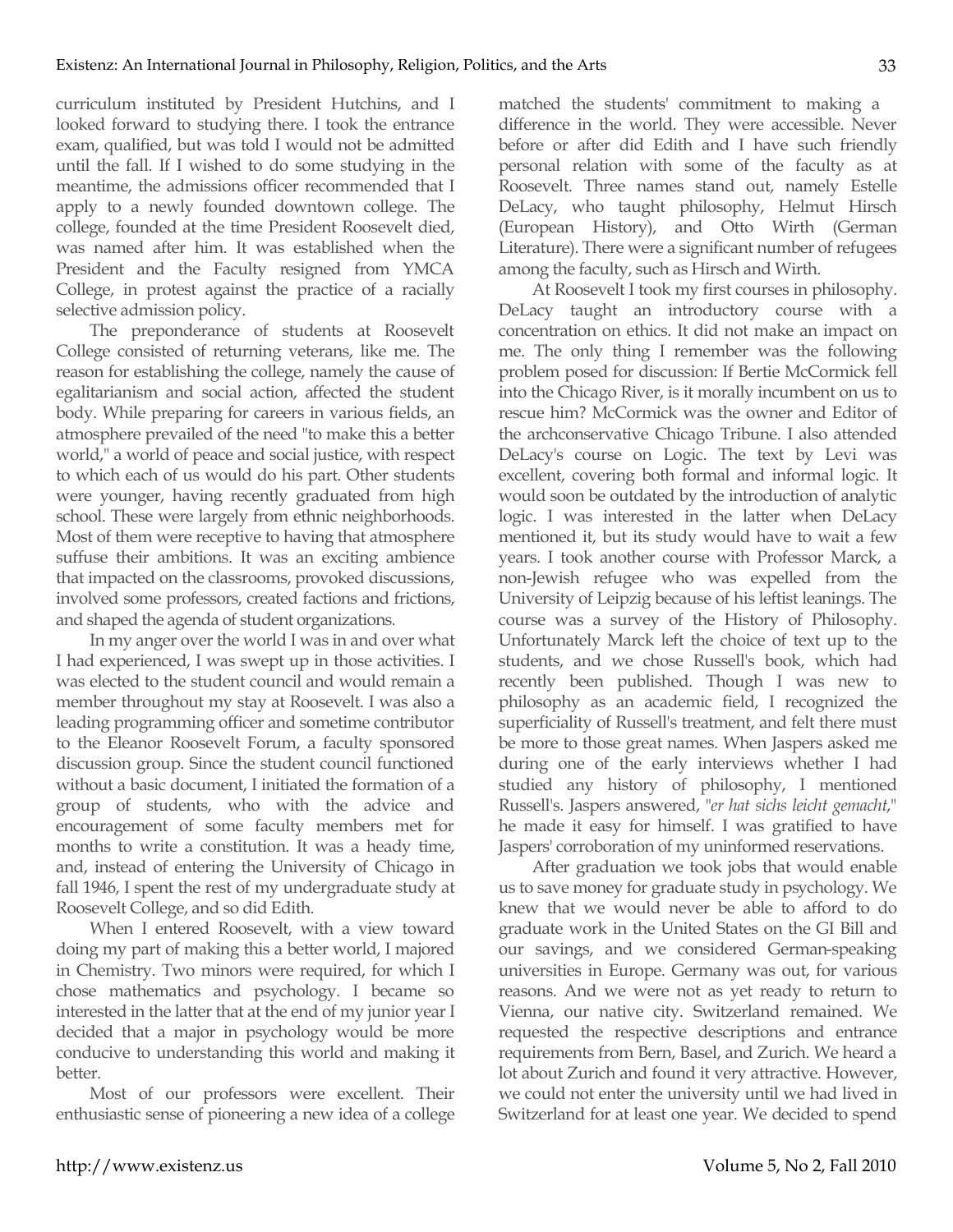that year at the University of Basel, which had the added attraction of having the famous Carl Gustav Jung on its faculty. At that time we did not know that he had been a Nazi sympathizer, was a closet anti-Semite, and a cult figure among the ladies. In Basel we found that once Jung had been appointed, he lectured for one or two semesters, after which his name in the semester catalogues was followed by the note: "will not lecture." He lent the University his prestigious name, and he attained the coveted professorial title.

The exchange rate of the US dollar was then very favorable in Europe. We took \$1000 in savings with us, the State of Illinois granted me a veteran's bonus of a few hundred dollars. Both of our fathers died while we were in Switzerland, and Edith's father left her about \$500. The GI Bill paid for my fees and tuition at the University and for books, and for eight months of the year granted us a stipend of \$105, which fetched Sw.Fr. 450. We felt secure for our stay in Switzerland, but had to be frugal.

*Basel*. The social culture of Basel was then still traditional, and would change gradually in the decades after we left. A small group of patricians and most of the middle class lived in Grossbasel (Greater Basel) on the left bank of the Rhine River. The hoi polloi lived in Kleinbasel (Lesser Basel) on the right bank. Gossip about others was rife. In the vain attempt not to expose oneself to gossip, all that might be judged as ostentation or disorderliness was avoided. Men and women wore plain clothes, and wore them year after year. Women were coifed plainly and appeared without makeup. Housewives would clean their apartment the day before the cleaning woman was expected to come to clean up the apartment.

There was disdainfulness not only against the hoi polloi of Kleinbasel but against foreigners. Even native students at the University were reticent to associate with foreigners. Thus it happened that in our first semester our companionship consisted of four foreigners. Aside from the two of us, Jewish refugees from America, there was Heinz from Germany, who was one of the last cadets at Goering's Luftwaffe academy at a time when there were few planes left. The first time he was assigned to combat he jumped over Allied terrain and let the plane crash. Finally, there was H.K., scion of a patrician family of Zurich, whose uncle was on the Basel faculty. Yes, this man from the 60km distant fellow Swiss city was a "foreigner" like us from abroad.

But there was the city of Basel. At that time, together with the urban area surrounding it, including across the borders with France and Germany, Basel had fewer than 180,000 inhabitants. Some famous cities readily display their beauty—London in its imperial splendor; Paris with its imposing architecture and spaces subtly juxtaposed over the centuries; Rome's millennial jumble of testimony of man's strife and striving, of universal rule and faith; and Vienna with its monuments to artists, poets, musicians, rulers and heroes, but, above all, in its layout and architecture, to devotion to gentle culture and style. In comparison, Basel can hardly be called beautiful. But it did not take long for Basel to grow on us and captivate us.

Some buildings are architecturally noteworthy; but more important is what they bespeak. The location of the city is significant, namely where the upper Rhine River bends north from a westward flow. At the bend is a modern stone bridge that replaced the wooden medieval bridge. For centuries it was the only bridge before the Rhine issued into the sea at the Dutch coast. Because of its location the city was a crossroads since Roman times. From the bridge a short alley leads up the hill to the street that leads to the Minster (cathedral) Square. The alley is named after the eleven thousand virgins who, according to an ancient legend, accompanied St. Ursula when she disembarked at Basel on the way to Rome. On Augustinergasse, on the way to Minster Square, one can see houses dating to the fifteenth century, especially on the riverside of the street. There is also the building that in the nineteenth century was the main University building; presumably that is where Nietzsche met his students, as a young Classics professor. When we were in Basel it was, according to the sign on one side of the entrance, the main building of the Theological Faculty; the other side bore the sign "Begging and peddling strictly forbidden." Past the Natural History and Anthropology Museum on the right, the street narrows as it ends at Minster Square. On the second floor of the corner house was the philosophy seminar during our student years. In the nineteenth century it served as the art history seminar, and the students could watch Jacob Burkhart approaching across the Square with his portfolio of art prints and photographs.

The eastern frontage of the square is taken up by a small park of chestnut trees, one of the city's old water fountains, and the cathedral. Across from them are old houses. One of them was in the nineteenth century the Humanistic Gymnasium, where Nietzsche also taught.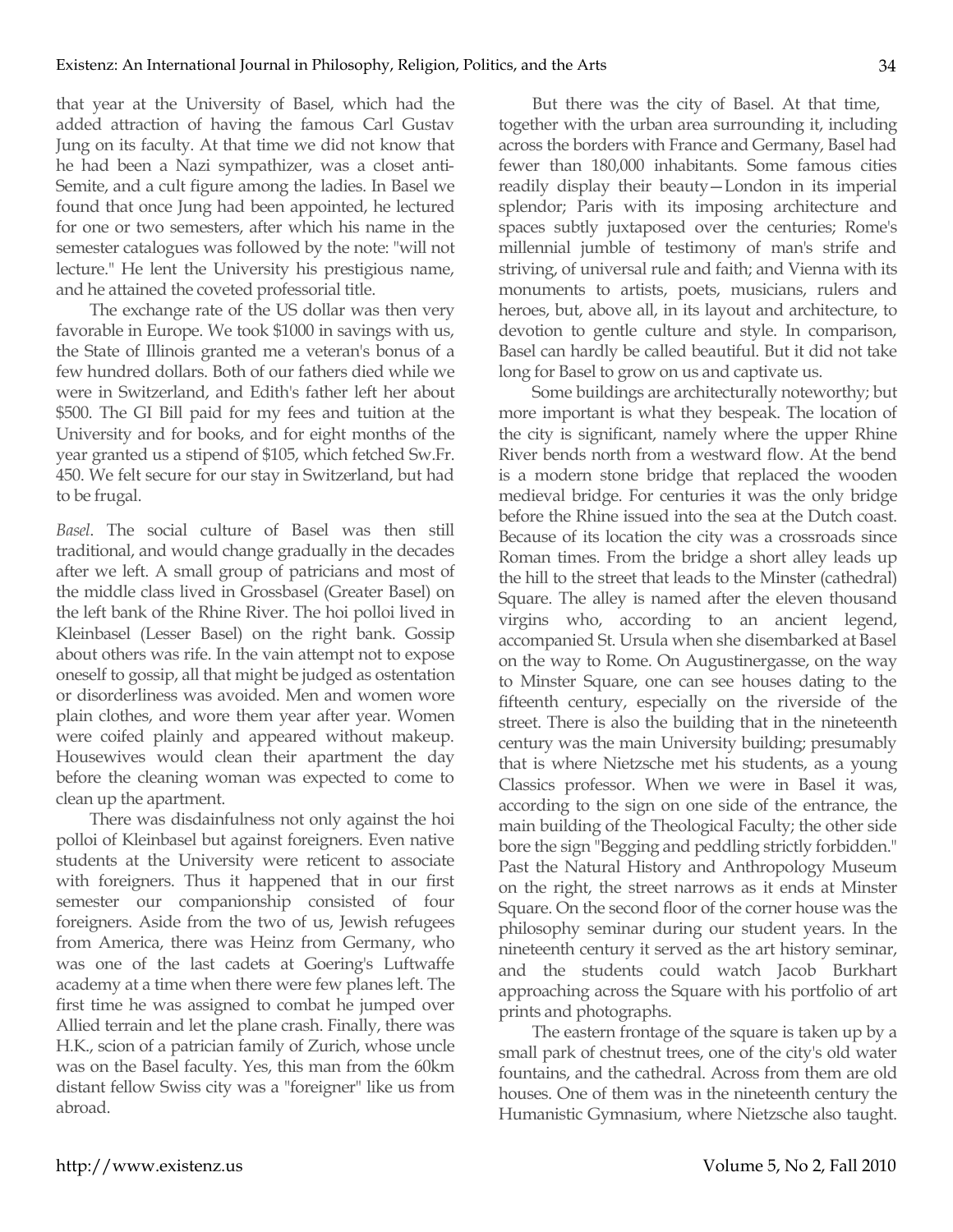Like other cathedrals along the middle Rhine (the three Imperial Domes of Mainz, Worms, and Speyer, as well as the Strasburg Cathedral), the Basel Minster was built of red sandstone. It was rebuilt in the fourteenth century after an earthquake gutted most of it. This part was now built in the early Gothic style. Facing east toward the Rhine, the surviving apse, as well as the nearby portal, is late Romanesque. Flagstones trace the foundation of the early medieval church. One of the few tombs in the Minster holds a woman and her baby, near relatives of Count Rudolf of Habsburg, who became Emperor of the Holy Roman Empire and established the dynasty that would rule for more than 600 years. Another tomb is that of the famous humanist Erasmus. Going a few steps downhill at the SW corner of the square we pass the little street with the house in which Erasmus lived when he was professor at the recently established University of Basel, and where he died.

Our brief walk points to Basel's unique humanistic tradition and its historical focal point. We could go on naming sites associated with events that took place there (e.g., the fifteenth century Church Council), or the notables who resided there briefly or longer (Nicholas of Cusa, Theodor Herzl), or street names of past scholars and artists associated with Basel. Of the latter at least one must be mentioned, namely Hans Holbein the Younger. His prolific output in a relatively short life is scattered all over Europe, especially in England, where at the recommendation of Erasmus he was the portrait painter of the aristocracy, including at the court of Henry VIII. Very few of his paintings are in Basel, his home base. I mention three: first, Holbein's charming portrait of his family; there is no glamour in the depiction of his wife, a hard-working housewife, with their two sweet young children. Another is one of Holbein's several portraits of Erasmus, a poster copy of which hung in my study for fifty years. Then there is a predella depiction of the dead Christ; it is really Jesus who is lying in the tomb, an expired human being, moreover with hardly any sign of the torture of the crucifixion other than the wounds on his hand and chest. Whenever Dostoyevsky stopped at Basel on his way to gambling in nearby Baden-Baden, he would come to gaze at the painting, sometimes for an hour.

At the beginning of December 1948, a few weeks after our arrival in Basel, we heard the first of many superb concerts; this one was Bach's Christmas Oratorio. It took place at the Minster, which was full. One could see some students sitting, even dangling under the gothic arches facing the nave. From our seats on the upper tier we could not see the performers. But this heightened the effect of the music, from the first chorus of jubilation to the lections and the lovely arias. In retrospect we learned to be critical of the wild tempos of recent performances.

Basel quickly became the stage for the resumption of our humanistic education that was interrupted by the *Anschluss*, this time filled by unforgettable experiences and with questions to ponder, and the hectic years at Roosevelt receded into a distraction from our true path. Even though the people were not without prejudices, which we would get to feel, Basel seemed like an island of sobriety and sanity, surrounded by a mad world beyond the borders.

When the semester finally started, we enrolled in a number of courses of interest to us. In philosophy we attended Professor Herman Friedrich Schmalenbach's seminar and lecture course. The latter was our first class in Basel. Schmalenbach, in his early sixties, shuffled in; he was evidently not well. As he moved toward the podium there arose a great noise, as the students trampled in approving greeting. In other European countries this is accomplished by rapping one's knuckles on the table. Unforgettable are Schmalenbach's first words, uttered in a thin voice: "The eighteenth century ended in 1770, the nineteenth century began in 1830, in between lay the age of Goethe." It made eminent sense, not only politically, the high points of which were the French revolution, the wars of the Napoleonic era, and the treaty of Vienna that established the balance of power among the great nations of Europe. In philosophy it comprised Kant's critical period, the life of Hegel, the earlier Schelling, and the golden age of German literature, with sixty years of Goethe's creativity at its center. For Schmalenbach the course was his contribution to the Goethe-year to come. Unfortunately, Schmalenbach had to stop his courses after a month. Schmalenbach incorporated a historical approach to philosophy. I especially treasured his large book on Leibniz, where he showed the close affinity of Leibniz to the Calvinist-Augustinian theory of Grace and the perennial Western struggle to overcome the Neo-Platonic pantheistic tendency. Over the decades I have thought it a pity that this great work remains unknown.

We had enrolled at the university with psychology as our major field of study, which required two minor fields. One of these had to be philosophy, in keeping with the rule in force since philosophical faculties were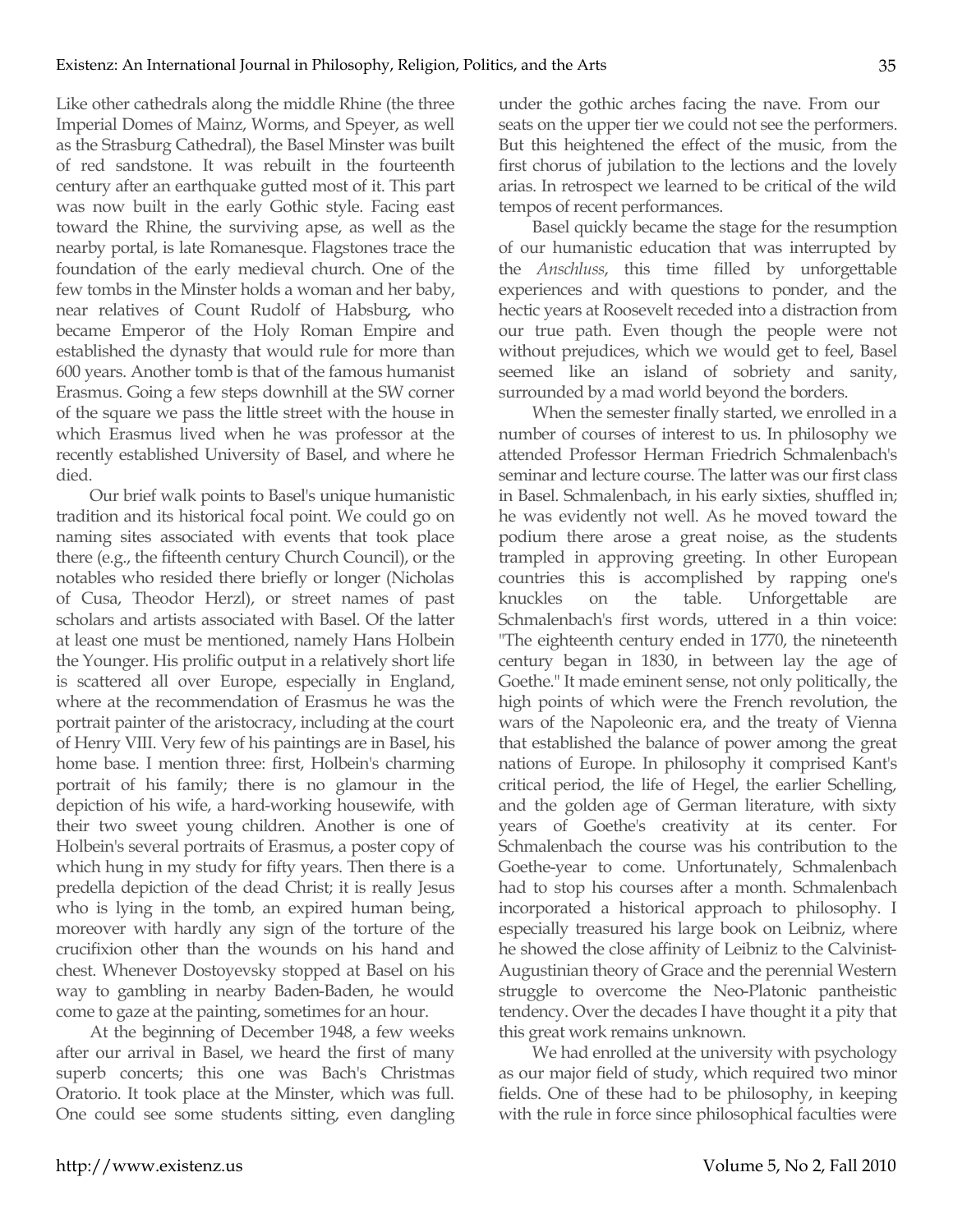established in the Middle Ages as a "fourth faculty" (after theology, law, and medicine). With Schmalenbach out of the picture, we had to make arrangements with another professor to be our mentor. Upon a fellow student's friendly recommendation I met with Professor Heinrich Barth. No niceties were exchanged. After a few questions, when it became clear that I was American, Barth asked whether I had studied any philosophers more closely. I said, "Russell, Dewey"; unmistakable the subtle smirk of disdain on Barth's face. I continued, "and Nietzsche." That was the end. Barth said, more or less in Basel dialect, as if it were all the same whether or not I understood: "You know, we take philosophy seriously."

In later semesters we attended Barth's lectures with great profit. Looking at us, he was pleased to see us there. He evidently was a man of great learning. His delivery was flat, his rhetoric unsparing; whoever was willing to learn from him had to pay untiring and very close attention. From him we learned patiently to devote time to do a close reading of philosophical texts. Every great thinker had his own way of using the elements of his language, as if he had his own language, to which the serious reader must adapt. For philosophy there is no standard language, and especially the translator has to take this into account. In his works, Barth's tightly woven prose presents the reader with its own challenges. Regrettably they are, by and large, forgotten. His historical and systematic explorations such as of cognition, faith, Existenz, experience—are always guided by Christian theology of faith and reconciliation. There is no transcendental basis for living with the phenomenon of God's generosity in revealing Himself in historically conflicting revelations. With this proviso, occasionally I still consult Barth's works, especially his *Erkenntnis der Existenz*.

Heinrich Barth presented himself as different in every way from his bother, the Protestant theologian Karl Barth. While Heinrich was awkward in speech, Karl's delivery was lively, fluent, sometimes even dramatic, and captivating. Karl gave the impression of a polyhistorian, but he did not hesitate to let his theological neo-orthodoxy shine through, though he proposed it with serious humor. We attended a few of his theological lecture courses, on which the writing of his multi-volume *Church Dogmatics* was based. He loved music, and when he was invited to the United States, he taught himself English by reading Agatha Christie thrillers. A complex figure, his significance can in a nutshell best be grasped by his consideration of

Bach's St. Matthew Passion a failure as an Easter oratorio, in that it dwells only on the death and not on the resurrection of Jesus. Both brothers were orthodox Protestants, and as such took opportunities to criticize Jaspers. Heinrich asked why Jaspers dealt with the gospel of salvation so devoid of love (*lieblos*), Karl thought Jaspers' talk of "transcendence" to be barren.

*Jaspers*. We enjoyed studying the books we bought at Wepf bookstore next to the entrance to the Alley of the 11,000 Virgins. In the first semester I saw the post-war one-volume edition of Jaspers' *Philosophy* (900 pages) on the shelf as well as the tome of the recently published first edition of *Von der Wahrheit* (1050 pages). Many decades ago (1969/1970), in my early memoir of Jaspers, I remembered my reaction to seeing these works, still under the shadow of my post-war anger: "The sheer weight [of these tomes] annoyed me. If there are philosophers today, who are so wise, how does it happen that the world is as it is? Hence all that is prattle and arrogance."19

Well, I had a lot to learn. Surely, nowadays there is a lot of clever but utterly useless prattle produced in the philosophical industry. And surely, the curious combination of humility and arrogance is a phenomenon of free philosophic thought and of great thinkers throughout the ages. Needless to say, I would soon treasure those two main works of Jaspers and would spend considerable effort in the interpretation of them, and on that basis of Jaspers' other works. I also found Jaspers' little paperback on the shelf, *Die Schuldfrage* (*The Question of German Guilt*). I remembered the effect of reading it as follows:

On the one hand the book showed me that a philosopher can address the questions of his times, in particular our times; on the other hand it showed me in an exemplary manner how to speak philosophically to the questions of one's time.

Even before I knew about Jaspers' suffering under the Nazi regime, in part because of his being married to a Jewish woman, I would also realize the following:

The book, written by a German, was to me also a testament of an implacably sober and candid conscientiousness that, in spite of the unforgettable

<sup>19</sup> LHE, "Dem lebendigen Geist: Erinnerungen an Karl Jaspers," Erinnerungen an Karl Jaspers, eds. Klaus Piper and Hans Saners, Munich, Zurich 1974, pp. 173-183, here p. 173. [Henceforth cited as *DLG*]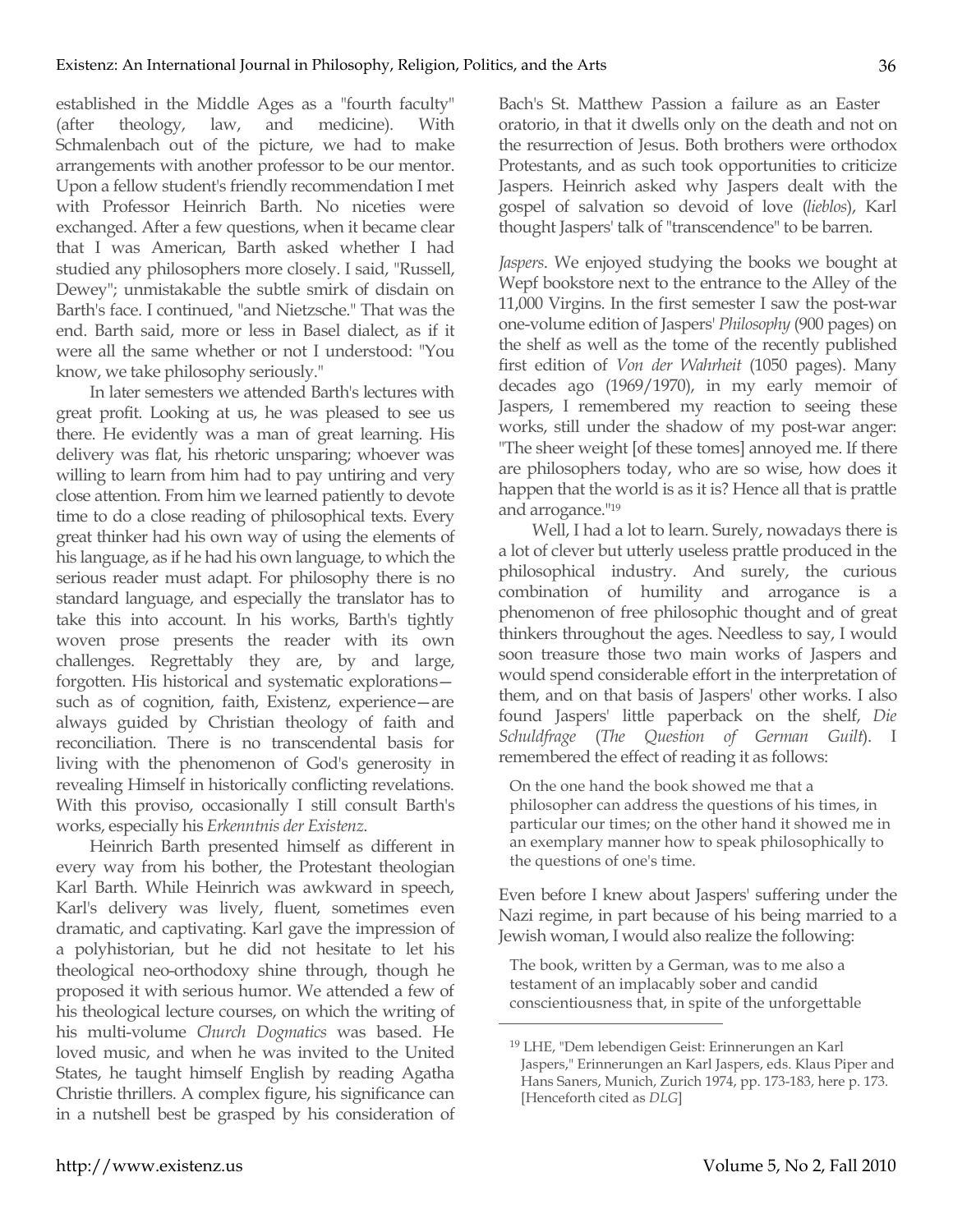guilt with which some Germans burdened the very concept of 'German', enabled me to say, such a German one can honor, with such a German one can live in brotherhood. [*DLG* 176]

This realization came to me in the course of our first semester with Jaspers. I had first run across Jaspers' name in Gordon Allport's book on the psychology of personality, a text I studied at Roosevelt. Since Schmalenbach and Barth were not available as mentors for our minor in philosophy, we enrolled, in the second semester, in Jaspers' lecture course on philosophy in the late Middle Ages and in his seminar on Nietzsche. In the seminar I enjoyed the papers presented by advanced students, the discussions, and Jaspers' comments. The fact that the level was far above what I brought with me from my teenage exposure to *Zarathustra* did not matter. I was left with significant and lasting impressions, which I expressed in my early memoir:

In Jaspers' Nietzsche Seminar I found the consideration of the 'relevance' that I was looking for. Even though the focus was not as such on the questions that interested me then, those of freedom, justice, and understanding (*verstehen*), by virtue of the centrality of the topic "man in time" the seminar came closer to them than the courses of other professors, as well as of Jaspers' lecture course. Jaspers dealt with the given subject matter by means of the interchange of understanding concentration and critical reflection, the search for and ferreting out of limits. With the participants Jaspers dealt with variations of sympathetic earnestness, according to how one presented him or herself: To the dogmatist Jaspers showed his readiness to engage in communication; he was affected by the able critic and let him prevail; the babbler was silenced with humane humor; he rejected the would-be disciple and directed him to think for himself; Jaspers showed irritation only toward an antagonist who would refuse in turn to be open to criticism. [*DLG* 176]

In those years Jaspers' lecture courses, and some of his seminars, were related to his preparation of *The Great Philosophers*; the first and only volume published in his lifetime appeared in 1956. At Basel the summer semester lasted three months. One third of our first lecture course with Jaspers was taken up with Nicholas of Cusa. I had never heard of Cusanus, and, true to the childhood affliction of beginning philosophy students, especially in our times, I was expecting 'relevance'. This was one of a number of reasons for my initial reservations about Jaspers; in fact, Jaspers had to struggle to gain my recognition. But this soon changed. I expressed my maturation in an earlier memoir:

I was affected by Jaspers' earnest immersion in a given subject matter. It impelled me to base my skeptical reservation against him on an understanding of what there was to understand, with the result that the prima facie reasons for my hesitation to accord him recognition proved to be inadequate and prejudicial. It turned out that the increasing number questions arising in my mind, which became more and more critical, had already been considered by Jaspers. Questions that I thought of in one connection had been taken up by Jaspers, usually in other, more relevant connections, with pointers toward their possible solution. Often, when Jaspers posed a specific problem, he articulated it from a transcendental perspective, and a transcendental problem with respect to its specific consequences: There was no dangling speculation, no phenomenon without understanding its context. It seemed that he provoked the dispute with him in order to cause more effectively the student's immersion in the problem, to think of the possible resolutions, and an understanding of the extent of their relevance. He never said this is so and that is so; whatever he presented was valid within limits, and nothing arrived at certainty. Instead, beyond provoking questions in the student's mind, what was unsettling with Jaspers was that in following his or someone else's thought, *the only thing that counted was thinking for oneself*. And yet whatever progress I made in my own thinking had something to do with Jaspers' presence, and this deserved to be recognized.

The skeptical reservation that was characteristic of my generation was no obstacle, neither for the student nor for Jaspers. In fact, Jaspers seemed to require it. This requirement went hand in hand with another, namely to attain with one's own resources the substance that one can uphold, and by means of one's own capacity to mold the actuality that one can affirm. The challenge which I posed on the basis of my skepticism was now directed toward me, as the result of my direct and indirect mental contention with Jaspers. I realized that the reasons for my reservations were taken seriously and in this way I gained recognition; at the same time I and my generation were confronted with a challenge which one did not meet merely in the critique of the philosophic legacy, no matter how true. This is what I meant when I said that Jaspers had to struggle for recognition: According him recognition was closely connected with being recognized by him by virtue of the challenges the listener to his lectures and seminars could perceive. [*DLG* 174f, with emendations.]

The 200th anniversary of Goethe's birth took place in 1949. Everywhere, especially in German-speaking countries, this was the opportunity to rejuvenate what was set aside during the barbarous Nazi times by invoking the icon of the great "Olympian" Goethe. They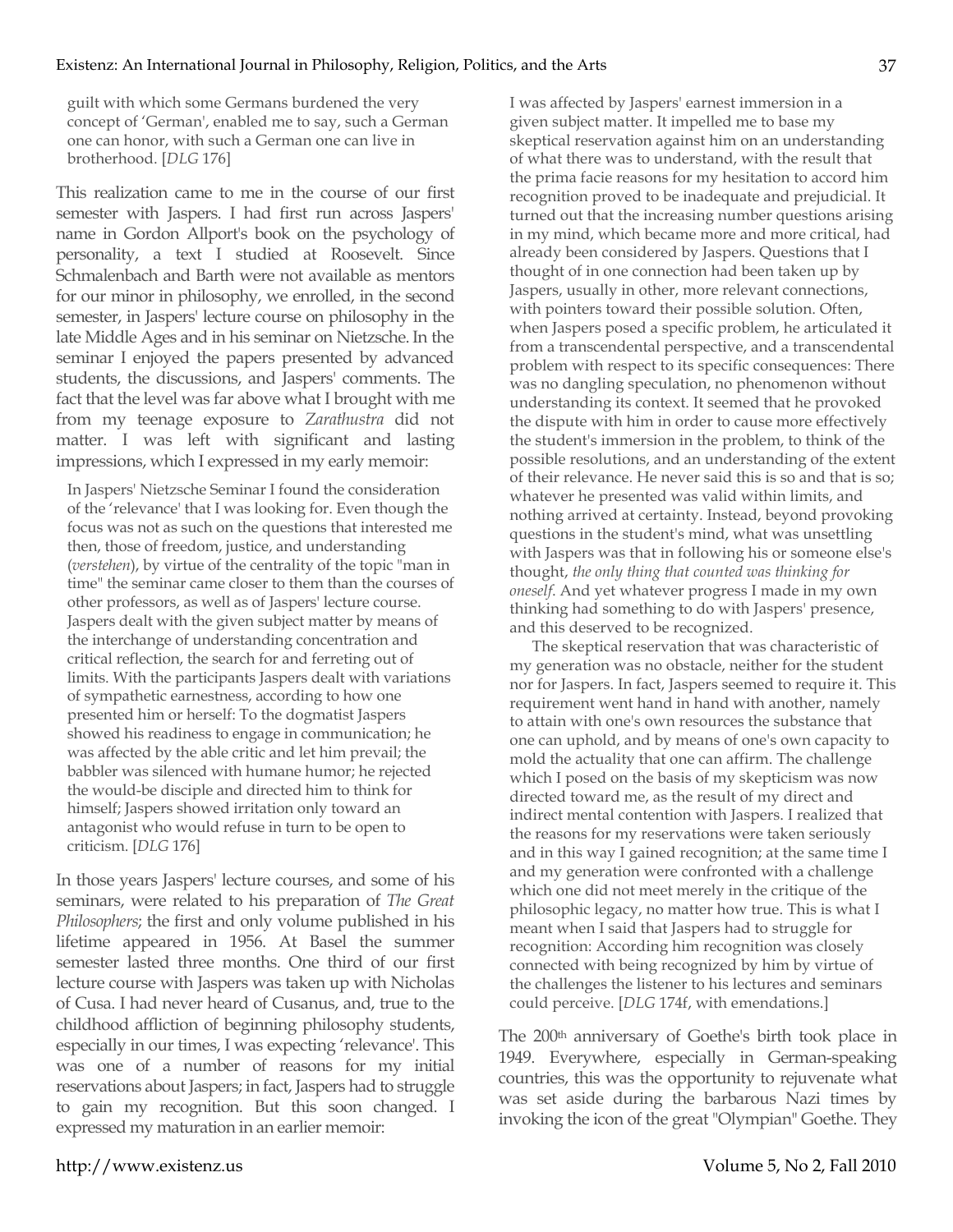even brought the old Albert Schweizer to the United States to give a celebratory speech. Symbolically this was in contrast to Schweizer's speech in Frankfurt in commemoration of the 100<sup>th</sup> anniversary of Goethe's death in 1932. At that time he appraised the developing cultural and political situation in Europe as *gruselig*, dismally frightening. How right he was, more than he or anyone could foresee! Now, an untold number of localities found a reason to celebrate Goethe. On his way to Italy Goethe bypassed the arduous passes across the high Alps and went by way of Styria. This must have been the cue for one of the many radio broadcasts that were scheduled, *Goethe und die Steiermark*, Goethe and Styria. More importantly, Goethe was celebrated by major speeches in every great city. In Basel the speech was given by Jaspers in the fully packed Minster. And Goethe's plays, especially the first part of *Faust*, were performed in theaters all over central Europe's map. We attended some of them, not only in Basel but also in Zurich and Vienna. But for us the main event was the spectacularly staged, uncut performance of both parts of *Faust* at the Goetheanum, the world headquarters of Rudolf Steiner's Anthroposophy movement, to which Goethe was like a prophet. The performance was spread over six days, each with a 3-hour segment. To see and hear the 18-hour performance, we bicycled each day the few miles south of Basel to Dornach in our best clothes.

In the following semesters Jaspers continued to present his drafts that in time would be parts of *The Great Philosophers*. Both his Winter and Summer seminars of 1949/1950 were on Kant. Because of my background in science, Jaspers suggested that I prepare a seminar paper on an article by Carl Friedrich von Weizsäcker, "The Relation of Quantum Mechanics to Kant's Philosophy."20 Weizsäcker's article first appeared during the war, when, as a theoretical and nuclear physicist, he was employed in Nazi Germany's atomic program. At the time we studied in Basel, Weizsäcker had been moving in the direction of philosophy. He was still in his thirties. One time he gave a guest lecture at the University of Basel. He spoke fluently for 75 minutes, without notes or manuscript, and throughout held the interest of the audience. My paper went well, Jaspers was satisfied, and in retrospect I could regard it as my philosophic baptism of fire. Edith was assigned a difficult topic for a novice, namely the "Paralogisms of Pure Reason," with special reference to a sentence in the "Transcendental Deduction" that had been significant for Jaspers when he characterized the transcendental nature of Existenz: "I do not know myself as I appear to me, nor as I am in myself, but only that I am." Edith also acquitted herself well, although, as she later reminisced, in preparing her paper she sweated blood. Jaspers strictly required that the papers be prepared for a twenty-minute delivery.

One Friday evening, at the end of a session of the second Kant-seminar, Jaspers called me and asked whether I would render him "a service of friendship." The next day he was expecting a colleague from America, and he was not sure whether either of them understood the other's language well enough for a conversation. Would I come as interpreter? The guest was Professor Charles W. Hendel, chairman of the Yale Philosophy Department, who was one of the first to lecture about Jaspers in America and to promote the translation of his works. Hendel's main task was to convey to Jaspers Yale's invitation to present the Terry Lectures. Among other reasons for Jaspers' acceptance of the honor was that even a brief appearance in America would promote the translation of his works. Jaspers saw the point, but in the end, with his sincere regrets, had to decline. At that time it was not generally known that Jaspers suffered from a chronic illness, which prevented him from such long and complicated travel. To Hendel Jaspers only hinted at this problem.

There followed a memorable discussion about philosophical questions. Hendel brought up questions that did not reflect his own thinking but were meant to represent viewpoints current in American philosophy at that time, which might stand in the way of the reception of Jaspers. I mentioned one as follows:

Hendel reported that insofar as Jaspers was known at all among American philosophers, the opinion is current that Jaspers failed to do justice to the importance of the sciences. Jaspers bristled at that. He pointed out that he expected to be recognized as a scientist, that his philosophizing is essentially based on critical reflection on the range and limits of the sciences, and that he regards researching concentration in the sciences to be a presupposition for honest philosophizing. Precisely because of his relation to science his manner of philosophizing should be well received in America. The appraisal of philosophers that Jaspers did not do justice to science is not only inappropriate to his thinking, but a misunderstanding of the nature of science.

<sup>20</sup> Carl Friedrich von Weizsäcker, "Das Verhältnis der Quantenmechanik zur Philosophie Kants", in *Zum Weltbild der Physik*, Hirzel Verlag, Zurich 1949, pp. 80-117.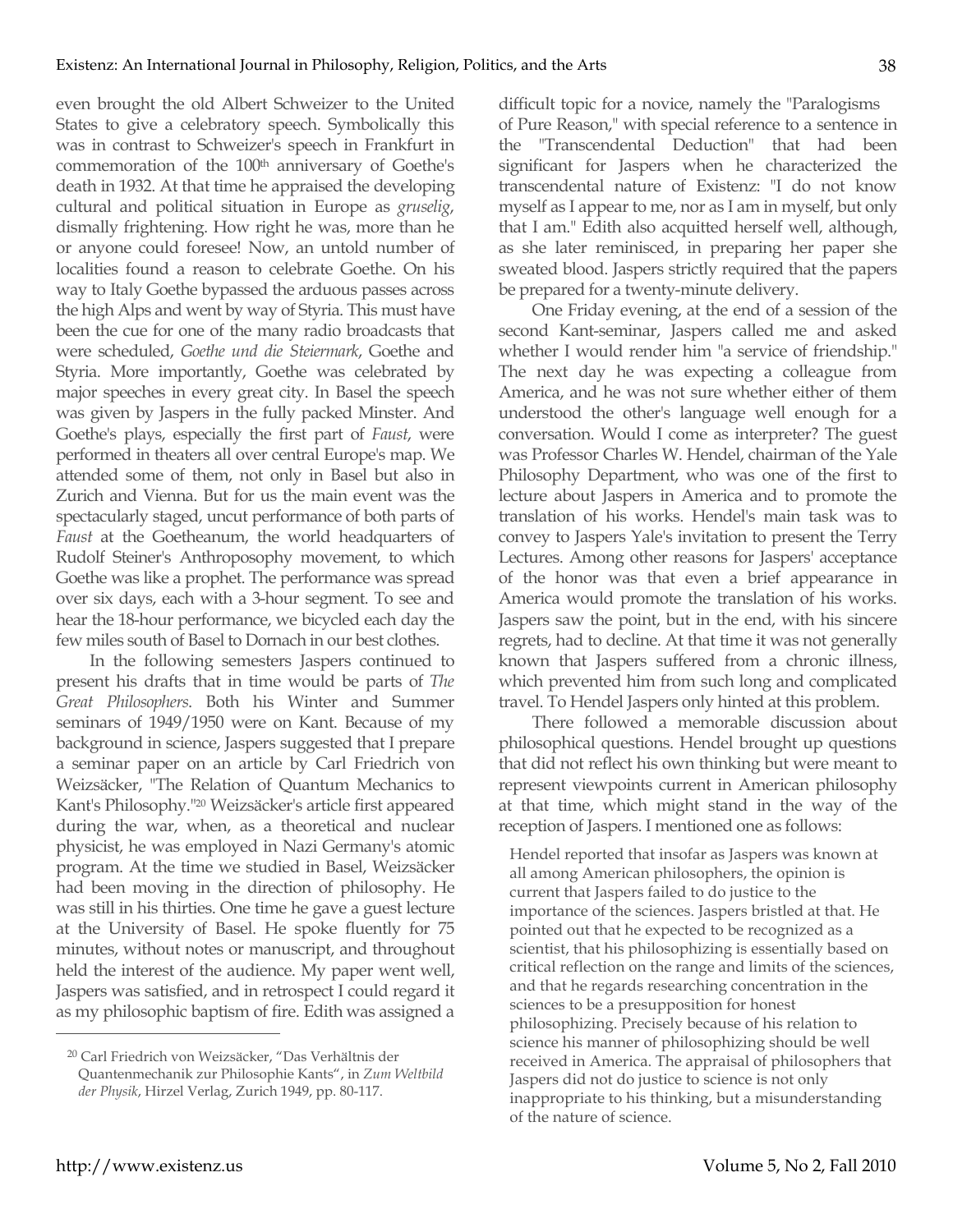A consequence of that conversation was my dissertation about Jaspers' philosophy of science, which I later wrote at Yale, mainly under the direction of Hendel.

Hendel often and gladly remembered his encounter with Jaspers, and Jaspers asked about Hendel after many years. [*DLG* 178]

After the meeting with Jaspers, Hendel and I took a walk and we talked. Sitting on a park bench, Hendel asked a few questions about me and took notes. In the meantime, since it was getting late, Edith was getting worried, and, living at that time in a one-room mansard, we had no ready access to a telephone. She finally went to Jaspers' house, where she saw him sitting with his visiting sister, each eating a soft-boiled egg for supper. Jaspers barely suppressed his amusement over a young wife's concern about the husband's whereabouts, and reassured her that most likely Hendel and I were sitting somewhere with some lemonade and chatting. When she returned, I had just come home. After I told her about the afternoon, at her suggestion we called Hendel at the Hotel Euler and invited him for coffee at Cafe Huegenin on Barfüsserplatz and for a walk through old Basel. "I would be delighted!" Hendel said. And he was. Behind the apse of the Minster, looking toward the Rhine, he thought this was the perfect place for thinking.

During Winter 1950/1951, our last semester in Basel, Jaspers' seminar was devoted to Kierkegaard. Edith presented a paper on the 'ethical stage'. The somewhat repressed Swiss swains somehow never believed that we were married ("but you get along so well!"), thinking we were brother and sister. And to hear an attractive young woman speak freely about the relations between the sexes, and marriage, was to them an unprecedented experience. More than ever some tried to make shy advances, one of them actually did, but Edith either did not notice or kept her cool. As to the paper, Edith remembered the following:

I remember an episode in Jaspers' Kierkegaard seminar in 1950. I was to hold a *Referat* on the ethical stage. The relevant pseudonymous literature, the "Or" of *Either/Or* and the second of the *Stages*, deals with the relation between the sexes with its focus on marriage, therefore this became the main topic of my paper. In the discussion following my presentation Jaspers asked me, as he was wont to do, whether I would like to present a critical comment, and I expressed what had become very obvious and troublesome to me, namely that it seems to me that in Kierkegaard's view fifty percent of humanity is excluded from the ethical possibility. Jaspers was puzzled and asked me to elaborate, and I pointed out

that inasmuch as the ethical is realized with respect to the relation between the sexes, women are the objects of the ethical and never the subjects since it is alleged that they remain within the immediacy of the aesthetic. Even though Jaspers did not buy my—for those days—rather bold interpretation then and there, he did pause to write a brief note to himself. I would like to remind my younger colleagues that in those far-off days women were subsumed, if regarded at all, under the category of man-in-general as in the phrase—considered amusing mainly by men—"man embracing woman", and it took a special willingness to entertain the issue I was raising. Karl Jaspers was willing to listen and perhaps reevaluate somewhat what Kierkegaard said. Possibly my contribution to his copious notes on the emancipation of women, especially in connection with his discussion of Kierkegaard's breakup with Regine Olson and the "ethical stage" in his drafts for what was to be his major treatment of Kierkegaard (drafts that I translated),<sup>21</sup> are in part the result of my speaking up half a century before.<sup>22</sup>

Even before Hendel's visit we tended more toward the study of philosophy than continuing with psychology, but his visit proved to be decisive. While we continued to progress toward the completion of our psychological dissertations, I on leadership, Edith on ideology, our hearts were less and less in it. Our director, Dr. Hans Kunz, was more a phenomenological-philosophical psychologist than empirical, and was never available to us for consultation. In the years at Basel we also studied with other noteworthy professors. Professor Ranke was a superb historical scholar of German language and literature. In ethnology we studied with the old Professor Felix Speiser. Like other European scions of moneyed families, he had been a pioneer fieldresearcher early in the century of the cultures of New Guinea and the Melanesian islands; one of these researchers became world-famous, namely Bronislav Malinowsky. One can imagine how Edith felt when one time Speiser brought an embalmed and tattooed Maori head and placed it next to her on the table. Professor Adolf Gasser had made a name for himself with his unsparing radio commentaries on the German political

<sup>21</sup> See Karl Jaspers, *The Great Philosophers, vol. IV*, M. Ermarth and LHE, eds., E. Ehrlich, trans.; Harcourt Brace (New York 1994), p. 208ff, p. 261ff.

<sup>22</sup> Edith Ehrlich, "Jaspers on Women" in *Karl Jaspers' Philosophie: Gegenwärtigkeit und Zukunft / Karl Jaspers's Philosophy: Rooted in the Present, Paradigm for the Future*, eds. LHE and Richard Wisser, Würzburg: Könighausen & Neumann, 2003, p. 299.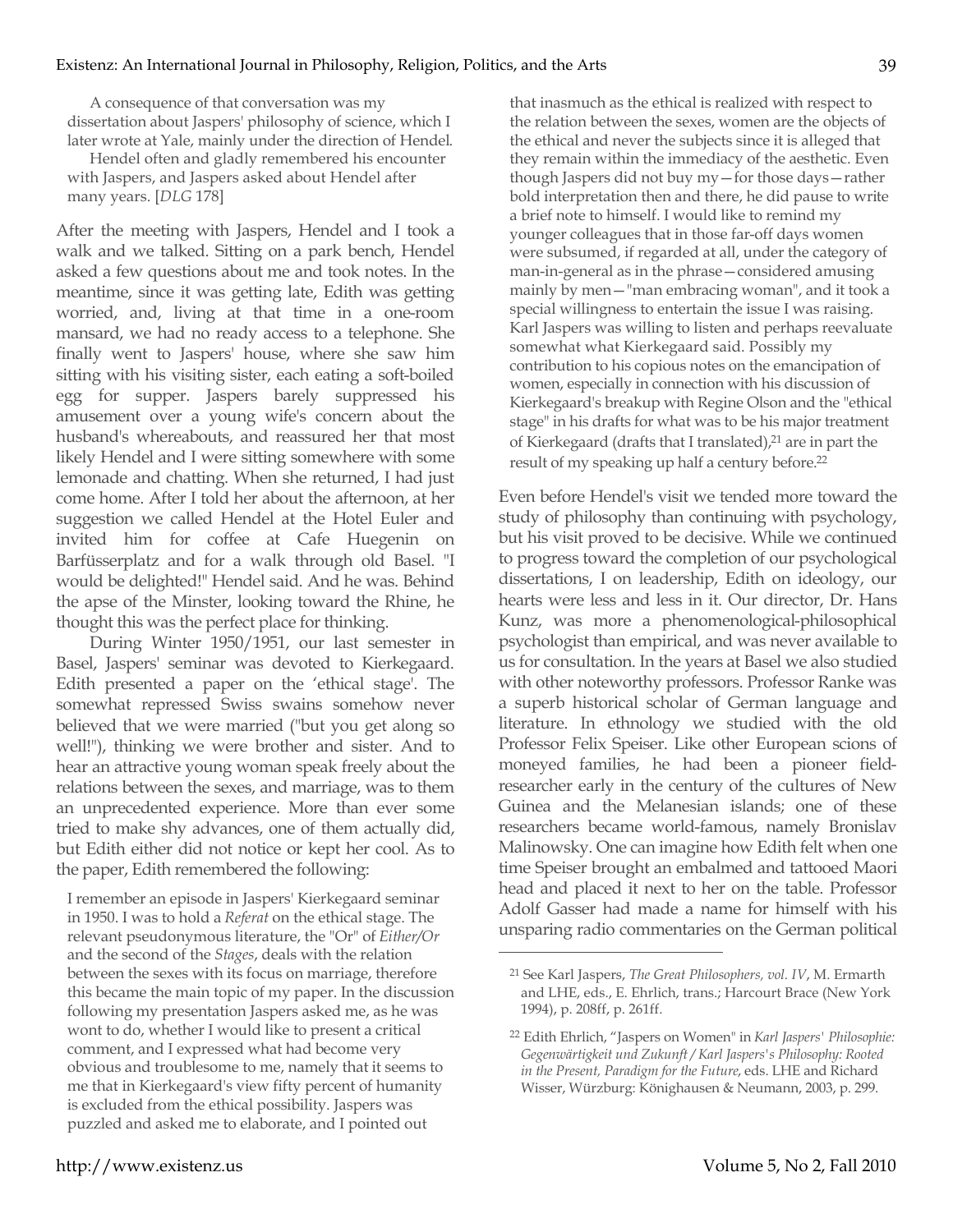scene during the Nazi times. His lecture course on constitutional history with stress on England was of great interest to me. Gasser wanted me to translate his book into English and have it published; however, I was not ready to undertake such a task. Professor Rudolf Lauer-Belart was an expert on the Roman *limes*, who, as the curator of antiquities of Augusta Raurica (east of Basel), was responsible for major archeological digs there. Also a scholar of prehistoric cultures, he assigned me to present a paper on the Ipiutaq tribe of Southern Greenland as a contemporary stone-age culture. Professor Edgar Salin was an economist and sociologist, who, like Jaspers, had belonged to the circle around Max Weber, later also to the Stefan George circle. He had Edith prepare a paper on the political economy of the Bloomsbury Group; in later semesters Salin sent students to her to borrow the paper for study. For us the most interesting courses in psychology were Professor John Staehelin's case study demonstrations at the Friedmatt Psychiatric Clinic, whose director he was. It was the clinic where friends brought Nietzsche after his breakdown in Turin. Professor Heinrich Meng, who was a disciple of Freud and had been psychoanalyzed by him, drew a crowd of devotees to his psychoanalytic colloquium, which we attended for several semesters. He tried very hard to be patient listening to my criticisms.

All in all, in our Basel years we were privileged to have received a remarkably varied education and incomparable experience in scholarship. And we accumulated a solid core of a superb research library; the high points being Kant's works, Jaspers' available books, and a subscription to the Artemis edition of Goethe's complete works.

The GI Bill fellowship was about to run out, and we would have to leave Basel by the time of the start of the summer semester. For the summer Jaspers announced a seminar on the philosophy of myth, in preparation for his contribution to the demythologizing controversy. Though I would not attend the seminar that was of great interest to me, I wrote a paper for it so that Jaspers would have an additional basis for sending a recommendation to Hendel when I would apply to Yale. I wrote it in Göttingen, where we spent three weeks of the March/April recess for a special colloquium on religion in post-war Germany. My paper dealt with Plato. I showed that his thinking was not simply a replacement of *mythos* by *logos*, but *mythos* was retained in its distinct function. A few days before we left Basel we went to bid Jaspers goodbye, at which time I gave him my paper. He asked us to see whether we could translate his *General* 

*Psychopathology* and have it published at a suitable publishing house. If we succeeded, he would share the royalties with us. Jaspers went to his desk and made a note to himself to that effect.

In the remaining time we packed and dispatched our two trunks, visited the Art Museum one more time, and took a last walk on the right bank of the Rhine with its incomparable view across the river of the Minster and its surroundings.

On the day we left Basel, I called Jaspers, who praised my paper and advised that I have it published. Since in Germany there was not as yet a suitable philosophical journal, he suggested I translate it and publish it in America.

We boarded the train, and, as it slowly rolled toward the French border, we wistfully took a last look at the city we have come to love, where we spent the most formative two-and a-half years of our lives, and grew into who we were meant to be.

I share one more lasting impression of my experience as a student of Jaspers:

The post-war student will not forget the ambience of Jaspers' seminars in his first years in Basel. Students were sitting side by side who had been separated by the abyss of the recent past. It was not only a matter of being veterans of the two sides of the late battlefronts. The rifts were more profound, especially the one between German and Austrian students and the Jewish students, including such as had survived or escaped the catastrophe. The wounds were ever present, the anguish not yet defined, the anger as yet undirected. In this situation they ostensibly engaged in the critical study at hand, propelled by seething questions which were never far from the surface, and thusly engaged they were prodded to learn the arduous combat for the truth by means of the arsenal of communicative reason, forgoing the destruction of the other, and requiring the clarification, the commitment and the testimony of one's own substance. The heroes were neither the ones who agreed too readily nor the dogmatic proponents of their own certainties; the villains were those who were present as critics only, without presenting themselves or their substance for criticism. Many students on both sides of the abyss, having been set adrift from the mainstream of their respective heritages, regained their bearings and their affirmations within them through the orienting discipline of communicative reason.23

<sup>23</sup> LHE, "Tolerance and the Prospect of a World Philosophy," in *Karl Jaspers Today: Philosophy at the Threshold of the Future*, eds. Leonard H. Ehrlich and Richard Wisser, Washington: American University Press 1988, p. 99.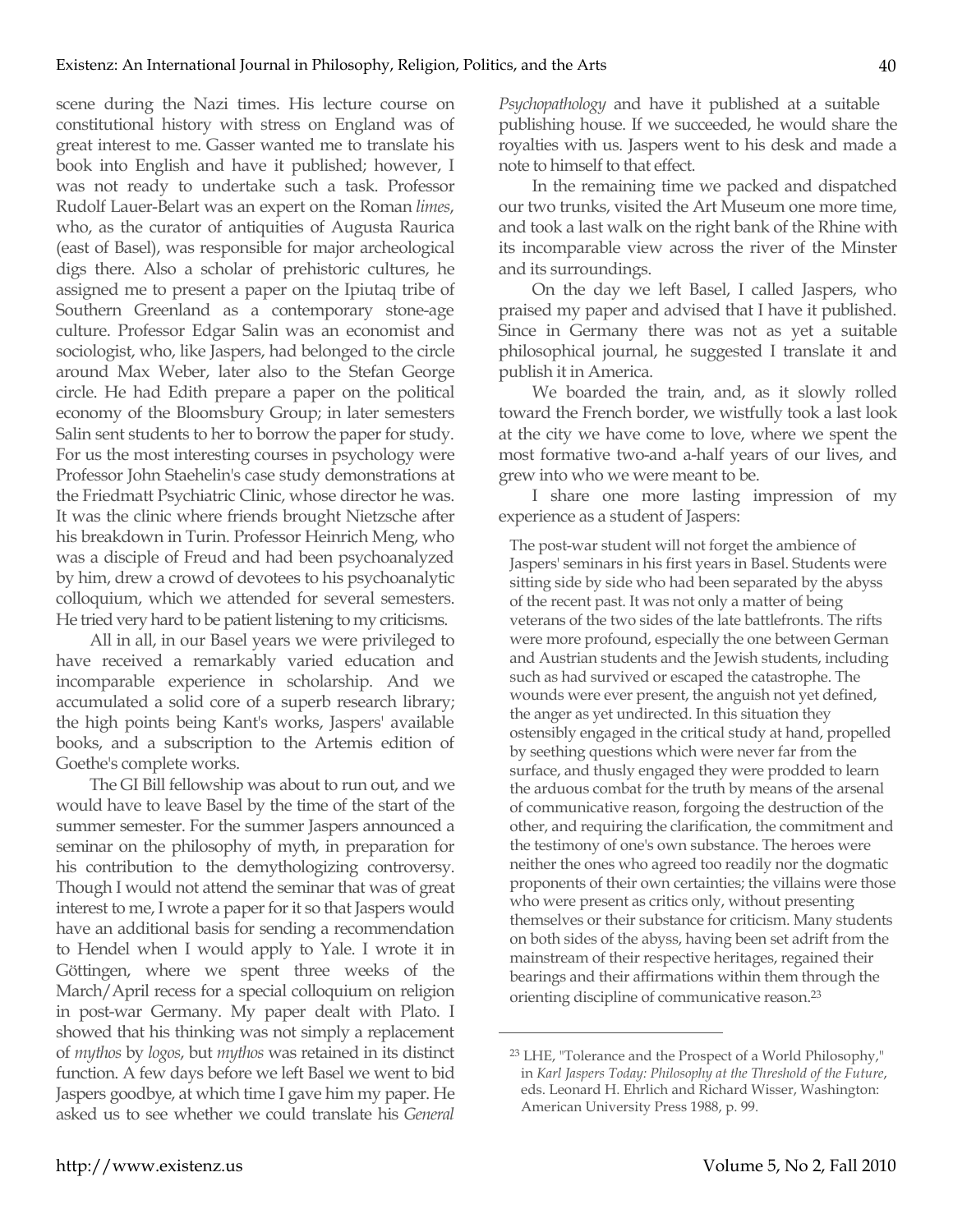*New York*. We spent the next three years in or near New York City. The first order of business was to find an interested publisher for a translated version of Jaspers' *General Psychopathology*. A publisher had us submit a sample translation of a fairly long chapter. He "looked with favor" on our work, but found that he was in no position to publish such a work at that time. (It would be some time before we oriented ourselves in the academic publishing field, especially the university presses). We informed Jaspers of the negative result of our search. Since, in the next few years, we had nothing more to report, Jaspers felt free to commit the task, when the opportunity arose, to collaboration between the University Presses of Manchester, Chicago, and Toronto. The book was the last revision of *General Psychopathology*, which Jaspers rewrote during the war years. It contains sections that are mainly philosophical (especially in Parts V and VI), marking the limits of the psychological and psychiatric approaches to the question "what is man?" Considering how philosophy had deteriorated in England by the late 1950s, it is no wonder that the translators found no helping guidance for the translation of some vital philosophical words and passages. The translators admitted to this:

We have translated the philosophical terms as best we could. We were not able to get much help from translations of Jaspers' philosophical works nor from other writings. These translations have not been consistent nor particularly happy, and, on advice from our colleagues in the University Department of Philosophy, we decided to go our own way, keeping the other translations in mind as much as possible.24

Dr. Hoenig, one of the two translators, reiterated the lack of help from English philosophers of those days, when he spoke at a meeting of the North American Jaspers Society some forty years after the publication of the book. The translators were bewildered by what they thought were Jaspers' coinage of untranslatable new uses of words, such as *Verstehen* in distinction from *Erklären*. Some of the examples they gave of Jaspers' formulations demonstrate their lack of understanding, and the absence of useful help:

Terms such as "Existenz" (Existence itself), "Dasein" (Existence as such; existence in a world; human existence), "Sein" (Being), "So-Sein" (Being-Thus), "Das Umgreifende" (that which encompasses, the Encompassing) or "Geist" presented some of our greatest difficulties. The latter we found impossible to render by any single English word. It appears as "mind," "spirit," "culture," according to the context. [*TP* ix]

When we turned to translation late in our life of scholarship, we had learned much from the mistakes of Dr. Hoenig and Miss Hamilton, as well as those of Ralf Manheim and E. B. Ashton. Several of my articles take up the problems of translation.25

In New York I also translated my paper on Plato on Myth. In time I submitted it to *International Philosophical Quarterly*, who did not want it; and to Paul Weiss' *Review of Metaphysics*. Weiss thought it publishable, but had a backup of selected articles for several years. I laid it aside; I do not know whether it is still of interest, but I hope to include it in my collected essays on Fundamental Philosophy,<sup>26</sup> to document the beginning of my development.

Our money ran out, we had no place to live, and we had to find jobs that would tide us over for a while. We spent a few months as house parents in a home for neglected and abandoned children, whose parents could not or would not take care of them, and a few more months in a home for disturbed juvenile delinquents, both in the country near the city. Thanks to our background in psychology, we were successful in raising the level of mental and educational development of the abandoned children. But the work was very hard, and when I lost 15 pounds, we decided to move to the other job. It was amazing the tricks the delinquent teenagers tried to play on me. But before long I earned the sobriquet they devised for me: "the detective" and "hawk-eye Ehrlich." One time one of our charges hit me and knocked out the bridge that repaired my wartime injury. To uphold my authority, I had to do what I never thought I would do. I threw him to the floor and gave him a beating. And went to the

 $\overline{a}$ 

<sup>24</sup> "Translators' Preface", in Karl Jaspers, *General Psychopathology*, Manchester: Manchester University Press 1962, pp. viii f. [Henceforth cited as *TP*]

<sup>25</sup> LHE, "Jaspers and the Great Philosophers," *Massachusetts Review, Vol. X*, Amherst 1969, pp. 383-393. LHE, "Jaspers on the Intersection of Philosophy and Psychiatry," *Philosophy, Psychology, Psychiatry*, The Johns Hopkins University Press, Vol 14, 2007, pp. 75-78. LHE, "Translating the Star," in *Rosenzeig Jahrbuch/Rosenzweig Yearbook, Vol. 1: Rosenzweig Heute/Rosenzweig Today*, Freiburg, Munich: Verlag Alber 2006, pp. 270-279.

<sup>26</sup> CSE Comment: Unfortunately, LHE did not have the opportunity to put together this volume.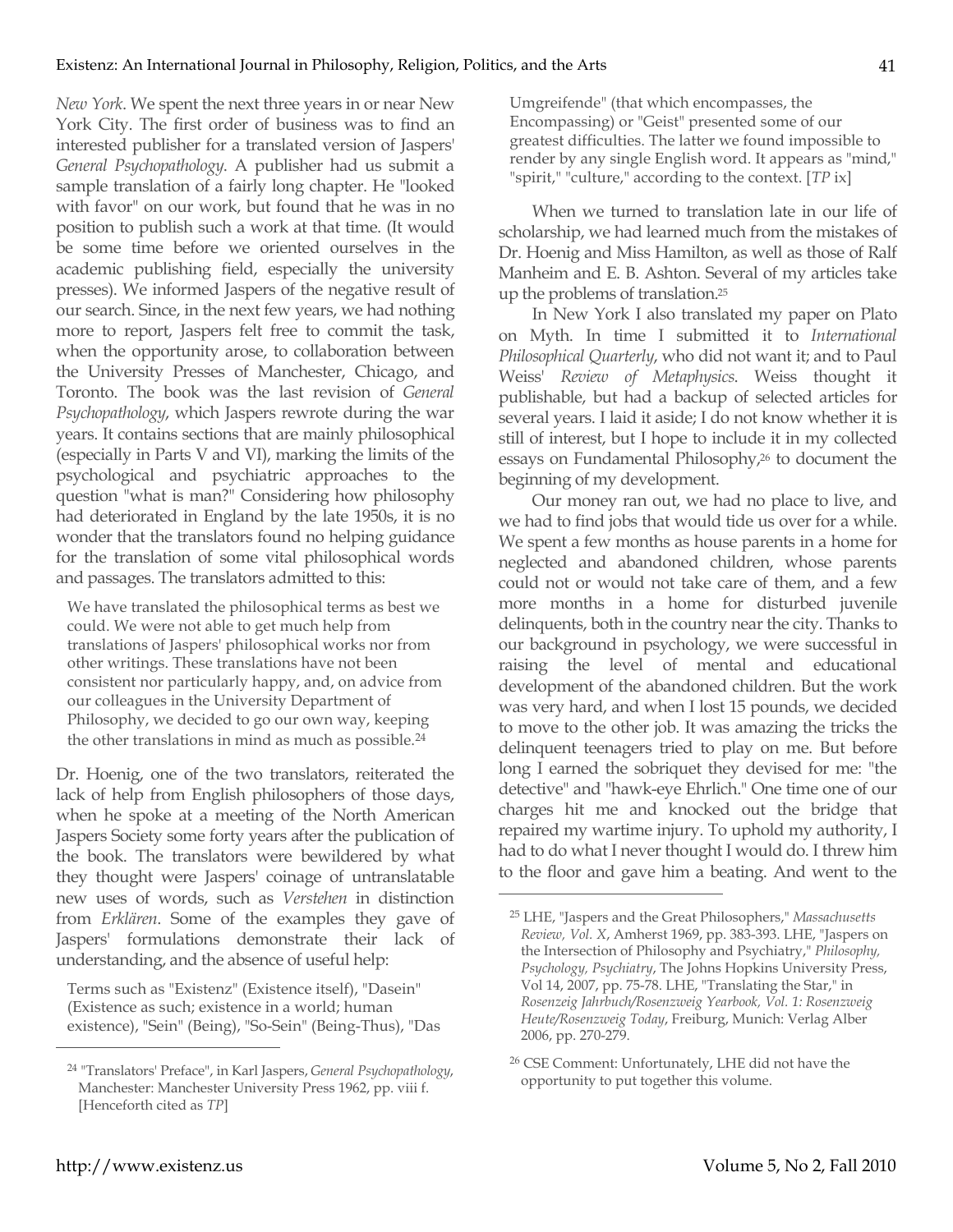Director and quit. I gave four weeks notice, during which I expected my bridge to be replaced, and it was.

In the city again, we set ourselves up in a small apartment in Queens and took regular jobs. Edith was supervisor in a firm that audited the circulation of trade publications. I worked as a claims adjuster in a large ocean marine insurance company in the Wall Street district. The employment agent, who telephoned the company to see whether they were interested, described me as tall and blond; I understood: not Jewish. And when I was hired, I met dozens of the hundreds of employees, none of them Jewish. There was one known Jew, the treasurer of the company. One time Tom, my friend there, intelligent and educated, went down the elevator with me for our lunch break. The elevator was operated by an Irishman, past fifty, who still spoke with a brogue. As we neared the lower floors, the treasurer left the elevator, and the operator said, "He is a Jew, they did not fight in the war." I thought I would go through the roof, and just when I was going to say that the Irish survived the war under the protection of the British navy, while refusing to let the British have an airbase that would extend the air force range against German U-boats by two days. But before I could utter a sound, Tom put his hand over my mouth and pushed me out of the opened elevator door.

In spite of the cloud of anti-Semitism I did quite well, what with my ability to decipher damage surveys in different languages. Fairly soon I was promoted from third desk second row to third desk window row.

I was fascinated by the ocean marine contract under whose provisions many of the claims were settled. The idea was that owners of cargo share in the loss if one or only some cargoes were damaged or lost. The practice of shared risk arose in the ancient Greek maritime trade, especially when stormy conditions required dumping some cargo overboard, or pirates forcefully took possession of it. This practice was later adopted by Roman trade shippers and, it is said, much later by Arab traders. This is called "general average." In time insurance companies, especially Lloyd's of London, took the risk for a fee and caused the practice to be codified. Interestingly, the modern contract consists of the basic codification of some centuries ago, which functions as a preamble for the many clauses that, in effect, modify the provisions of the preamble to the extent of abrogating it. When, after two some years I gave notice to enter Yale, I was assigned to spend the last month unraveling and settling a general average claim that had lain in the files for sixteen years and that no one wanted to touch.

The maritime contract and how it came to be was to me a noteworthy example of concrete practice evoking a guiding idea, whose progressive definition is achieved, over generations and ages, through realization in practice. Yet, ideas never present themselves for final definition because we do not confront ideas as objects, but we move within ideas. This stands in contrast to Hegel, when he gave in to the temptation of applying the Christian theological idea of supersession (whereby the Old Testament was superseded by the New Testament) to the dialectic of the Spirit's concretion in time, where the later sublates the prior. This feature of Hegel's philosophy of the spirit gave rise to historicism.

In New York we presented ourselves at the Columbia University Philosophy Department for possible admission to the graduate program. Chairman Professor Irwin Edman and Professor James Gutmann, one of the last American traditional scholars of German philosophy, were satisfied with our credentials and ready to recommend our admission. We were not ready to submit formal applications, since we wanted to see how things would work out with Yale, once we were financially ready to apply there. In the meantime we both took seminars, one with Professor Jacob Loewenberg on Hegel's *Phenomenology of Spirit*, the other with Gutmann on Nietzsche. Loewenberg had recently come from the University of California, Berkeley; it was the time of Senator McCarthy's wild witch hunting, and California required all professors to sign a loyalty oath. Loewenberg refused, because he viewed it as a step toward fascism. Gutmann was in the process of writing a tract on Nietzsche, and seemed upset with our presenting papers that were a step ahead of him. He never wrote the tract. He was also miffed that we did not apply to Columbia, and went to Yale. We liked Gutmann, and, glad that he was interested in our studying there, we felt sorry to have disappointed him.

I also took two seminars with Fr. Daniel Walsh, one on Thomas Aquinas, the other on Duns Scotus. The only place I know of where Walsh is mentioned in print is in *The Seven Storey Mountain* by Thomas Merton. Walsh was Merton's teacher, as well as advisor and friend. A learned scholar, Walsh was kindly and retiring. He supported my application to Yale with an excellent reference.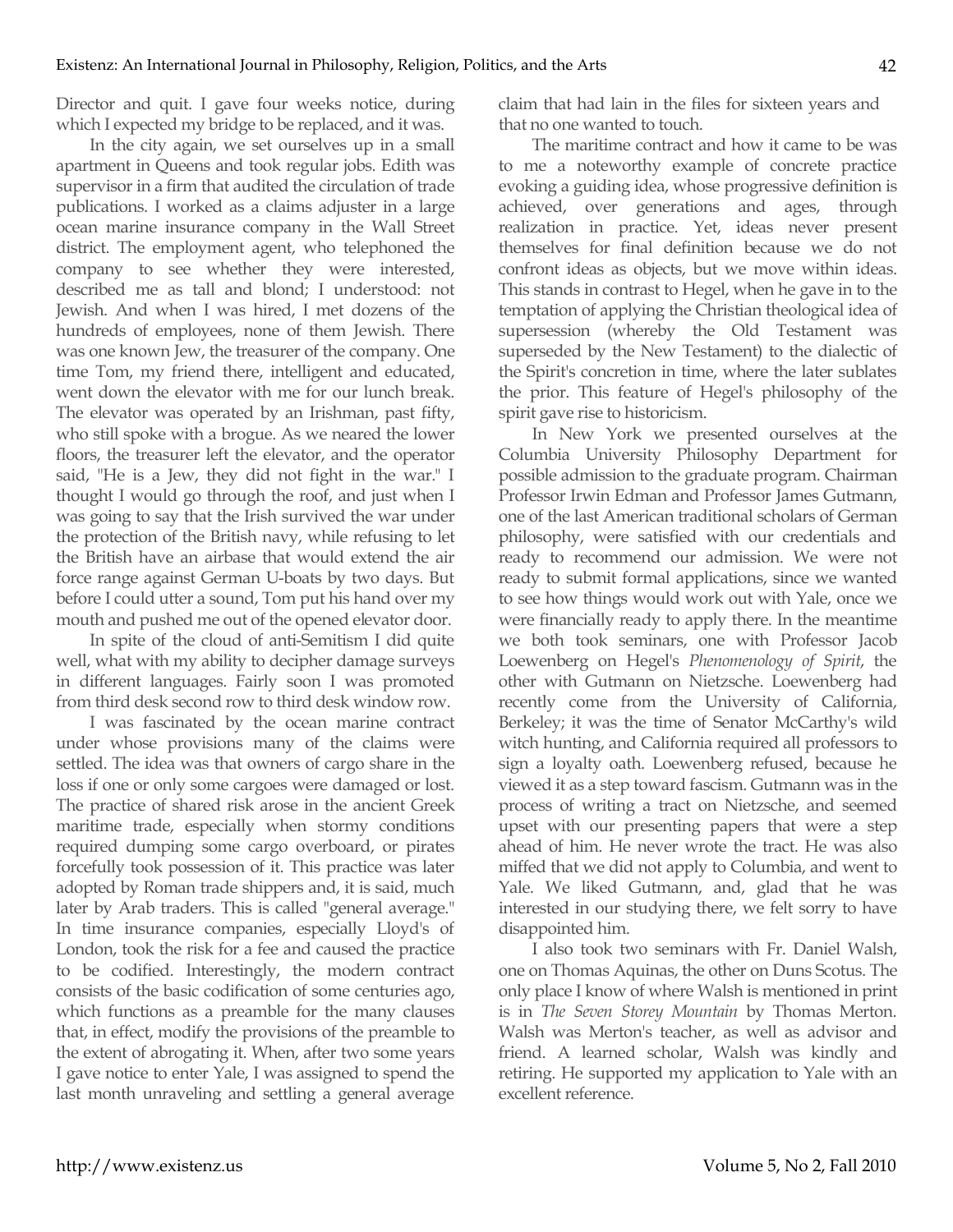Even though I had a GI Bill stipend that took me through college and graduate study in Basel, we were not aware of the benefits of scholarships and fellowships. After three years of saving the money that would enable us to finish graduate study, I entered Yale in 1954, Edith one year later. In 1953 Hendel had invited us to New Haven, where he explained what is involved in the graduate program leading to a PhD. Two foreign language exams have to be passed in the first semester. A certain number of seminars normally spread over three years, with at most one year's credit for graduate work at another university. To qualify for writing a doctoral dissertation one has to complete and pass four four-hour preliminary exams (History of Philosophy; Logic and Philosophy of Science; Metaphysics and Epistemology; Ethics and Aesthetics). At that time I also met the Graduate Program Director Frederic Brenton Fitch, who was Professor of Logic, and who had devised a new way of structuring modern analytic logic. In preparation of entering the program, I studied Fitch's book on his system of logic and brushed up on my French.

Yale turned out to be my bridge from apprenticeship to maturity. During my two years at Yale, I began to take critical looks at then current philosophical orientations. These critiques would prove to be seminal for the development of my own thinking.

# **Maturity**

*Yale*. We moved to New Haven into a low-rent small apartment reserved for married veterans. It was in a Quonset hut settlement near the Yale football field, which was built during the war to house soldiers in an army program at Yale. The housing was primitive, but never again would we live in such an exclusive neighborhood of professionals.

When I entered Yale, I was surprised and gratified to learn that I had been granted a University Fellowship or Scholarship; I have forgotten which. However, even with the stipend, with savings, and with Edith commuting to her job in New York for another year, I had to take a part-time job in the Yale library. I carried a full load of courses, and additionally I audited some.

Soon I found out the makeup of the Department that Hendel had built after he came from McGill University in 1940. As he told me, his hiring policy was not to duplicate the orientation of any other faculty member. Thus it happened that some of the movements that began to flourish in the 1950's were represented in the department. Carl Hempel and Arthur Pap represented what came to be known as logical positivism. Hempel had been associated with the Berlin Group before he had to emigrate to the US. The much younger Pap leaned more toward the—by then—defunct Vienna Circle. I audited both their courses. Their movement denied the meaningfulness of metaphysics, by virtue of the (metaphysical!) principle according to which the only meaningful knowledge was analytical logic applied to empirical givens. Pap was very friendly toward me, even when he perceived that I could not follow his orientation. In America positivists went so far as to begin the publication of an encyclopedia of the unified sciences. Because of its nature the project had to remain unfinished. The results achieved in the natural sciences (physics, chemistry, biology) are neither absolute nor final. As I learned from Jaspers, and as later in part propounded by scholars such as Thomas Kuhn, results in science are achieved relative to presupposed paradigms. When anomalies occur in the course of research, the scientist has to invent other paradigms. For me the most cogent example of this was the shift in the eighteenth century from the phlogiston theory of chemistry to Antoine Lavoisier's theory that matter consists of elements, that these are distinguished by weight, and that in changes of state, matter is preserved.

Rulon Wells represented what would be known as analytic philosophy and language analysis. Leibniz, who as the inventor of the calculus was a favored historical philosopher for the analytically oriented thinkers, was the subject of a seminar I attended the first year. Wells conducted the seminar without stressing his own orientation, and the students were able to treat Leibniz simply as a great historical figure. The somewhat long paper I presented was influenced by Schmalenbach's book and was favorably received by Wells.

In a seminar on Wittgenstein, Wells had the *Blue Book* and the *Brown Book* mimeographed (ahead of their publication in 1958) and distributed copies to the students. I audited the seminar; I must confess that Wittgenstein bewildered me. The *Tractatus* I understood, not so the tracts on language games. The devotees of Wittgenstein may have missed the implication of his *Tractatus*. Where Wittgenstein suggests, under the positivistic presupposition, that only "propositions of natural science" can be meaningfully said, then propositions of metaphysics are devoid of meaning (6.53); metaphysics is relegated to the "mystical" (6.522), about which "one must keep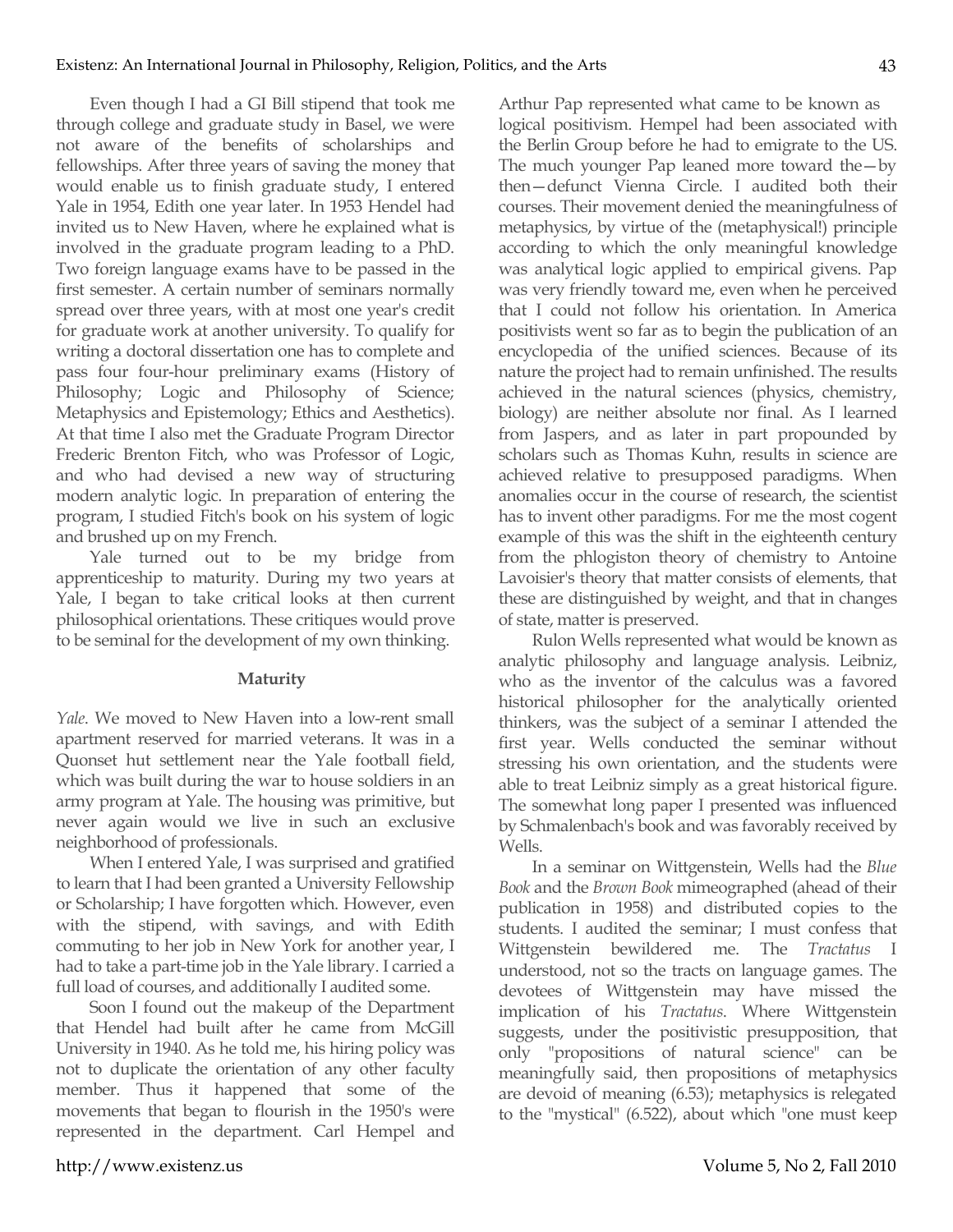silent" (7). Pears and McGuinness show a gross misunderstanding of the phrase "*darüber muß man schweigen*," which they translate as "we must pass over in silence." Unlike the Pears-McGuinness rendering, the correct translation is clearly personal, i.e., directed to the reader who duly followed the tortuous ways and byways of the *Tractatus*.

The reader of the *Tractatus* surely wonders how one can say that one has to keep silent about the mystical without talking about the mystical, though here negatively. Indeed, almost all that Wittgenstein says from 6.41 to that last sentence is a matter of speaking whereof one cannot speak. I am assuming that the printed word is a kind of speaking, even as speaking is the linguistic articulation of thought. And, if one really were to speak of what according to Wittgenstein proposes to keep silent about, one would shut down the elemental means of man's conversing about what becomes clarified mainly by critique and communication. With few exceptions, most of the laconic declarations of those final sentences cry out for elaboration, about which libraries amassed untold volumes over the centuries. Who can say that the imagery of ideas is not equally fundamental to man's being in time, as is the conceptual articulation of experience that is the sine qua non of scientific inquiry and theorizing? And is not the formation of theories a matter of transcendental reflection? Furthermore, what is the status of the transcendental presupposition that only propositions of natural science can be meaningfully said? I would be puzzling over this, which would lead me to try to disclose the fundamental phenomena of thought. I began to formulate this soon after graduating Yale. Aside from some sketches and notes, the duties of my academic career kept me from working things out until retirement.

Professor Fitch (at that time the director of graduate studies) was the main proponent of analytic logic. He had devised his own method of unfolding the system of logic (the introduction-eliminations method). In preparation of studying at Yale, I studied Fitch's Logic on the subway rides to and from my insurance job. Modern logic fascinated me, and with my preparation I enrolled in Fitch's Intermediate as well as Advanced Logic courses. After a few weeks Fitch advised me to drop the latter for the time being, which I did. I started to apply what I had learned. One time, when I had difficulties with formalizing a certain dialectical practice of Duns Scotus (I have forgotten which), I consulted Fitch, and, from what he said, I gathered that I went the wrong way and to succeed I would have to start differently. Thus, near the beginning of my preoccupation with analytic logic, it dawned on me that while analysis provides the opportunity for fascinating games, it is a waste of precious time to apply it to something that one understands philosophically. This insight stood me in good stead to survive later on, when analytic "philosophy" descended on the Department in which I held a position.

Keeping Jaspers' response to Hendel's provocative report about how in America colleagues thought he did not regard the importance of science, I tended toward writing a doctoral dissertation on Jaspers' philosophy of science. In preparation I wanted to inform myself about the current treatment of the philosophy of science in America. To that end I audited Professor Henry Margenau's course. Though not a regular enrollee, I participated frequently, one time even correcting Margenau's reading of Kant. At that time the debate about the rivalry between the US and the Soviet Union in producing arsenals of atomic weapons reached a highpoint. Margenau maintained that this is not a matter for politicians (or philosophers) but for scientists. I expressed doubt about this. There was a certain rapport between us in and out of class. When we were at a social gathering together, I regaled his wife (who was also German) with jokes about the different Austrian linguistic usage from that of northern Germany. One time Margenau called me to his office and offered me a fellowship, if I were to write a doctoral dissertation under his direction on the philosophical foundations of the calculus. This was an honor and a welcome recognition of my promise; besides, who would refuse such an offer of a generous fellowship, especially by one still at the limit between poverty and barely getting by? But I did decline, for reasons of my already formed plan.

Another professor invited me to write a dissertation under his direction, namely John E. Smith. Smith was one of the younger members of the faculty. I took a course with him on Ethics. I liked his youthful enthusiasm and wrote a lengthy term paper for him on four paradoxes of ethics in Kant and Max Weber. Smith thought that my systematic approach would be an excellent basis for writing a dissertation. Having other plans, I did not respond to his kind invitation, reserving the project for a later time, which regrettably never came. Smith's book on Royce's social infinite alerted me to Royce. Actually, I had heard about Royce at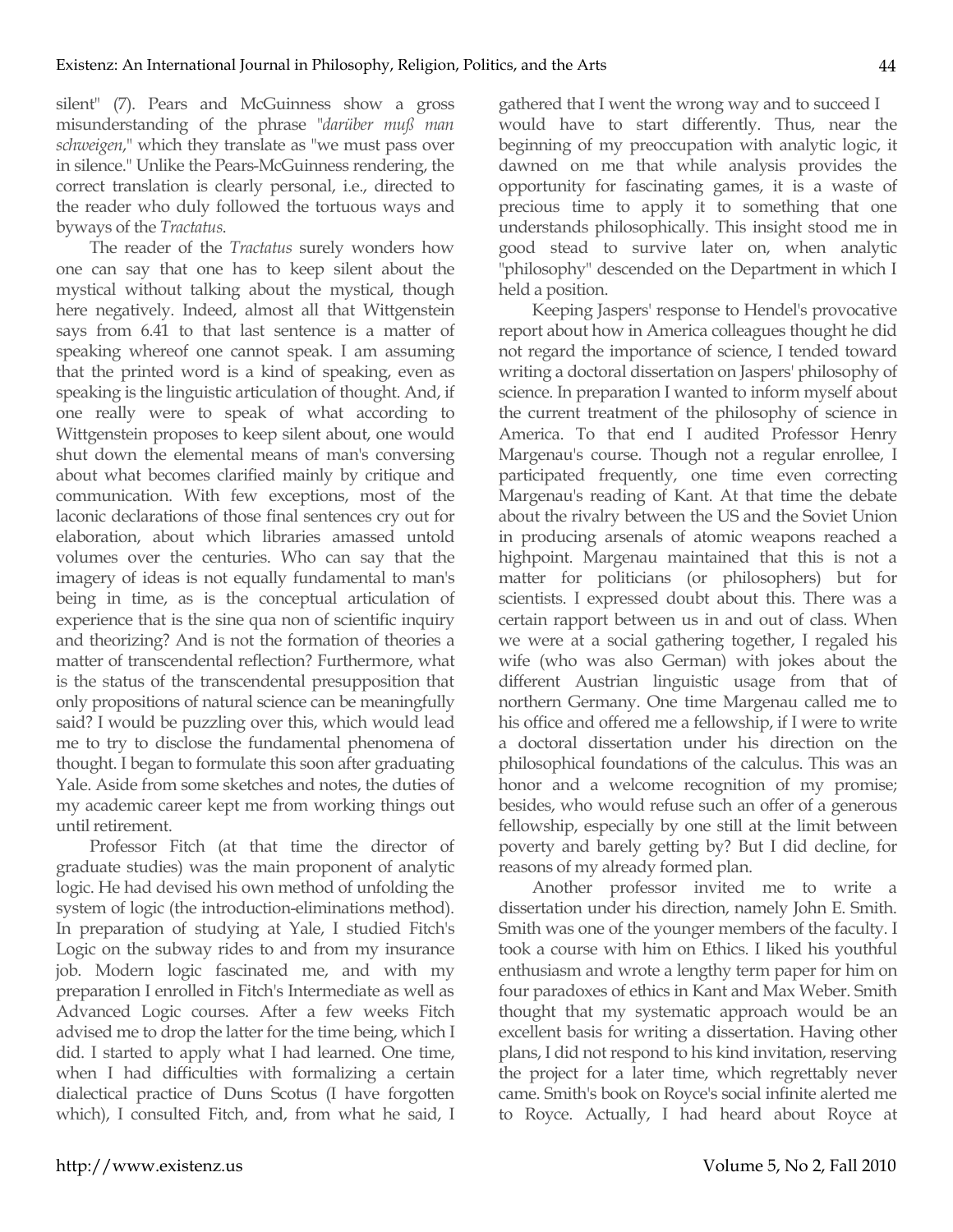Columbia in the Hegel seminar that was taught by Loewenberg, who was Royce's student. I became interested in Royce's thinking about the problem of evil, about his struggle, both with maintaining what used to be called objective idealism and with the transcendent source of ideas.

Closely associated with Smith's metaphysical orientation was Professor Paul Weiss. Weiss became well known when in partnership with Charles Hartshorne he edited the collected papers of Charles Sanders Pierce for publication. I audited some courses with Weiss and participated like a regular enrollee. His style of teaching was unlike that of any other professor. He was physically active, rushing from one end of the front of the lecture hall to the other, and when he spoke he did so elaborately. It was refreshing. I visited him in his office a number of times and soon realized that he was somewhat suspicious of me. He told me of his academic tourism to Germany, an activity in vogue with budding philosophers since William James and Royce. Only the latter stayed long enough to study for a year. Weiss told of visiting Husserl, who told him that philosophical study must be based on thorough study of German philosophy. I knew that Husserl himself was contemptuous, for example, of Schelling, but silently I thought what Husserl said made sense to me. The accusatory tone in which Weiss told about Husserl, and my unflinchingly keeping silent, signaled that he associated me with that German haughtiness. The last time we encountered each other at an annual meeting of the APA/East he grudgingly responded to my greeting with something like a grumble.

I was critical of Weiss' preoccupation with ontology and system building; I asked myself how can a mere human, bound in time and his own temporality, capture in thought all there is. Weiss spent many years writing his main work in ontology under the title *Modes of Being*. It was structured almost like a modern version of Spinoza's *Ethics* with numbered items from the presuppositions to the conclusion. He had a preliminary draft bound in paperback, which he sold to the students in a seminar devoted to the book. Edith took it for credit. One time when she spoke up, she said, "It seems to me, Professor Weiss, that in your book you are taking a God's eye view of the world. Since you, too, live in this world and are part of it, it seems to me that you are in no position to see it from the perspective of someone outside [the world]. Only God can do that." Weiss' response was to wave her off. She was now persona non grata.

I felt indebted to Weiss for introducing me to Bradley's *Logic*, which he used as a text. The book was a vain attempt of providing a logic of dealing with spiritual ideas, at a time when positivism in connection with the reception of Whitehead and Russell's *Principia* were laying the foundation for a natural science-oriented formalism that would prove to be a philosophic wasteland.

There were two professors who were experts on Whitehead, Christian and Nathaniel Lawrence. Regrettably I did not have a chance to study Whitehead, then or later, though I dabbled in some of his major works with great interest.

Another professor whom I audited was F.C.S. Northrup. It was as difficult as it was fascinating to listen to his extempore presentations. The reason was that he thought within the framework of an idiosyncratic fundamental theory developed over decades and reflected in his voluminous output. His students, myself included, did not know the structure or the fine-points of that epistemological-metaphysical theory fully to appreciate his presentations. One thing that gave me pause was his taking particular credit for having discovered and identified a universal consciousness of a fundamental perception of an "undifferentiated continuum," as exemplified in the biblical Tohu-vaVohu and Eastern ideas such as the Indian Atman-Brahman. I thought that while the respective functions of the identified ideas are different, one could regard them as modes of transcendence.

Robert S. Brumbough taught a seminar surveying Aristotle's corpus of writings. It fell to me to report on the *History of Animals*, a compilation of observations (many by Aristotle) interspersed by reports of hear-say (some bizarre). I had one hour to report on what, with 800 pages in the standard Oxford edition, is surely one of the longest books of ancient Greece, and certainly of Aristotle.

The young George Lindbeck taught a seminar on Medieval Philosophy. While I did not take this for credit, I decided to brush up on what I had learned at Basel and Columbia, and presented a paper on Duns Scotus' *De prima Principia.*

With Professor George Schrader I continued my study of Hegel's *Phenomenology*. Though an auditor, I presented a paper on Kierkegaard and Hegel, not my best effort, but fortunately Schrader was not prepared to discuss the comparison. Schrader and I hit it off well. The last time I saw him was in 1989, at the conference held at Yale in commemoration of Heidegger's 100<sup>th</sup> birthday.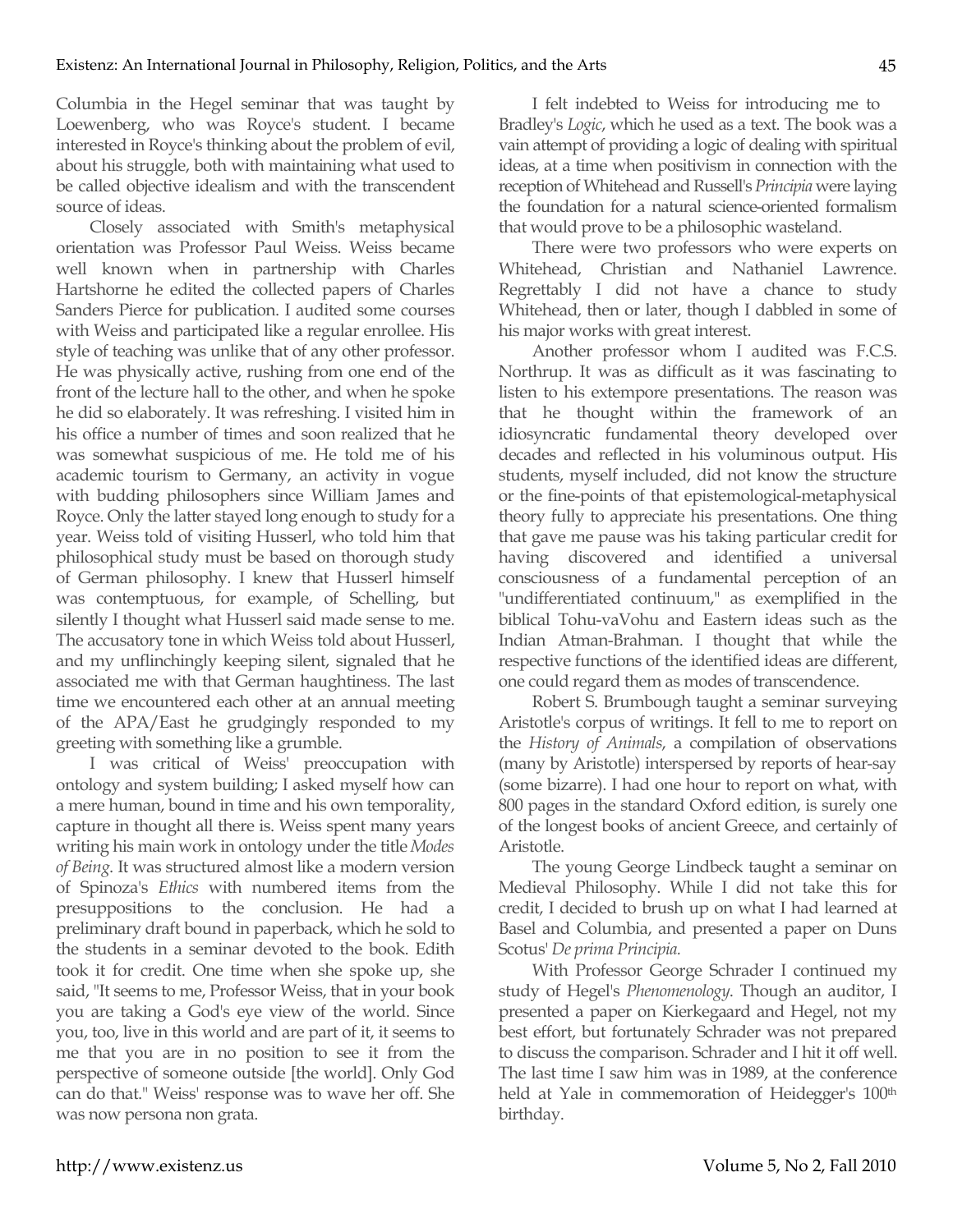Professor Brand Blanchard, one of the seniors in the Department, taught two very useful seminars, on metaphysics and on ethics. Everybody knew that he was in charge of the metaphysics portion of the big exam. I audited the metaphysics seminar; Edith enrolled in the ethics seminar, in which Blanchard critically examined the different kinds of ethical theory. Edith took copious notes, which would soon come in very handy. Blanchard was an impeccable gentleman, a soft spoken spokesman for reason. His thinking was driven by a kind of idealism, whose vision changed over the decades. Yet, unlike Weiss', his teaching was never explicitly doctrinal. He kept his debates about matters concerning his philosophy out of the classroom and restricted them to colleagues in Britain and the United States, starting with G.E. Moore. It seemed he knew every philosopher who was somebody. In his youth he made the mandatory trek to Germany, which left him with a genteel animus against German mentality and philosophy, though he admitted some influence by Hegel. He never berated anybody; instead his polemical tools included subtle sarcasm and restrained name-calling. (He referred to Hitler as the dervish from Berchtesgaden.) A fellow student, who was about to spend a semester in Germany, was admonished to have chip on his shoulder when it comes to the likes of Heidegger. With reference to Kant's idea of freedom in its relevance to the categorical imperative, I remember him saying, "Isn't it odd that the founder of modern indeterminism is named 'I can't'?" In a private conversation with Blanchard I mentioned Jaspers. With reference to "Existenz" Blanchard responded wondering how the emotive can occupy a place in philosophical thought. (Weiss understood Existenz to mean what Bergson referred to as élan vital, which as such should be included in his ontology.) What summarized Nietzsche's philosophy for Blanchard was "might makes right." It seemed that the ignorance, out of which English-speaking philosophers were disdainful of German philosophy, was worse than the not inconsiderable knowledge of English-written philosophy on the part of German philosophers led them to its dismissal. Blanchard was an utterly lovable man, and Edith and I met him occasionally in later years. But there was an incident when Blanchard's own thinking broke through, which left us bewildered: in which universe was he at home? Referring to the cruelty perpetrated in the Nazi camps, Blanchard said, if only I could have spoken to the camp guard, I would have convinced him that his activity does not accord with reason.

Professor Hendel, who had brought us to Yale, was like a friend. He monitored our progress, not only as departmental Chairman. We did not take any of his courses. One time I visited his undergraduate course on Existential Philosophies, when the topic was Jaspers. When he saw me, he was discernibly uncomfortable; I did not attend again. In his youth Hendel liked what Princeton President Woodrow Wilson had done with the curriculum. When Hendel arrived, Wilson had been elected Governor of New Jersey. Hendel was on both sides of the Atlantic a highly respected interpreter of Hume. He was honored with the donation of one of the remaining stone steps leading to Hume's home. And he was appointed to give the Gifford Lectures spread over two years. They were never published, regrettably, since we would have liked to have read them.

Hendel was to our knowledge the only professor at Yale to have studied and promoted the study of German philosophy past and present. He arranged for a three-year appointment for Ernst Cassirer to be able to come to the US. There was some hesitation. Some members of the Yale faculty went to New York City to interview his daughter. They were concerned over the reputed *Kapazitätsbewußtsein* (consciousness of one's authority) of German professors. Somewhat exasperated the women said, "I came to America ready to sell stockings, I never thought I would have to sell my father." It was high time when the deal finally came through. Cassierer was on the last trip of a Swedish passenger liner before war broke out between the US and the Axis powers. While Cassirer was at Yale, Hendel arranged with the Yale Press to undertake the translation by Ralph Manheim of Cassirer's threevolume work *The Philosophy of Symbolic Forms*. The work was published with a learned 65-page "Introduction" by Hendel in 1953, eight years after Cassirer died. While at Yale Cassirer also wrote *An Essay on Man* and began to write *The Myth of the State.* The latter work, which was his last, was finished while Cassirer was at Columbia, where he died the day after President Roosevelt's death and about three weeks before the surrender of Nazi Germany.

How seriously Hendel pursued openness to German culture and thought was displayed at one of several occasions when we were invited to his home. Mrs. Hendel was an exemplary hostess. By means of a push button by her seat she was able to keep the uniformed maid discretely busy. The other couple at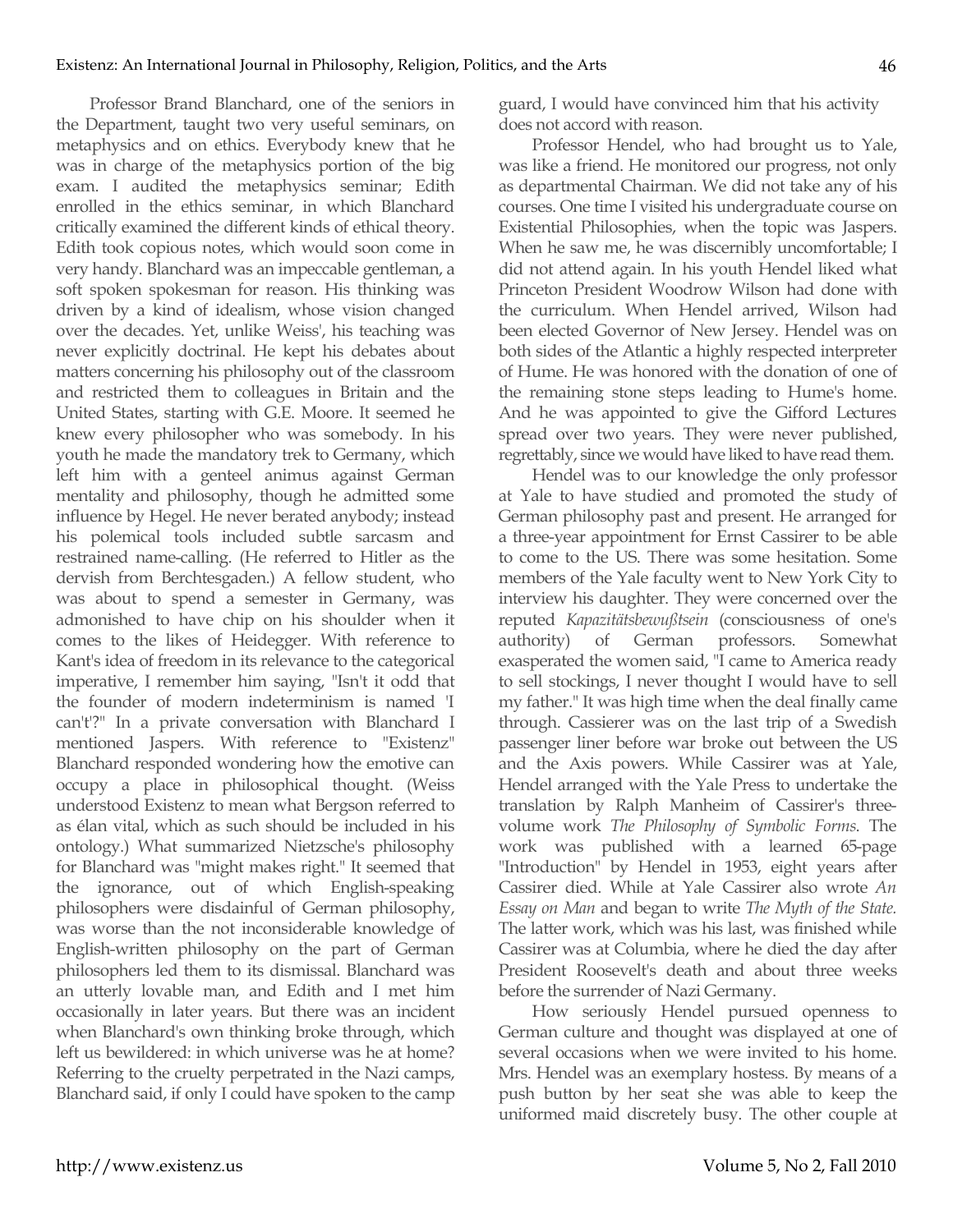the table was Amelie and Richard Rorty. When we talked about music, I admitted that for my taste some of the then contemporary German music used dissonance excessively. Mrs. Hendel asked what about Beethoven's late quartets? I knew that Beethoven's use of dissonance was not excessive, but thought it better not to demur. In the living room Mrs. Hendel played for us a recent recording of Strauss' *Arabella*. Neither Edith nor I had heard that opera, and listened to this cheerful music with enjoyment. But poor Amelie! For her music stopped with Bach, and she had to sit for two hours listening to what must have been abhorrent to her. I never knew what was to Richard's taste.

At the end of my second year I took my preliminary exams. Four general subjects, each four hours, administered every other day. Somewhat exhausted after the second set, I came home to our cozy Quonset, where Edith served me a refreshing lunch. When I had finished and was beginning to relax from the stress, Edith, sitting across from me, informed me that periodic contractions indicated that our first child was on the way. A call to the doctor assured Edith that at the present rate there was no reason why she could not take her final exam in Blanchard's ethics seminar. When it was time to bring Edith to the exam, another call to the doctor told us to bring her to the hospital instead. Nonetheless baby Carl was not born until the wee hours the next day. I was not prepared to spend a sleepless night, but had the foresight to bring Edith's notes from the ethics seminar to review for the next prelim exam. In those days the modernization of the hospital birthing procedure had advanced far enough to keep husbands in the labor room until the woman was taken to the delivery room. Thus I spent hours following instructions and massaging Edith's back. With the other hand I held the notes, studied them, and between Edith's moans asked her about words I could not read. At 4 am I was sent to the waiting room, and Edith was taken away. Close to 6 am I was roused from a nap and told by Dr. Stuehrmer that I was the father of a very fine boy. Looking out the window, I saw the dawn rising over Yale and New Haven, and I knew a new, as yet unknown, segment of my life was starting, with responsibilities especially to this new earthling. After a while I was shown the tiny baby; his eyes were not open yet, but I could see by the slight movements of the shoulders that he was not wasting time to accommodate to the unaccustomed environment. Soon Edith was set up in her room. When I saw her with the baby on her arm, she looked as if she had naturally been the very image of a mother all along, as if the discomfort and sleeplessness of the previous 20 hours did not happen. We were unspeakably happy and gratified. Nonetheless, both of us needed to sleep. At home I affixed a notice to the Quonset door: "It's a boy. I am going to sleep."

Soon our widowed mothers came, one from New York, the other from Chicago. It was evident that they had not changed diapers for decades. Each wanted the child to be named in commemoration of his late grandfather. We named him( חײם כליל*klil hayim*), meaning a completion of lives. Both names reverberate in his secular name, Carl Stephan.

When I met Hendel on the street at Yale, he informed me that I passed the prelims, and I could go ahead with choosing a doctoral dissertation topic and a director. I reminded him of that incident with Jaspers in Basel (which he remembered as well) and of the topic that I would like to pursue under his direction. He informally agreed and told me of some of the criticisms voiced in the committee that read and evaluated the prelims. The most telling was that I had not sufficiently regarded American philosophy, a criticism offered mainly by Smith and Weiss. Hendel assured me that with the prelims behind me, I should simply continue to proceed on my way. He expressed his expectation that I would introduce Jaspers in American philosophy.

Soft-spoken as Hendel was, he did not hesitate to criticize, disagree, and correct. He did not go along with some of the professors he brought into the department. Hendel was the ideal chairman and department builder; I measured others in that position against him. None measured up. At mid-century TIME magazine had an annual feature, *Goodbye Mr. Chips*. When Hendel retired, they wrote that at some time he was referred to as "old honey and iron"—a most fitting sobriquet.

When it was time to entrust the baby for a few hours with me, Edith called Blanchard to give the rather unusual reason for missing the final ethics exam. Blanchard arranged for a time to administer the exam at his office. On a Saturday during summer recess the baby and I took Edith there, we waited a while, but no Blanchard, so we went home. In time Blanchard called with effusive understated apologies. He insisted on visiting us at our stately Quonset, to leave the exam for Edith to do at her leisure at home. What a sweet gentleman!

We bought a bassinette that one could place on a rack. The baby had a place to sleep for a few months. A neighbor donated a little swing chair, another a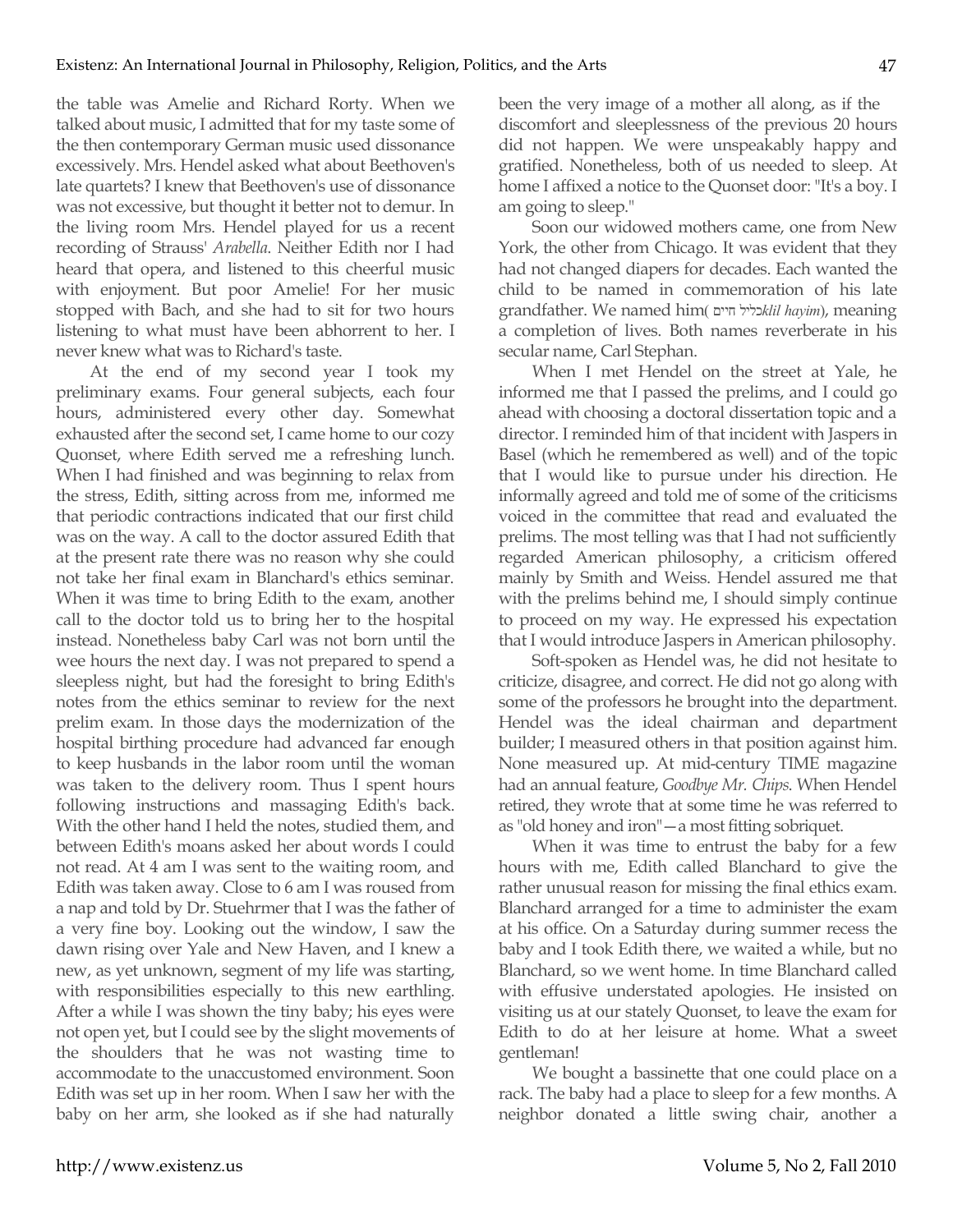tabletop electric washing machine in which we could do the diapers. We were poor, but seemed settled for a while. I had the library job for the summer. Assigned to check borrowed books at the exit, I could devote myself to writing my term papers. Sometime in the summer I was given two week's vacation. The Rortys asked whether we would be interested in living in his parent's house in the Poconos; the only obligation on our part would be to keep the place straight. What there was to straighten out (and clean up) will not be mentioned.

As the summer went on, we realized that we could not make it with our meager income. Early September, when students began to return for the academic year that would start at mid-month, I went to the Dean of Graduate Studies and, on the basis of my record, requested a full fellowship. I was sure Hendel would support it, but he was still at what he called "places unknown," i.e., his summer home in Vermont. The Dean told me to come back in a few days. When I stepped in the hall, Amelie entered the building and said, "Here is a position you might be interested in." The Philosophy Department of the University of Massachusetts at Amherst at that time consisted of two faculty members, and, with their plans for an expanding program, they needed a third. Amelie was offered the position, but she thought she should write a dissertation and obtain her PhD before taking an academic post. This was a very wise thing to do. However, Amelie could afford it; I could not. She gave me Professor Clarence Shute's number, and I called him. He asked me a number of questions about my background. To judge by his strong interest, he must have been favorably impressed. Before terminating he told me to get letters of recommendation from some of my Professors and gave me the address where to send them. I first went to Ms. Weld, Hendel's long-time secretary. She was not in a position to reveal Hendel's whereabouts, but, understanding the nature of the matter, she promised right away to forward my request. Shute told me later that Hendel sent a highly positive telegram of 200 words. Next I went to the offices of Smith, Weiss, and Wells, all of whom supported me with letters. With the letters sent, I put the matter out of my mind.

Two days later, near summer closing time that was still in effect, Edith called and told me that both of us were expected in Amherst the following Monday. The staff said, "Well, we will not see you here again." Clearly I had a lot of reorientation ahead of me. To prepare for my interview I bought a presentable tweed jacket, and Edith, having slimmed down after her pregnancy, got a new dress and a hat. Our Quonset neighbors, who had never held a baby in their arms, promised to take good care of Carl.

*Pragmatism*. Weiss and Smith, and perhaps others, complained about my not paying sufficient attention to American philosophy. This did not refer specifically to pragmatism and naturalism, which were prominent at that time. While there was no explicit consideration of pragmatism at Yale, it was in the background of those two, as well as of Blanchard. Nonetheless, while at Yale I began my reflection about the nature of pragmatism.

It was especially the conception of truth as what pragmatically works that would in time lead me to pose a critical question. In everyday life, its activities and its transactions, the validity of pragmatic tactic may well obtain, even in the mode of compromise, though in a relatively trivial sense. ("Pragmatism" is often used as a concept that, in its liability, tends to carry a heavy load. I use it in a stricter sense, as meaning attention to, and choice of action with respect to *pragma*, the thing at hand.) Pragmatism becomes invalid when one is faced with choice among more fundamental truths. The compromise with respect to opposed principles does not constitute truth; the truths remain firm for the respective adherents, even though by virtue of the compromise their realization is suspended. A meeting of minds is precluded especially with respect to fundamental faiths, whether religious or secular. This is substantiated by the phenomenon of sectarianism and, at its extreme, by religious wars; or in the secular sphere, e.g., by the clash about the ownership of capital (public vs. private). There is something serious at stake here, namely that there are truths people live by and are prepared to die for—and, as the case may be, to kill for. Such truths are held to be so fundamental that they tend to exclude the validity of other such truths. The pragmatist's solution—ostracism, or forced conversion, or expulsion, or degradation to a lower grade of human status, or worse—is, in its one-sidedness, no solution and not "truth."

Jaspers, in confronting the revealed religions from the perspective of his idea of philosophic faith, would suggest that the Christian religions abandon the divinity of Jesus as *christos*, the hoped-for *mashiach* (messiah), i.e., anointed redeemer from the house of David, and that the Jews recognize Jesus as one of the prophets. Would such mutual concessions provide a pragmatic rapprochement between the two faiths? What would be left of Christianity devoid of the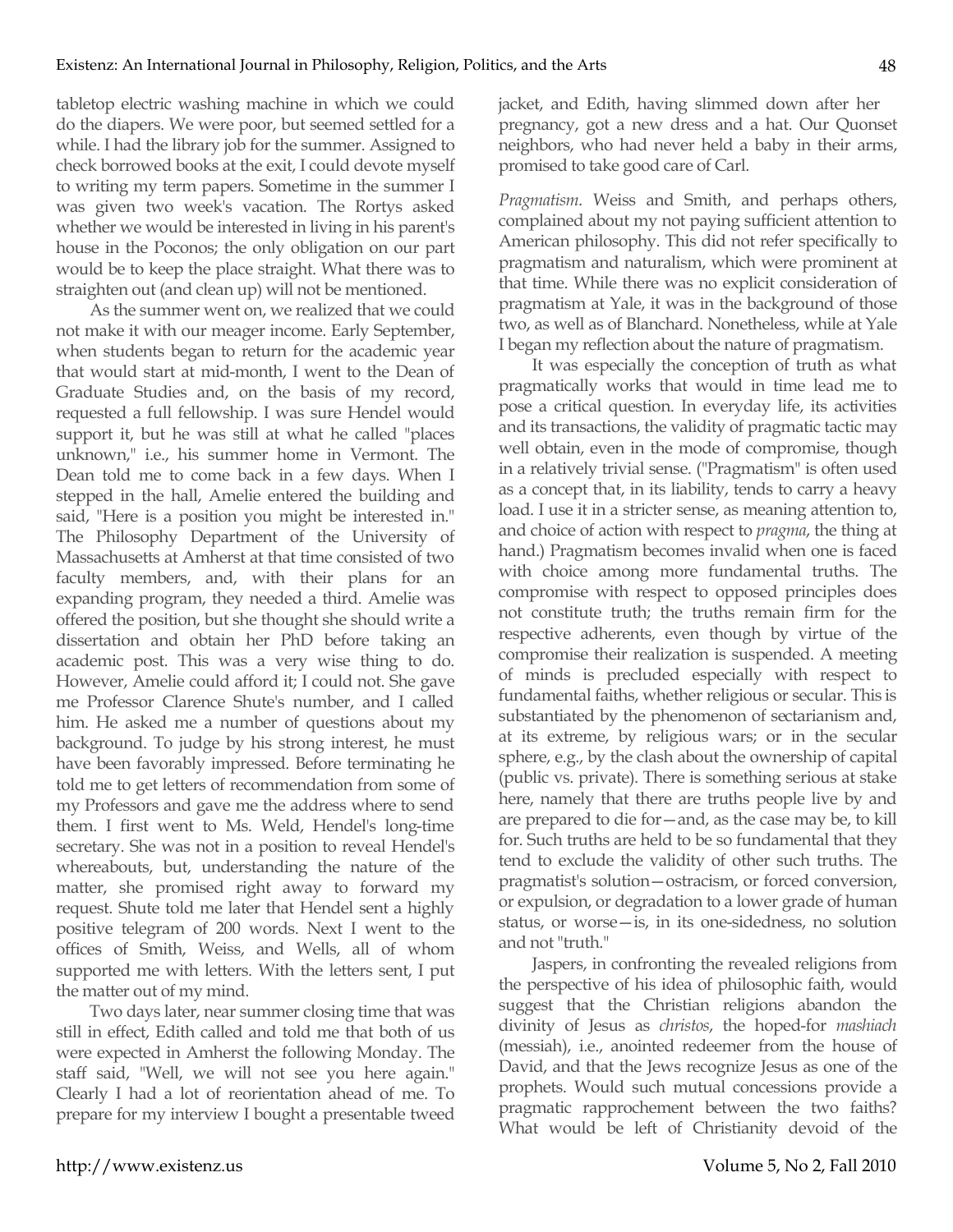crucified and risen Son of God the Father, or of the Nicene Creed? As to the challenge to the Jews, there is no necessity for adding Jesus to the Biblical canon as a prophet. If one reads the Sermon of the Mount, one can readily recognize the influence of the burgeoning rabbinic Judaism—growing out of the Pharisaic movement that flourished in the countryside, away from the Sadducees surrounding the High Priestly caste in Jerusalem—and especially the teachings of Rabbi Hillel. (The Pharisees were not a prophetic but an exegetic movement that took into consideration the changing conditions in which the Law was to be applied. The Sadducees, too, were not prophetic, but believed the Law recorded in the Pentateuch was complete as written.) And the "Lord's Prayer" can be recognized as an early variant of the ancient Kaddish prayer ("hallowed be your name [which for Jews is ineffable], your kingdom come"), a variant that also reflects the Pharisees' stress on the worth of the individual before God (give [each of] us our daily bread, forgive [each of] us as we forgive others).

The worth of the individual as a fundamental principle was the legacy bequeathed by the Pharisees by way of Christianity to the Western religious, philosophical and political consciousness.

While Jesus cannot be regarded as a distinct prophet, Jews can recognize him as a fellow Jew. This had occasionally manifested itself in the twentieth century, especially in light of the Holocaust. See, e.g., André Schwarz-Bart's *The Last of the Just*. The Protestant theologian Wolfhart Pannenberg has dubbed this phenomenon as "bringing Jesus home to the Jewish people."

Jaspers knew about the irrevocability of Creed and Canon. Why then the challenge? It was not meant as a watering down what the respective traditions hold, but to provoke adherents of the revealed faiths to maintain their faith in the manner of his idea of philosophical faith. This is not a matter of super-doctrines, in which the respective religious faiths are to find their place. Believing in the manner of philosophic faith means to be open to believers whose faith is other than one's own. The horizon of what is possible for man in time is open. Faith is a matter of fundamental grounding for man in time. God, in His trans-temporal eternity, is generous enough to reveal Himself to man in time in a variety of ways, within the horizon of various historicities. It is an informed philosophical attitude of mutual tolerance. As is usual for Jaspers, he considers limits, and the limit to tolerance is only when it meets with intolerance. To clarify further what is involved, I

have been amending Jaspers' point as follows: The challenge of adhering to a fundamental faith in the manner of a philosophic faith is *to find in the sources of one's faith the strength and courage to accept, not the validity of the faith of the other, but the validity of the other in his other faith*. Jaspers himself speaks of a "solidarity of believers," i.e., a solidarity beyond the faiths that divide them.

When I first read Dewey at Senn High, I found him comforting and, as I said, felt there was something missing. When I seriously studied philosophy, I was able to determine the limits of pragmatic strategy regarded as a determinant of truth, which I tried to demonstrate above with respect to the actuality of faith. The pragmatic orientation can prevail in the transactions of everyday life in a political setting such as that of the United States, with the constitutional guarantee of every man's political freedom and equality before the law. This setting is as such secular, i.e., not (directly) mandated by any religious tradition. And, as one can see from (my erstwhile fellow graduate student and sometime friend) Rorty's updated revival of Dewey's pragmatism, being confined to the people protected by that guarantee, we can without constant and explicit regard of it contract or expand our sociopolitical program as we are inclined. Our day-by-day actions and transactions operate within a pragmatic leeway, but neither raises pragmatism to a level of principle, much less to a criterion of truth. Pertinent truth is a matter of underivable fundamental conviction in the manner of faith, expressed in the preamble of the US Declaration of Independence by the words "we hold these truths to be self-evident." The vocabulary has changed over the past two or so centuries, but the meaning and function remain the same.

I do not only criticize pragmatism with respect to faith. How could a government representing the will of the people under the aegis of a constitution such as that of the US face the fact that today we live in a world that is one world, and humanity is no longer a matter of discrete ethnic centers. Some tremendous problems affecting a peaceful and peace-loving nation genocide, terrorism, vulnerability to terrorist attacks, worldwide economic swings, the international interdependence on materials, technology, manpower, products and trade—will pull a nation out of a tranquil pragmatic life and into the turmoil of challenges it would ignore at its peril and would have to face.

The ordinary tactic of pragmatism functions in the United States under an umbrella of unalienable truths. Overarching truths motivate pragmatic actions; actions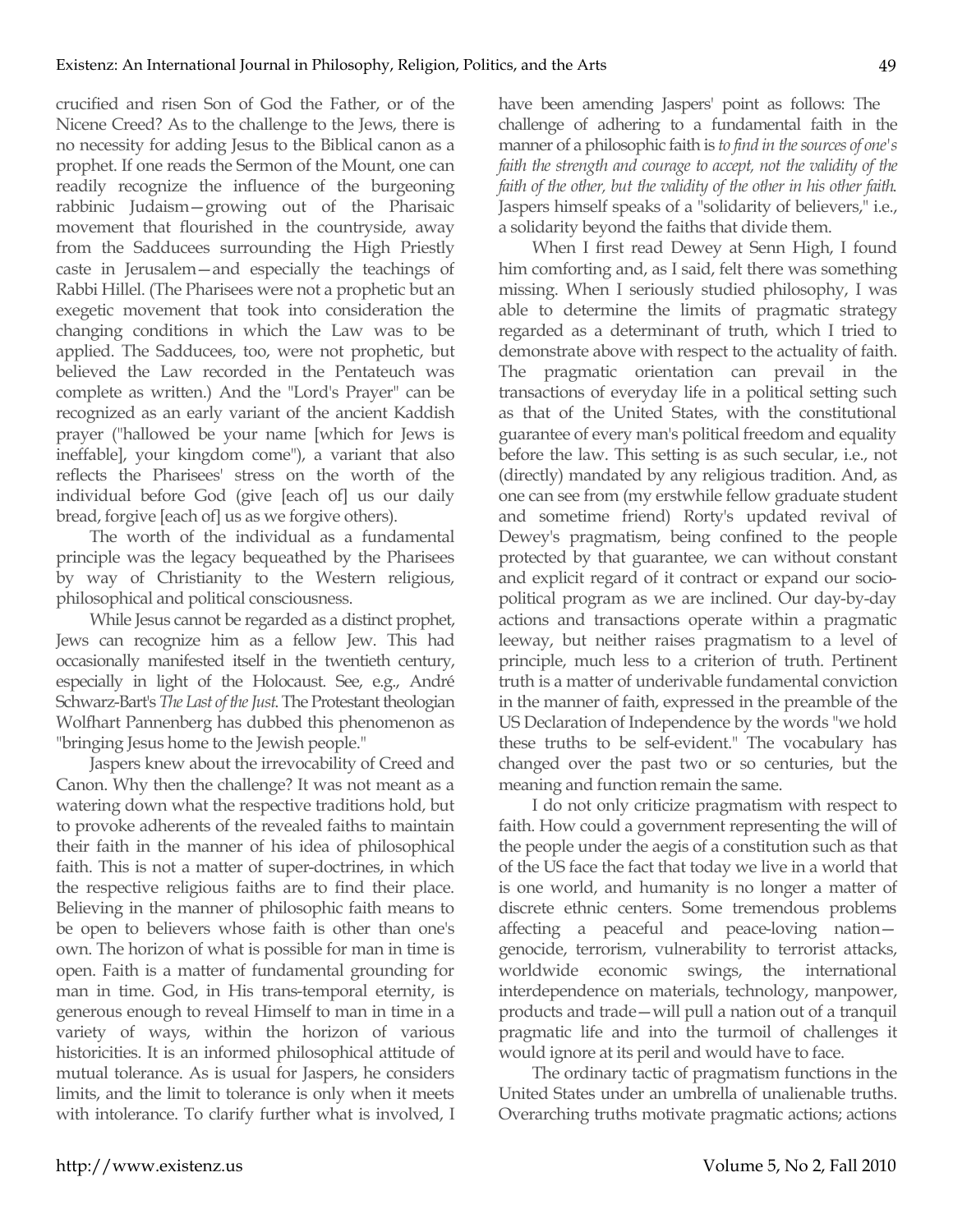do not produce such truths. The motivating truths survive their pragmatic compromise. An example: I was discussing with a friend and colleague one of the aspects in Jaspers' elaborate theory of truth becoming in human time, namely untruth as a vehicle for the becoming of truth. One of the examples Jaspers discusses (in *Von der Wahrheit*) was the final speech before voting on the completed draft of the US constitution, which was difficult to arrive at and highly controversial in many respects. Benjamin Franklin urged his fellow delegates to ratify the document, even though much of its content was a compromise. He said that it was a working compromise (between conflicting truth commitments), which leaves it for a later time to modify with respect to comprised truth. According to Jaspers, what was at play was the functioning of reason, with tolerance for the opponent and the fallibility of temporal man engaged in realizing truth within the confines of finitude. However, my friend insisted that what was at play was merely the determination of pragmatic truth: "This is truth," he said. The question of whether or not what was in the originally adopted constitution is truth can be settled by recalling the following facts. First, Franklin was one of those who opposed the enslavement of fellow human beings. However, the delegates from the Southern states, knowing that their rural economy depended on slaves, sought some measure of accommodation. Some of the ensuing compromises can be found in the original constitution. It took around four score years of acrimony and polarization for matters to come to a bloody head, and for pragmatic compromise to be replaced by what really was the truth. The truth was the constitutional guarantee of the presupposition of the "self-evident truth" that "all men are created equal" and endowed with certain "unalienable rights."

Jaspers' elaborate theory, written in part in opposition to Heidegger's many ramifications of restricting truth to *aletheia*, may not be everybody's cup of tea. Referring to the some 1000 pages of *Von der Wahrheit*, Julian Marías at one time wondered how the question of truth can take up so much space.27 For me, the long critical reflection on pragmatism would confirm for me the integral nature of Jaspers' philosophy, with truth for man in time at its focal point. It is in this sense that I developed my interpretation of Jaspers' theory of truth as an open-ended horizon of encompassing Being, with modes discernible by thought, guided by ideas and the phenomenon of faith.

The option of the pragmatic tactic is ubiquitous and serves any motive, regardless of the presence of a motivating truth commitment. It serves the humanist in the effort to advance the perfection of man. And it serves the nihilist. Surely the Nazi regime knew how to devise pragmatic operations to effect their ideological goal of ridding mankind of Jews and of Judaism. Is this truth? It came close to being a factual truth. That it did not entirely succeed, together with other outrages of the Nazi regime, required the bloodiest war ever, involving much of mankind.

## [Missing] *University of Massachusetts: The Early Years*

*Phenomena of Thought for Man in Time*. As I proceeded with writing the first (and, as it turned out the only one of the projected three) volume on Jaspers,28 I began thinking about what I later would refer to as "fundamental philosophy" in distinction from foundationalist philosophy. I wondered about the nature of thought, in particular as a phenomenon of man in his temporality. I tried to imagine what in religious teaching based on the Bible was considered to be the thinking of God in His eternity, that is, beyond time. For example, it is written, "God said: Let there be light, and there was light" (Genesis 1:3). As (not "when"!) God says this, He could only say it to Himself. This can only mean that He did not utter this in speech (directed to whom?), but that He thought it. But God does not think in time. If He thinks "light," then this thought does not occur upon the operation of articulation, but resides eternally articulately in God. What, then, does that phrase mean, that is, to us human beings? It means that God creates light by His divine thinking. It does not mean that God causes light to be, either in the manner of a natural occurrence or as the result of the labors of a workman. Perhaps a most telling realization of this tension between the transcendent background of eternity and the demands of thinking in time is the idea of *creatio ex nihilo*, proposed by some Church Fathers and maintained by scholastics*.* Another is the question that has been debated with respect to the Holocaust, of whether God has abandoned or has reentered history.

 $\overline{a}$ 

<sup>&</sup>lt;sup>27</sup> Marías was brought to Yale by Hendel for the last semester Edith and I were in residence. Edith attended one of Marías' seminars and wrote a paper for him.

<sup>28</sup> CSE Comment: LHE, *Karl Jaspers: Philosophy as Faith*, Amherst: University of Massachusetts Press, 1975.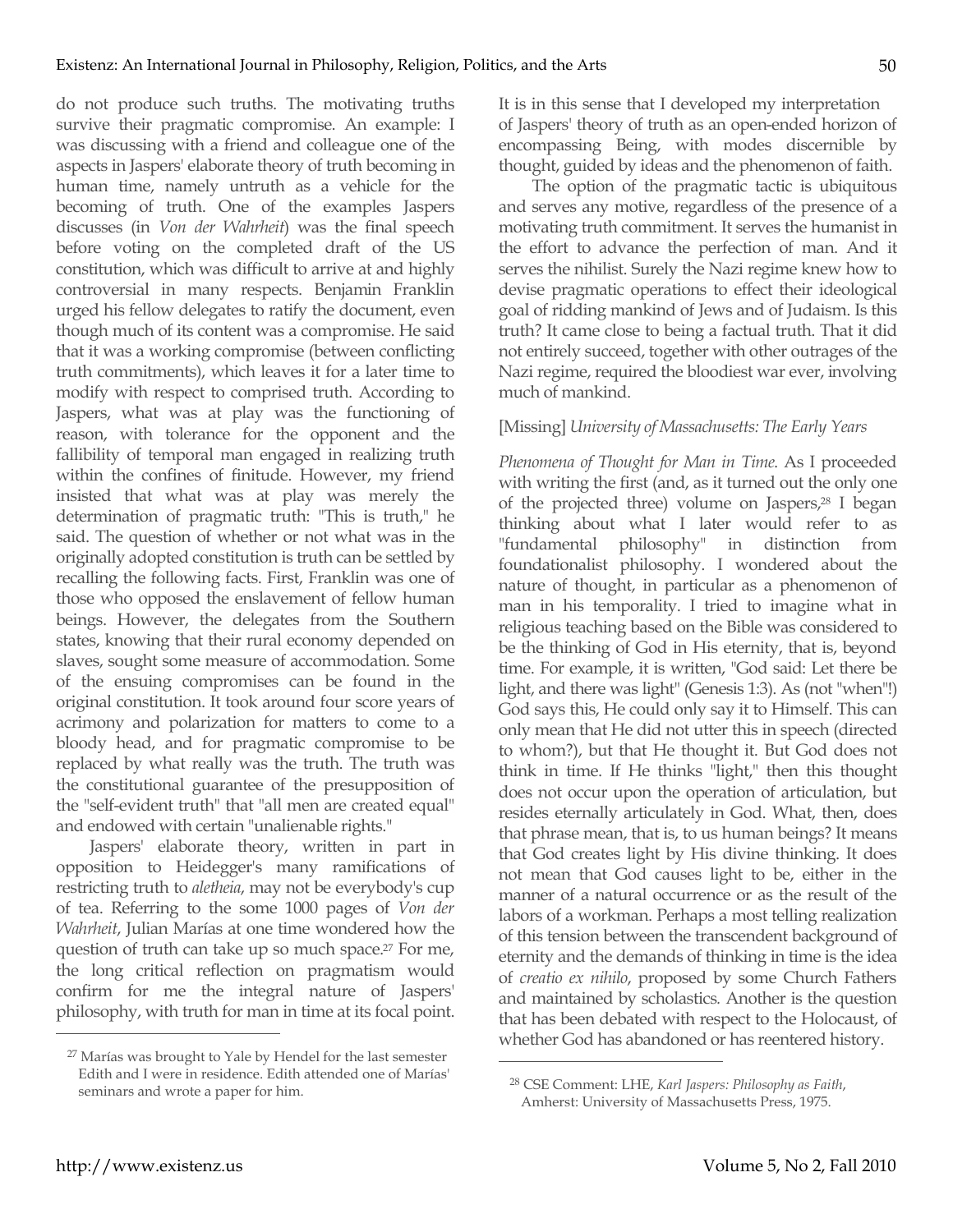It is against the background of thought in the transcendence of divine eternity that the phenomenology of thought for man in time had to be disclosed. I began with this project in the early 1960s. Though I never abandoned it over the decades, I never accomplished more than notes and modifications of the basic array of phenomena. Throughout I was informed by my study of the history of thought, and of thought about thought. Though I have never seen any integral compilation, much of what I described is not original. I doubt that the array is complete. I surmise that it can be expanded *ad infinitum*. Since it has preoccupied my philosophical track, I present the present list, whatever its worth may be. This is not to be seen as a list of elements:

Thought is integral, these phenomena are aspects of thought, and clearly they interlace

Thought is a primal phenomenon

*Whatever else man can be said to be, we are it thinkingly* Thought is a (trans-, re-, de-) scending activity

*Thought is scendent whether descendent from higher order plenum to determinate content, or transcendent from content to the purview of an open plenum. The scendence of thought is the basis of the hermeneutic circularity.*

Thought is nomothetic

*Thought proceeds by rules it posits*

Thought is antinomous.

*Thought posits opposing poles, rules and contents*.

Thought is apperceptive

*Thought is apperceptive whether of perceptions or of noemata* Thought is determinative

*Personally and historically the reach of thought is limited by means and rules of determination* 

Thought is categorial

*Thought is fundamentally determinative by means of forms of thought*

Thought is methodical

*Thought proceeds by projected design* 

Thought is metronothetic

*Thought is measured by transcendental standards* Thought is value-directed

*In its realization or actualization thought is driven by subjective and objective values or their suspension*

Thought is synthetic/analytic

*Synthesis of elements is the fundamental operation of articulation of thought content. Synthesis is presupposed for analysis. Analysis per se yields no thought content.*

Thought is imaginative

*Whether productive or reproductive, imagination is the background of synthetic articulation* 

Thought is conative

*Thought urges toward its unfolding, realization, actualization*

#### [Missing] *Last Meetings with Jaspers*

*University of Massachusetts: In Exile*. In 1963, soon after returning from my first sabbatical, we enrolled our children at the Smith College Day School in Northampton,29 because we thought the public schools too leveling for gifted children. When Amherst College Philosophy Professor William E. Kennick (who had been Dewey's student) and his wife heard about this, they berated us because they thought it was undemocratic. However, we knew how devastating the education of children can be for those who are bored in school.

In November President Kennedy was assassinated. We picked up our children from school, which would be closed until after the funeral, and in the dismal mood that prevailed, we watched the unfolding of events. University classes were also cancelled for those few days. When classes resumed, I guessed the students would like to hear something that deferred to their mourning and encouraged them to resume carrying on with their lives. I ended my remarks with two quotations from Shakespeare. I suggested that this was not the time for Lear's inward fury over the death of his beloved daughter: "Why must a dog have life, and thou no breath at all? Thou will come no more, never, never." Instead, with the drumbeat cadence of the funeral train still ringing in their ears, I directed them to the end of *Hamlet* and Horatio's words of farewell: "Now cracks a noble heart. Good night sweet prince and flight of angels sing thee to your rest – why do the drums come hither?" I continued: "Life goes on; we must follow our own drums." It was the first of many times that I gave occasional speeches, and I remember tears in the eyes of even the toughest young men in the class. We then continued where we left off the week before.

The sixties were years of upheaval in many ways and in many countries that affected the United States. There were also changes in the offing in the Department. In part upon my recommendation, the combined philosophy faculties of the University and the three other established colleges in the area<sup>30</sup> combined in a graduate faculty offering a doctoral program. This venture was spearheaded by Professor Shute. Before long we had a

<sup>29</sup> CSE Comment: Today called "The Smith College Campus School."

<sup>30</sup> CSE Comment: In addition to the University of Massachusetts, the other colleges in the area included Amherst College, Mount Holyoke College, and Smith College. They were joined in the mid sixties by Hampshire College to form the Five College Consortium.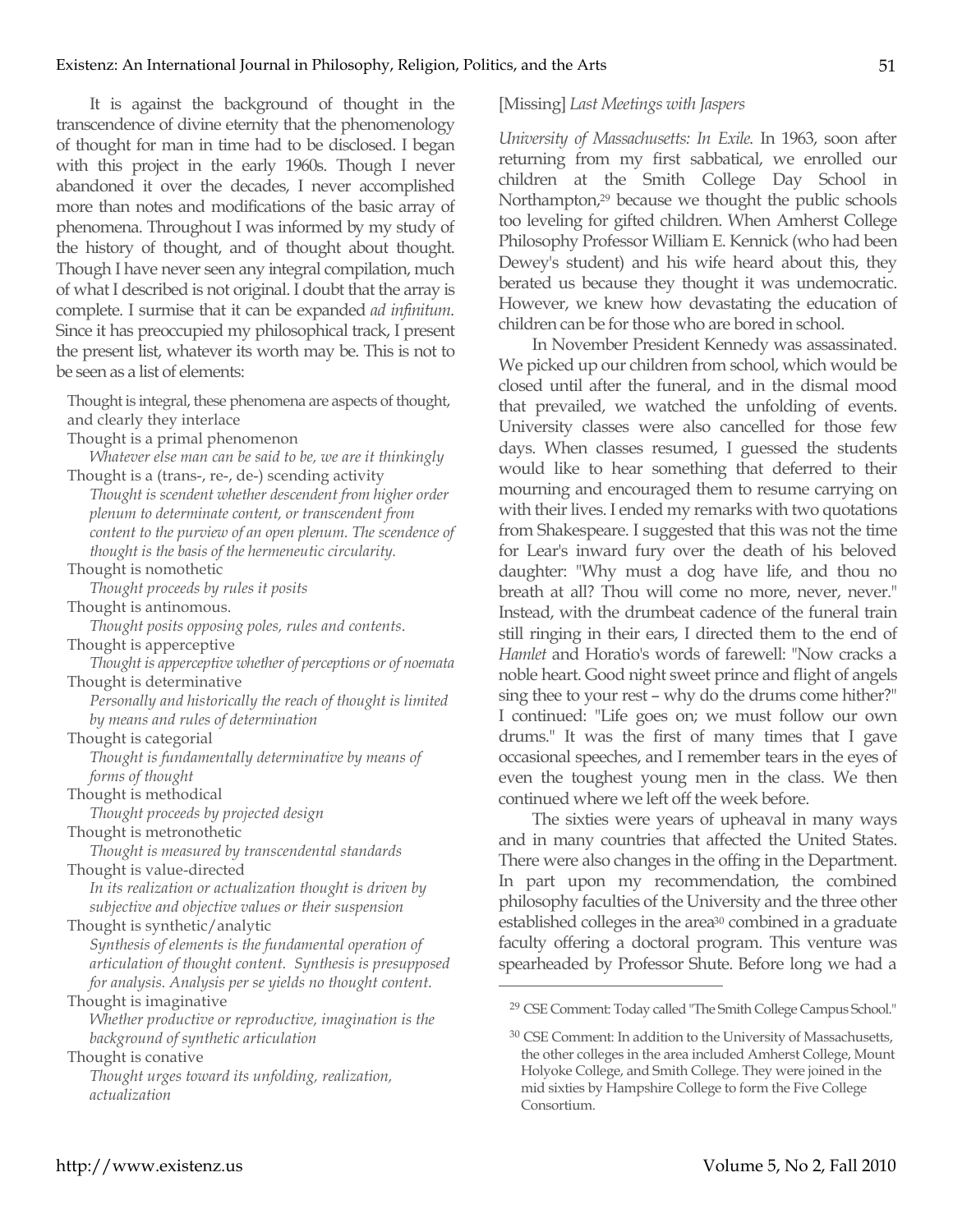number of qualified and promising students. Shute had reached the age of sixty and was thinking of retiring from the Chairmanship. He was sorry that I had not finished the book on Jaspers during my first sabbatical, and I would not finish it until the next sabbatical. Shute was looking for possible candidates for his post. In time he came up with two. One was George Nakhnikian, whose outlook was in keeping with a full range of areas and persuasions of philosophy, the other was a younger man, who was strongly recommended by Max Black. I interject a few words about how I perceived Black. I knew he was an internationally known and acclaimed scholar in the philosophy of mathematics, which has a solid but small niche in the corpus of philosophy. (I never failed to include a session dealing with the sections on mathematics when I taught graduate seminars on Kant's *Critique of Pure Reason*). Anything other than formal areas seemed outside of anything worthy of Black's attention. He referred to this stuff (most of what is ordinarily considered to be philosophy) as "humbug," a word he did not use sparingly. At a small get-together after a talk he gave at Smith College, I listened to the aged Miss Walsh, Professor and long-time Chair of the Smith Philosophy Department, holding forth about Heidegger. It was embarrassingly un- and misinformed; even if I had been inclined to enter a conversation about Heidegger, I would not have lectured the old lady. But Black seemed delighted: "Humbug, humbug, humbug...." Silently I had to agree, though for me "humbug" was not directed toward Heidegger.

Black's protégé was invited to give a talk. In keeping with the style of the analytic movement, the talk tried to be casual, even conversational, with amusing phrases or punch lines thrown in, followed by a discrete hesitation in expectation of laughter. I do not remember what the talk was about, only one minor part of it. To make a point the speaker turned funny and, in a tone signaling that his auditors knew what he was talking about, made a remark about a nagging wife. The remark was noticed and evidently not forgotten. Edith gasped, others chuckled. In time we found out that the candidate's wife was his high school sweetheart, who straightened him out from his career as a gang leader and bully, and made sufficiently a *Mensch* out of him to pursue an academic career worthy of Black's recommendation. (Over the years some of his uncouth ways would at times break through).

Nakhnikian was never called. The committee of seven voted 5 to 2 for Black's man. The two "nay" votes came from myself and from Smith College Professor Alice Ambrose-Lazerowitz, a student of Wittgenstein and co-author (with her husband Professor Morris Lazerowitz) of a text of symbolic logic based on Whitehead and Russell's *Principia Mathematica*.

The new chairman brought a colleague with him, a very nice person, who was to take over most administrative work, the chair reserving his time to restructuring the department. It is from the new chair that I first heard the expression "continental philosophy" in distinction from Anglo-American philosophy. The distinction puzzled me, and still does. I noticed that in practice the distinction was not merely a way of structuring the course offerings, but a substantive delineation of the one from the other. Most clearly this was expressed in the contraposition of British Empiricism versus Continental Rationalism. I wondered, how does Kant count simply as a rationalist, since his project was to place natural science (physics) on a solid foundation, and fundamental philosophy on a critical foundation. To one of the analytic colleagues this was not an issue, only a question of critical analysis. He said to me, "What did Kant do that Hume did not do better?" Evidently, he never read an interpretation of Hume, like the one by Hendel. I also wondered, how is Kant separable from Hobbes, Berkeley, and Hume? How can Cudworth be aligned with British Empiricism? How are Reid and the Scottish school separable from Kant? How can one bracket out William James's, Royce's, and Dewey's student peregrinations to Germany as the background for the making of American philosophy? Etc.

It turned out that none of these questions were of interest. What counted were the path breakers in modern logic, Frege, Russell, et al., and, on the basis of their pioneering work, their ever growing number of epigones who applied their procedures to formal or formalized questions and subjected them to analysis. To the extent that this activity took up matters of arguments and sentences in the traditional philosophical literature, this preoccupation was dubbed "analytic philosophy." Philosophy had a new field. Was it for the better? Hardly.

I saw that something was fundamentally wrong. In the twenty-five years I had to live out the rest of my career under that regime, I observed and tried to disclose the suppositions under which that movement operated, and to bring to light what underlay the sense of philosophy that I upheld and that informed my teaching, especially in historical courses.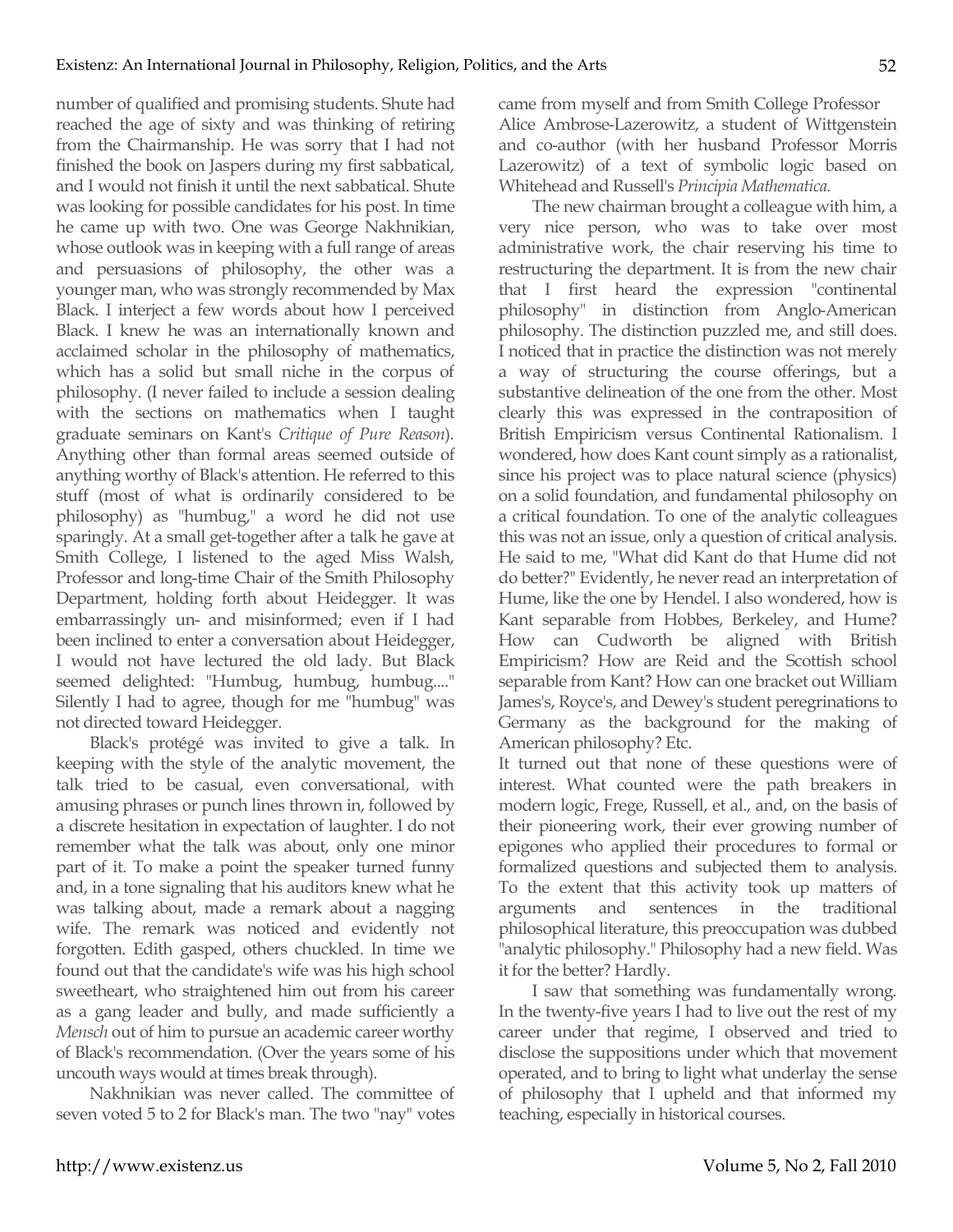How seriously the analytic factor of that philosophy was fundamental to its practitioners soon revealed itself by means of some examples, which as such were trivial: The young new chair donated a signed copy of his first book to each member of the department. I started to read it to see what it was about. Fairly early in the book the author took up certain arguments he analytically disproved before going on to subject another argument to the same treatment. Aside from the question whether or not the rejection of those arguments was fruitful, what struck me was that the author referred to his treatment of them as "demolition." Evidently that counted as a significant achievement, deserving due credit. After all, we are not talking about structures made of building blocks that babies delight in throwing over. Another example: In a conversation with the chair I asked what his daughter's religion was and he answered, "She is nothing." Nothing? How can one refer to one's child as being nothing? Later in the conversation, he told me that his wife sent her to Sunday school. What irony!

But there were weightier, more telling incidents and aspects. First, soon after the new regime took over, it realized it was stuck with three dissertation writers in a doctoral program utterly foreign to analytic philosophy. As it happened, two candidates were writing on Kantian topics under my direction. The new chair, mindful of the stature of being a full professor ten years after entering graduate school and also departmental chair, thought, probably correctly, that it would be better for the two candidates if they faced the job market directed by him. The trouble was that the requisite capacity in Kant was sorely lacking in him. But he had an idea of how to circumvent this obstacle and called me in and suggested that he take over the directorship of the candidates, while I continued to direct them behind the scenes. I offered to relinquish the directorship to him, but would resign my involvement with the dissertations. Because dissertation directors are freely chosen by the candidates and not bargained over, his suggestion went by the wayside and I continued to council the two candidates.

I was systematically excluded from being nominated to sit on the department's annual personnel (evaluation) committee. The proceedings were regarded by the new chair as privileged information, but a procedure to be changed by the Faculty Senate requiring availability to specific faculty members of minutes concerning her or him. During the Star Chamber regime both my book *Karl Jaspers: Philosophy as Faith*, and my promotion to Professor came before the respective committee. Both cases merited a certain amount of annual salary increment. A friendly committee member informed me of why I merited only the unprecedented half of that amount. The main reason was that one of the colleagues argued that "the book should not have been written or published." The colleague in question was our premier logic instructor. He was a well-regarded researcher in various problems of modern logic, for example, the structure of contextual logic. At that time the list of his publications consisted of a four-page analytic (non-contextual!) criticism of Plato's concept of true opinion and of a review article about an Australian analytic philosopher.

The graduate students were taught how to write papers. Philosophical thought was reduced to narrow, isolated topics, and subjected to specific, almost formulaic, formal procedure. The traditional norm, refined and varied over 2500 years, of systematic (not necessarily systemic) and coherent vision of what there is disappeared into an Orwellian memory hole of humbug. The fact that there were millions and millions of fellow human beings to whom some practical as well as fundamental questions were of vital concern dropped from the range of regard on the part of the nihilistic analytic philosophers.

In addition to myself, there were four other colleagues at senior rank who found themselves in opposition to these doings. Each had her or his own agenda, which is proper for a functioning philosophy department. Two of the five were, by background, analytic. One had become involved with leftist politics and with feminism. The other came from an orientation that was open to the wide range of philosophy. A third of that group also became involved in leftist politics; for a while his output consisted of photos taken in Nicaragua, A fourth was a noted interpreter of the first part of Kant's *Critique of Pure Reason*—the epistemological part; his agenda was to establish and administer a special unit of social and (leftist) political thought*.* And there was I. In time this motley group banded together and succeeded in establishing a graduate subprogram. The main faction spared no effort and maneuvering to squash the program, and they eventually did.

Nonetheless, the five of us went our separate ways. We had to endure being considered at least sore spots, often downright enemies, within the department of which we were members like every one else. This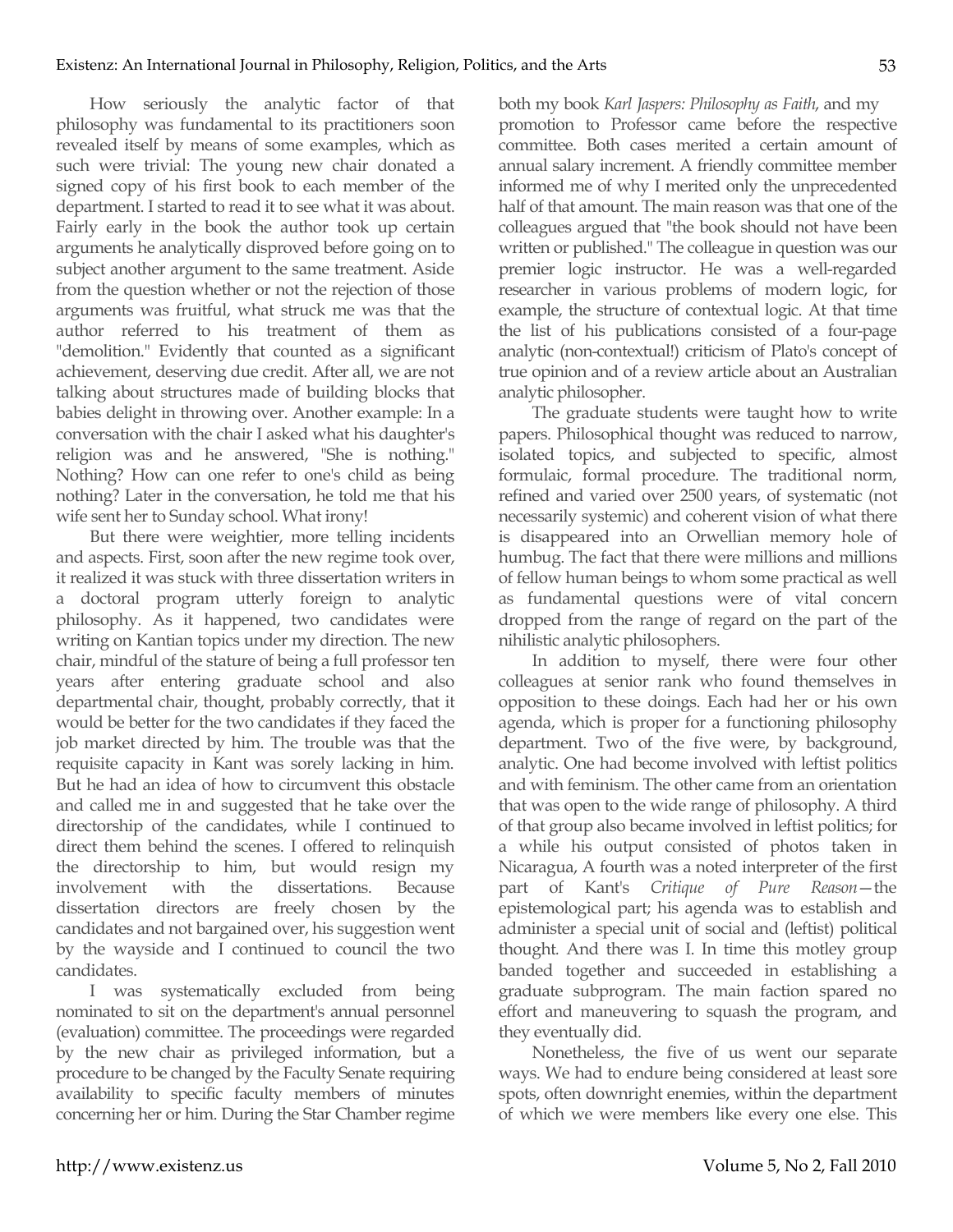does not mean that there was no contact or even friendship between individuals of the two factions. This curious cohabitation reminded me of a saying by Cicero, *senatores boni viri, senatus autem mala bestia*. We watched with alarm, but with impotence, the dismantling of true philosophy.

Hand in hand with the political turning of philosophy on a newly swollen head, was the dual politicizing of the philosophical profession. On the one hand was the internal politicizing of the American Philosophical Association, with factions of various orientations turning into mini-organizations. On the other hand was the invasion of the public social and political crosscurrents that were rife in the turbulent times of Vietnam and a failed imperial presidency. Gone was the openness and generosity of mutual encounter and mutual respect. I dropped out of the APA for eleven years until George Pepper urged me to prepare for the observance of Jaspers' 100<sup>th</sup> birthday at the upcoming XVII World Congress of Philosophy (Montreal 1983) by gathering a group of interested colleagues for that purpose at the next APA meeting.

An example of what was happening in our department: Over the decades Shute had developed two undergraduate courses in Asian philosophy: Indian philosophy, and Far Eastern (Chinese and Japanese) philosophy. During his sabbaticals Shute had gone to India or Japan to learn as well as to establish and maintain contacts. Shute was a committed Christian, descended from a long line of New Hampshire clergy. His courses were highly successful and well attended, and the enrolment figures added a good number to the departmental total. When Shute retired a few years after relinquishing his chairmanship, he was assured that these offerings would be continued. Nonetheless, it was amazing to observe the ways in which over the years the new powers-that-be managed to avoid fulfilling that commitment. The last time the matter came up, there was a very promising young candidate, originally from India. The original new chair, who ruled the department behind the younger men whom he placed into the position of figurehead chair, put an end to the matter by saying, "One cannot get along with people who teach that stuff."

Another example: The language requirement for graduate students was abolished. I was reminded of the chairman of a Southern school committee, who, when the high school wanted to introduce Russian into the curriculum, squashed the matter by allegedly saying, "If English is good enough for the Good Lord, it's good enough for our children."

One of the problems that plagues the analysts is the vocabulary they use. One of these items is that they refer to statements that they choose for their consideration as "propositions." The concentration on statements in their isolation indicates that they were taken out of the hermeneutic circle that accompanies philosophical thought as determinant of meaning. Beyond that, the statement, wrested from its meaning context, is interpreted as being a proposition offered for consideration of the reader. This is a fatal flaw of the procedure, because philosophical prose is mainly confession of personal (historic) thought and least of all proposal for the reader to consider. The readers are invited to interpret the text, possibly so that they enrich, or (positively or negatively) refine their own thinking, or thoughtfully reject what it contains. It is for this reason that mastering the art of methodical interpretation is a *sine qua non* of philosophy. Modern analysis has proven to be oblivious to this. It has not been so in past innovations of logic, e.g., the medieval *ars nova*.

Another example: A young man, not quite thirty years old, was hired in the department and very soon was given the position of graduate program director, including oversight over the curriculum, and made the sole teacher of the undergraduate introductory course and inspector of graduate students mastering the skills of producing papers. When it became known that his introductory course consisted solely of a sentence-bysentence analytic-critical reading of Descartes' six *Meditations*, there was indignation among the outcasts. The man in question had no inkling as to what the hullabaloo was about.

The study and interpretation of historical philosophers and the texts they produced has for millennia been the breast milk and the bread-andbutter of people aspiring to inform themselves of disciplined philosophic thought. It is no wonder that the history of philosophy has been the essential mainstay of the philosophic curriculum. What has happened to this academic sub-field?

Some times I was placed on the subcommittee evaluating doctoral candidates' performance on the history part of the qualifying exams. One time a student's performance consisted of no more than a discussion of a contemporary criticism of Anselm's *Proslogion* proof of the existence of God. Conveniently, he translated Anselm's "the Being than which none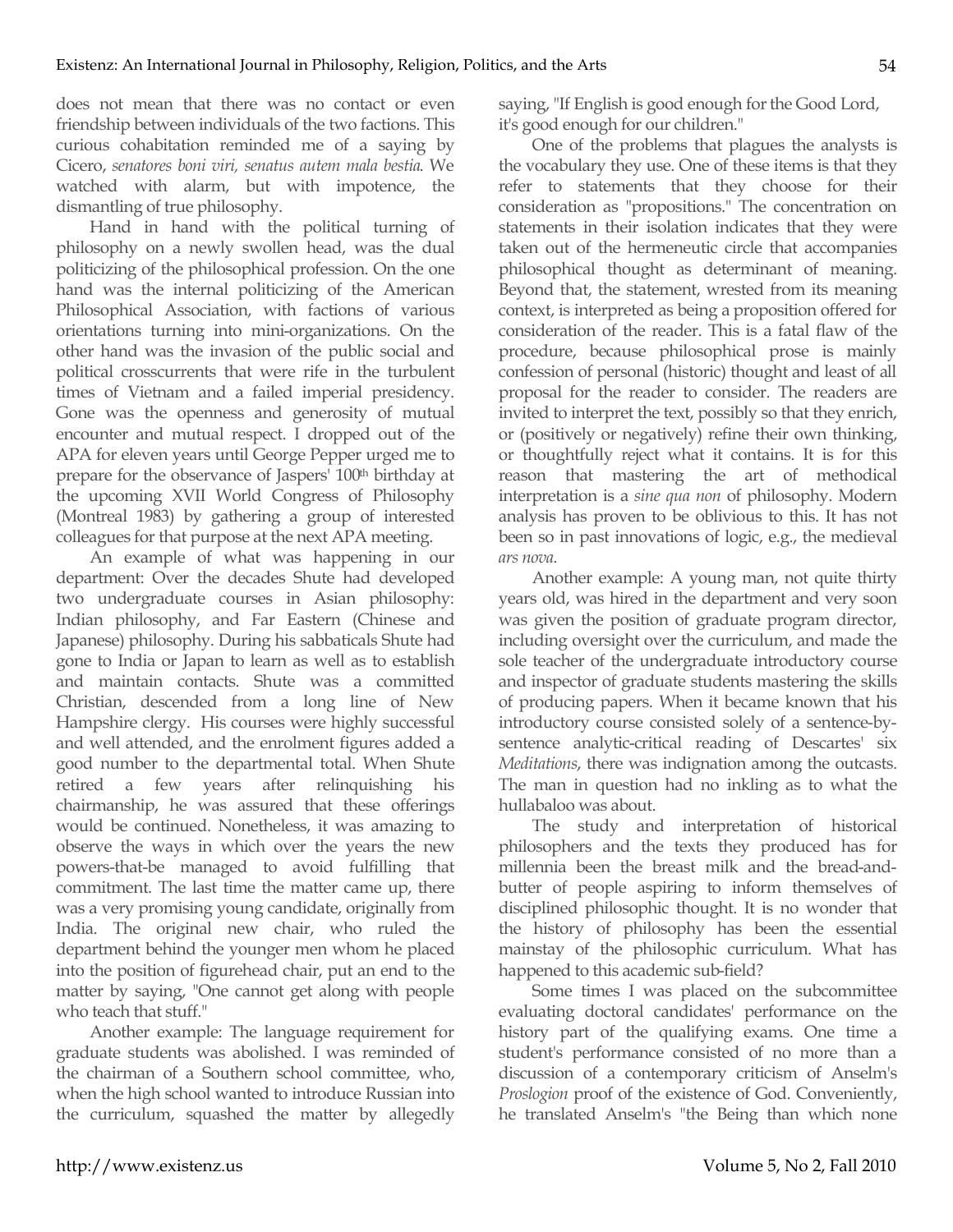greater can be thought" into "the greatest conceivable being." I was appalled by this inane bowdlerization of a jewel of Western thought. In our discussion I asked, "What about section 15 of the *Proslogion*, where Anselm clearly states that God is greater than can be thought?" I was overruled on the basis of: "This is history of philosophy," and hence supposedly not relevant to the discussion. An isolated incident? No! Another candidate dealt with an article about a point made by a historical figure. He did not need to be bothered by actually studying historical texts, only papers about selected claims in texts, predigested critically without regard to relevant contexts. I found that highly questionable, only to be told in a manner of a *Machtwort* that that article "is history of philosophy." The ruling in question was made by a person who knew better. We had been friends since the time when we were both graduate students at Yale.

I will not expatiate on the organized though subtle corruption that took place with respect to the staffing of academic committees with junior yes-men, who had to go along with their analytic seniors. Another kind of corruption proceeded in the same way in committees dealing with personnel actions.

It seems that the nihilistic destruction of philosophy that for decades crept into the academic profession by way of analytic philosophy had reached its high-water mark toward the end of the twentieth century. In retrospect, I feel that it will be regarded as a temporary invasion by the general malaise of the times, and that more sober, more thoughtfully penetrating, and above all better educated more learned teachers and students will establish a tradition upholding honest standards, who will be able to profess philosophy without being met with derision.

Hans Saner reports that the evening before he died, Jaspers uttered to him perhaps the last word from his lips: *Die Philosophen haben sich nie verstanden*— Philosophers have never understood each other. There is much truth to this. But it does not pertain to what I reported here. While one can understand the deleteriousness of the analysts quite well, it takes two genuine philosophers to fail to understand each other.

I survived in a manner of speaking, and no doubt many others at various places did too. Perhaps the nightmare of those decades will deservedly be forgotten. To me it is important to testify to those times.

Did I have no function left in that department? I did. I taught certain undergraduate courses that drew a consistently large number of students. While this was very gratifying to me, in this way I added to the department's cumulative annual enrolment total. This total was important because the available additional faculty positions assigned to departments were few, and assignments were based on cumulative enrolment figures. Thus, I also contributed to the further deterioration of the department's right to carry the traditional title philosophy, a title which graduates in the humanities have carried since the establishment of the Western universities in the high Middle Ages. Aside from that, over the years I had many loyal and capable students on the both the undergraduate and graduate level. I was very appreciative of that, and had reason to be fulfilled in my mission to transmit philosophical thought, properly so-called, to some outstanding members of the young generation.

Another feature of those years was my establishing contacts with German philosophers, partly as a result of my appointments as guest professor in Freiburg, as Fulbright Senior Guest Professor in Mainz, and as the first regular incumbent of the Rosenzweig Guest Professorship, which Prof. Wolf-Dietrich Schmied-Kowarzik established in Kassel. He also retrieved Rosenzweig to his place as one of the most seminal recent Jewish philosophers in Germany. I presented papers at several of the conferences of the International Rosenzweig Society, of which I am a Founding and Honorary Member. To the initial issue of the *Rosenzweig Yearbook* I contributed, by invitation, a review of a new translation of *The Star of Redemption*.

In my last lecture before retirement I again wore the tweed jacket I had bought 35 years earlier to face my first class. To explain my wearing of a garment with a threadbare spot on one of the sleeves, I revealed the symbolic meaning of the jacket. The class, some of them outstanding minds, expressed their sentiments. One of the two top students said, "A professor like you should never retire." In a way that counted for more than what Mr. Chips got. Retire? In a way I never have. At the end of my last class I took off the jacket and disposed of it in the circular file next to the desk.

Being a member of the Philosophy Department at the University of Massachusetts, I often asked myself, what am I doing there, and came up with the answer: "I represent *philosophia perennis* in its exile in my department."

[Missing] *Jaspers Societies and Conferences*

[Missing] *Problems of the Holocaust*

[Missing] *Judaic Studies*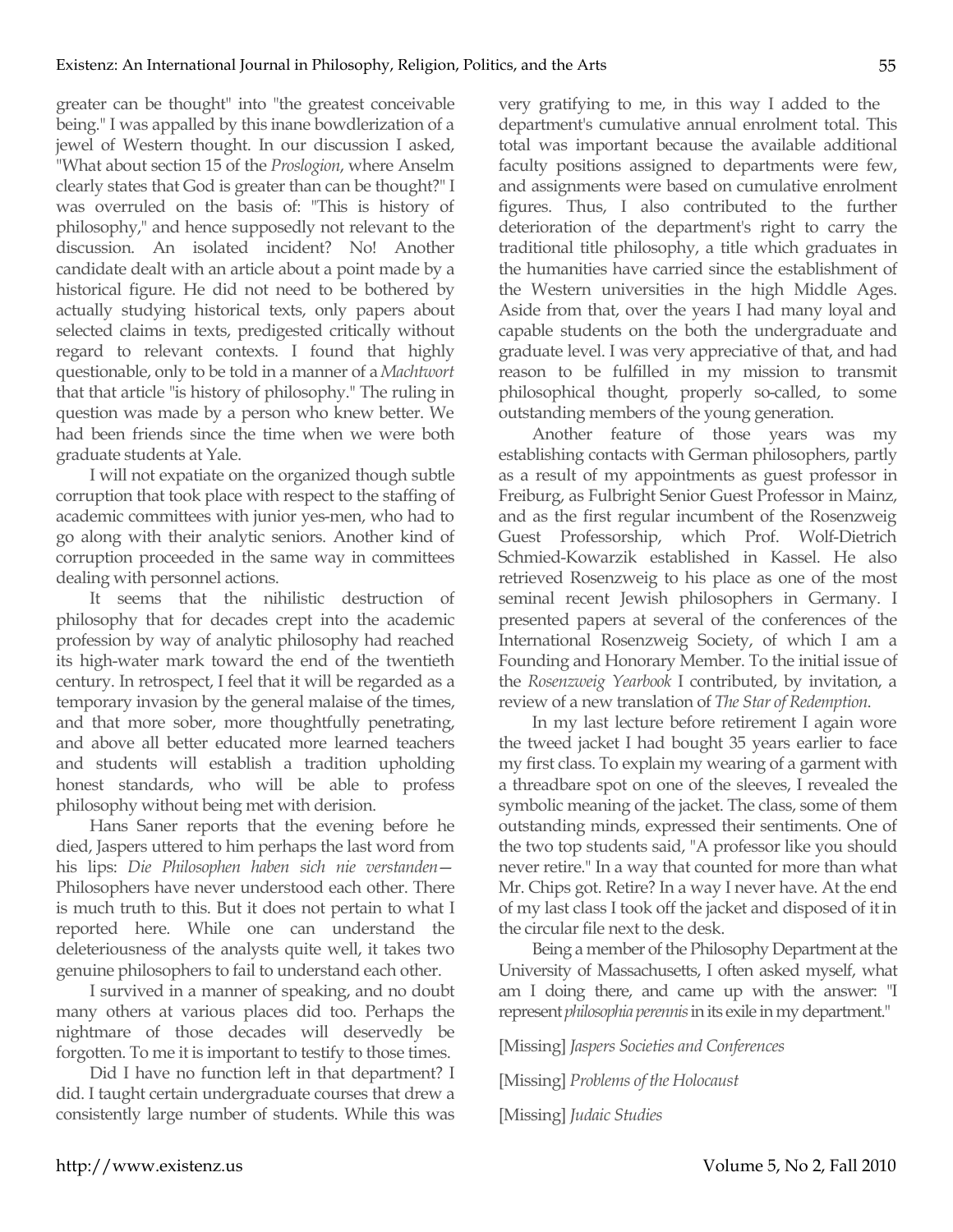*Old Age*. Here I come to the end of my story and let poets, wise men, and philosophers speak for me, albeit not without my interpretation and commentary.

*Owe war sint verswunden alliu miniu jar! ist mir min leben getroumet, oder ist ez war? daz ich ie wande ez waere, war daz allez nichts? dar nach han ich geslafen und enweiz es nicht.*

Woe! where did all my years go! Did I dream my life, or is it true? Whatever I thought that it was, *was* it all something? then I slept and do not realize it.

Walther von der Vogelweide, ca. 1170-ca. 1230

Profound questions are raised in these famous beginning verses of a long poem by the celebrated minnesinger Walther. For many generations, thinkers would struggle for dream-proof reality. In Calderon's *La vida es sueño*, this struggle is a means of manipulating the lives of others; however, the victim comes forth as a man gifted with human dignity. For Descartes it was a stage in his methodical skepticism on the way to arguing for something indubitable. At this point Descartes hits upon the fundamental existential certainty of "I am thinkingly," i.e., the distinct phenomena of self-consciousness and of becoming thinkingly in time. The latter would await identification by Kant and especially Kierkegaard, and selfconsciousness would have to await Hegel's elaboration.

However, I need neither argument nor phenomenology to be assured that my life was no dream. I am reminded of Samuel Johnson's refutation of Berkeley's *esse est percipi*; stumbling in an inebriated state over a stone, he said, "Thus I confute the man."31 And the memory of what I have lived through could not possibly have been a mere dream with nightmares

and unforgettable joys. The very objects and people that populate my dreams are the result of my being informed by a wakeful life, though my responses to them in my dreams, such as fright or nostalgia, can more plausibly be ascribed to a history of inner apperception. In my childhood I heard a proverb: "Memory is a paradise from which we cannot be driven." If meant as a promise of life yet to be lived, it was sorely untrue. My life has been positively-spent time experiencing, reacting, deciding, failing, and fulfilling, as well as remembering and reflecting. "Was it all something?" Over time, with shifting contexts, my memories may have been given different hues, but they have not receded into mere dreams. They were assuredly "something." I may be the only one to vouch for the reality of what I remember, but what, in my selfconsciousness, I am today is sufficient testimony thereto.

If "where did all my years go" is separated from "dream or truth," I can readily agree with Walther. The decades of time have fleetingly gone by, and I am strongly conscious of it; I can reach back to this or that moment in my time only in memory. That consciousness comes with old age, accompanied by regrets, nostalgia, or a smile. "I had no youth," my mother said to me in her very old age. I responded, perhaps with indelicate sobriety, "Well, who did?" being aware that the concept applied to her in a different sense than to me.

An entirely different take on reflecting on a long life can be read in Goethe's *Faust*. The embodied shadow of Care (Sorge) asks Faust:

*Hast du die Sorge nie gekannt?* Have you never known care?

In a sudden surge of realization and self-confession Faust responds,

*Ich bin nur durch die Welt gerannt! Ein jed Gelüst ergriff ich bei den Haaren.... Ich habe nur begehrt und nur vollbracht Und...so mit Macht mein Leben durchgestürmt*

I simply ran through the world! Every passion I grabbed by the hair.... I merely desired and merely fulfilled. Thus...with might I stormed through life

In vain repentance he adds:

```
...nun aber geht es weise, geht bedächtig....
..but now I proceed wisely, thoughtfully....
```
This from a man who entered the scene with the claim to have "fervently studied philosophy and theology"?

<sup>&</sup>lt;sup>31</sup> As to Berkeley's reduction of the being of beings to their being perceived, I agree that (sensible) perception is a phenomenon of thought. But it is a mode of apperception; we also apperceive noemata, thinking which does not as such differ from thinking what we perceive. Is the actuality of all that there is vouchsafed by God's all encompassing perception? Only under the assumption that what is meant by divine perception is like human perception. When I think of my aunts Berta, Eleonora, Rosa, and the other of the eight sisters of my mother who were killed by the Nazis, does that mean that God withdrew His perception of them, or even that the Nazis had the power to cause God's withdrawal? In the end, Sam Johnson's quaint refutation stands: I cannot experience pain by stubbing my toes over a stone that exists by being perceived.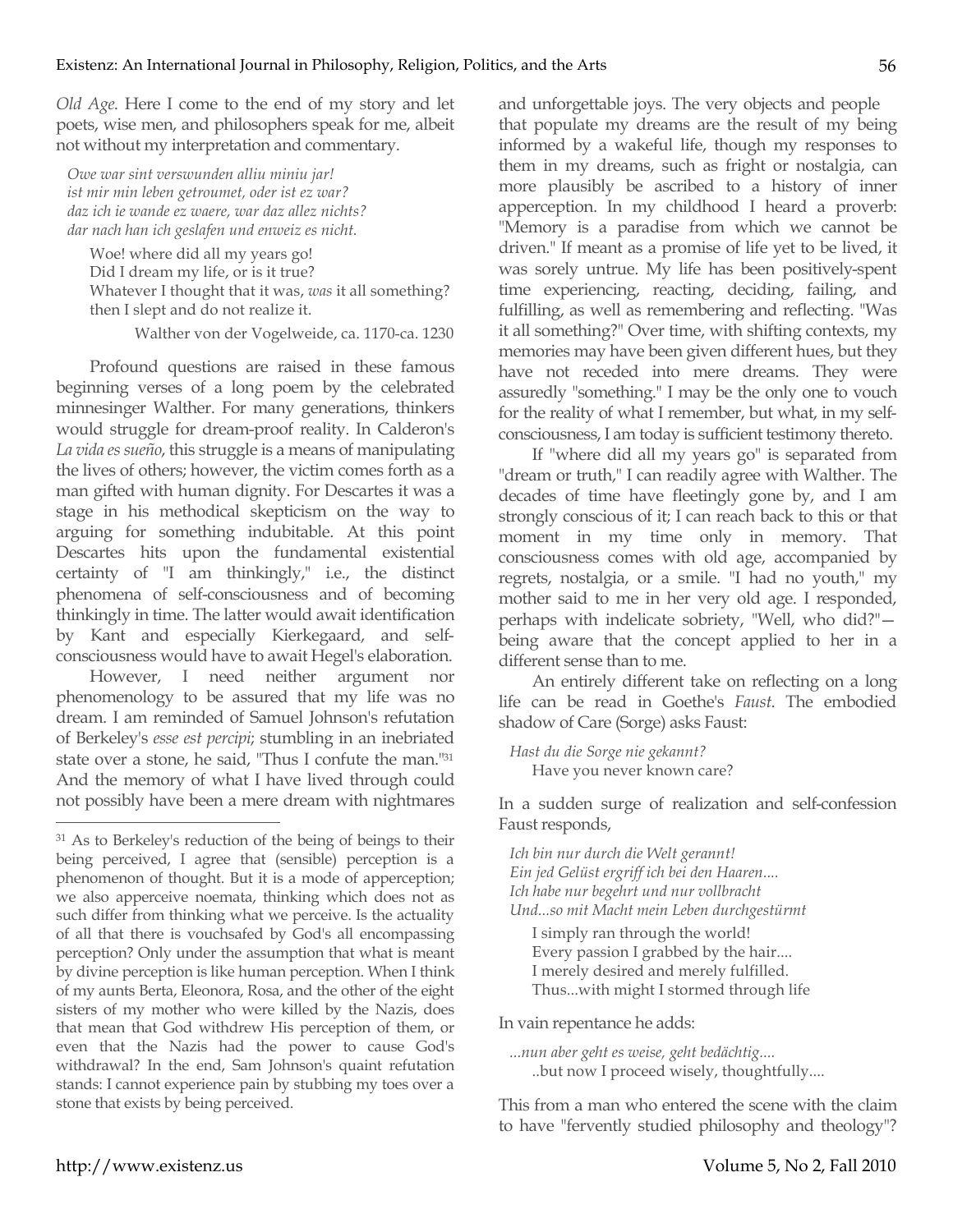To be sure, his study resulted in Faust's anguish when he realized that "one cannot *know* anything." Does Faust also realize that it is precisely this fundamental ignorance that is the point of departure for the pursuit of wisdom for man in time? No. Instead he appeals to magic; he invokes spirits and gets the devil's gift of a few additional decades of manly vigor to "storm through life" in pursuit of purely earthly success, regardless of standards of conduct and scrupulous consideration of others. At the very end Faust finally utters words of wisdom, which, taken out of context, are beautiful in their simplicity:

*Das ist der Weisheit letzter Schluss: Nur der verdient sich Freiheit wie das Leben, Der täglich sie erobern muss!*

This is wisdom's final conclusion: Only he merits freedom and life itself, Who has to win them, day by day!

#### and

*Auf freiem Grund mit freiem Volke stehn!* To stand on free ground among free people!

But, aside from Faust's squandering such wisdom on vain visions of illusionary accomplishments, it is too late, and he dies. The risk of wisdom in our fundamental ignorance guides and molds our entire temporal life; if it breaks into consciousness only at its end, it is vacuous.

Among Hölderlin's last poems we find this famous quatrain:

*Das Angenehme dieser Welt hab ich genossen, Die Jugendstunden sind wie lang! wie lang! verflossen, April und Mai und Julius sind ferne, Ich bin nichts mehr, ich lebe nicht mehr gerne!*<sup>32</sup>

I have savored this world's pleasures, The hours of youth have passed so long! so long! ago, April and May and July are distant, I am but nothing now, no longer care to live!

These are disturbing lines. As a psychopathologist Jaspers noticed that the psychotic mentality can extend the realm of artistic and poetic idiom and even of possible metaphysical visions, weaving them into, at times profound, thought fabrics. Aside from their

psychopathological interest, such productions have intrinsic spiritual value. With reference to Hölderlin Jaspers said:

Spiritual productions exist, first of all, in themselves; without regard to their origination they are considered as to their quality, their being understandable, and subject to evaluation. This position does not inquire into actualities and their interconnection, but, instead, into the live significance for each person who perceives and assimilates [the work]. Here not even the creator's intention counts; instead, experience has shown that works of art can, for later generations, be effective and valuable in ways different from what was meant by the creator.<sup>33</sup>

In this sense I restrict myself to listening to what that quatrain says to me, and to how I am responding to it. I still enjoy this world's delights. The springtime of life and the hours of youth are long past. I look back on them with nostalgia and pleasure. I do not evoke them, but leave them in the distant past, just as then I might have left my present life in the hoped-for future. That past formed and informed what I am today: I cannot imagine being "but nothing." For a temporal being, being nothing means being dead. Evidently, one can play the mind-game of being dead while yet alive. But except under unbearable suffering and beyond hope, not to care to live any longer is an appalling thought. Though we know that our time is limited, our being in time is a gift, the gift of our only actual mode of temporal being. One does not have to live through the dismal times and experiences that I have known to appreciate that gift and gratefully to accept it as an obligation to fulfill within it what comes to be through me. Knowing our being mortal does not allow us to abandon our temporality. Instead, we can thoughtfully relinquish our temporal existence, while yet living our time as long as there is time.

Another quatrain by Hölderlin [*HSW* 426] from the same period is also famous and has even been set to music:

*Die Linien des Lebens sind verschieden, Wie Wege sind, und wie der Berge Grenzen, Was hier wir sind, kann dort ein Gott ergänzen Mit Harmonien und ewigem Lohn und Frieden.*

The lines of life are various, As are paths and mountain contours. What we are here, a God can complete there With harmonies, eternal recompense, and peace.

 $\overline{a}$ 

<sup>32</sup> Friedrich Hölderlin, *Sämtliche Werke*, Frankfurt am Main: Insel Verlag 1961, p. 426. [Henceforth cited as *HSW*]

<sup>33</sup> Karl Jaspers, *Strindberg und Van Gogh*, Bremen: Storm Verlag 1949, pp. 123f.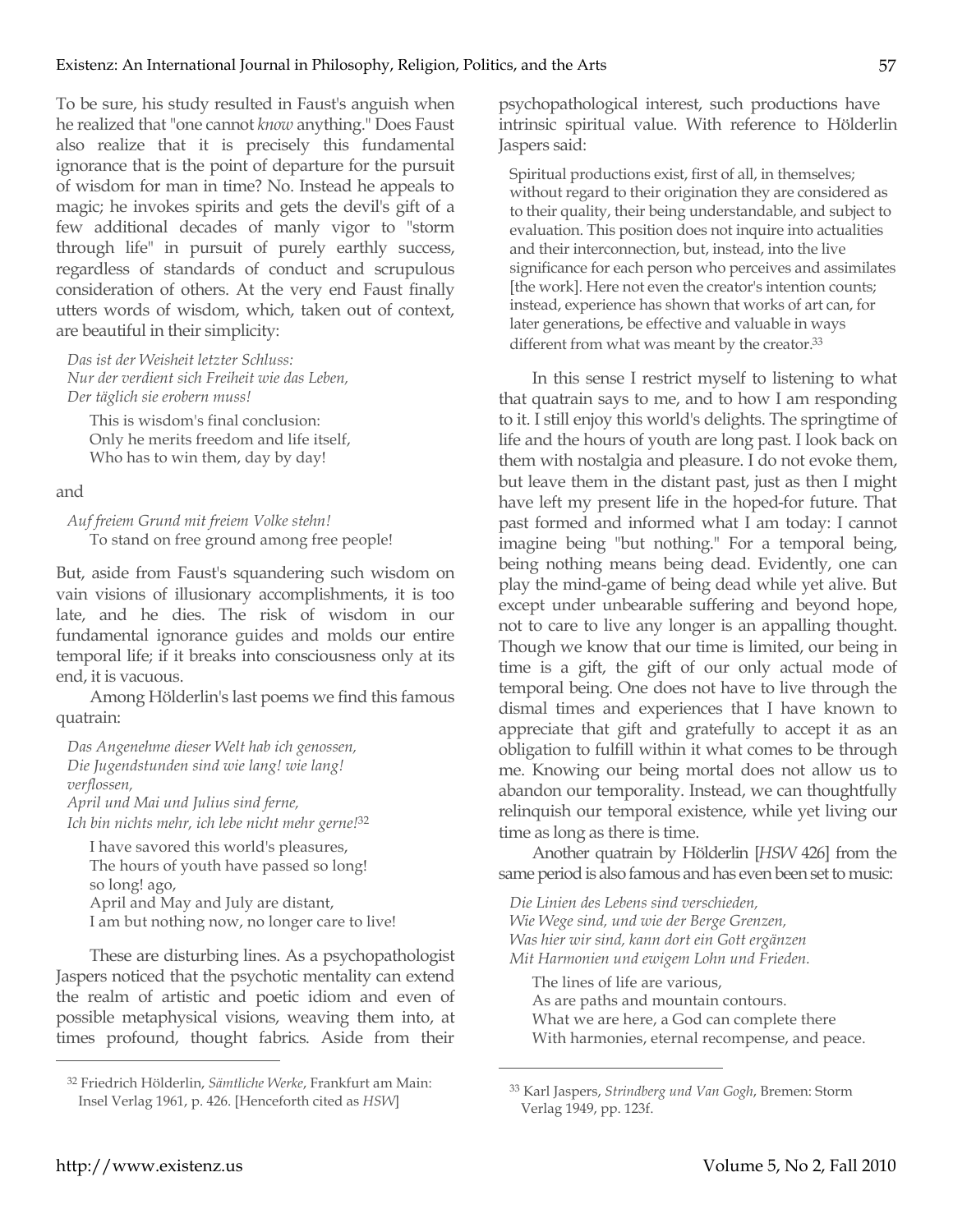These pious and consoling lines are dedicated to Ernst Zimmer, who took care of Hölderlin in the many years of his mental illness. Whether they reflect Hölderlin's own belief, I do not know. No doubt the completion of "what we are here" refers to the Christian assurance of salvation. One cannot simply relegate the verses to eighteenth century pietism. In the same century Hassidism spread in Eastern Europe, a traditional kind of Jewish pietism that arose in the aftermath of the massacres during the Khmielnitsky (Chmielnicki) uprising. 34 Sussia, one of the masters of Hassidism, charmingly described by Buber,<sup>35</sup> was a naively humble and pious man, beloved by the poor and downtrodden people whom he served. In old age he patiently endured many years of illness. As he lay dying, he seemed unusually disturbed. When asked, he said, "In the world to come I will not be asked why I had not been Moses, but why I had missed being Sussia" (*BSC* 372). This learned but unassuming rabbi saw that passing from time to eternity does not entail the salvific completion of one's fallible and imperfect being. Instead, what counts is what one has become in living out one's temporality, that is, how one has offered the gift of one's temporal existence in becoming oneself. As so often, I am reminded of Jaspers' referring to the popular hope for life eternal at the conclusion of one's life temporal. The last words of his radio lectures, supposedly for a philosophically lay audience, were:

The sense of any philosophizing is to be present. We have but one actuality: here and now. What we miss through evasion will never return; but if we squander ourselves, we also lose reality (*Sein*). Every day is precious, an instant can be everything.

We are amiss in our task, if we lose ourselves in past or future. The timeless is accessible only through present actuality: only by taking hold of time do we arrive where all time is extinguished.36

It is noteworthy to read how similarly Jaspers and Rosenzweig see the significance of man's temporality. Like Jaspers, Rosenzweig directs man in so many ways to being in his present. Like Jaspers, he also does so at the culminating end of his book *The Star of Redemption*:

to walk humbly with your God ... [not] "but first" and "the day after," but wholly Today<sup>37</sup>....Nothing more is required than wholly present trust.... [Trust] dares at every moment to say "truly" (i.e., "amen") to the truth....[T]he gate out of the mysterious-wondersome radiance of the divine sanctuary, in which no man can remain alive, leads into life [itself].38

The end of Rosenzweig's book is also the conclusion of its third part, which, after the topics of the previous parts (creation and revelation), is devoted to redemption. In the three parts of his work Rosenzweig effected a reorientation of thought about fundamental truth to the perspective of man in his temporality and to mankind in historical time.39 Accordingly, in the part on redemption, the stress being on the present, Rosenzweig, in a forceful hermeneutic of Jewish scriptures and the traditions of their interpretation, does not leave redemption in the miasma of eternity beyond time, but brings it into the present of human temporality in the form of man's anticipation of redemption in his mundane career; thus, redemption is in what man actively realizes.

It is also noteworthy to read how Rosenzweig's Jewish vision of the gate out of the, for man in his temporality unbearable, divine presence leading to life itself is philosophically reflected in Jaspers:

We dare to assert: Philosophy cannot end as long as human beings live. Philosophy upholds the demand: to gain the meaning of life beyond all purposes in the world,—to bring the meaning that encloses those purposes to manifestation,—to fulfill by actualizing in the present that meaning which lies, as it were, at a right angle to life,—at the same time, through one's

 $\overline{a}$ 

<sup>34</sup> Bogdan Khmielnitsky was the liberator of the Ukrainians from Polish-Lithuanian rule in mid-seventeenth century.

<sup>35</sup> Martin Buber, *Werke*, vol. 3, *Schriften zum Chassidismus*, Munich: Kösel Verlag and Heidelberg: Verlag Lambert Schneider 1963, pp. 103f. [Henceforth cited as *BSC*]

<sup>36</sup> Karl Jaspers, *Einführung in die Philosophie*, Zurich: Artemis Verlag 1949, p. 136.

<sup>37</sup> Here Rosenzweig adapts Kant's phenomenon of unconditionality, characteristic of moral obligation, to fundamental faith commitment, and does so from the perspective of man's temporality.

<sup>38</sup> Franz Rosenzweig, *Der Stern der Erlösung*, Frankfurt am Main: Suhrkamp Verlag 1988, pp. 471f.

<sup>39</sup> This coincides with Jaspers' deliberate philosophical turn toward reestablishing fundamental thought of the truth of Being as radically tied to man's temporality. See my "Faith, Truth, Reason in Rosenzweig and Jaspers," in *Papers of the International Rosenzweig Conference, Jerusalem 2006*, Freiburg: Alber Verlag 2009, forthcoming.